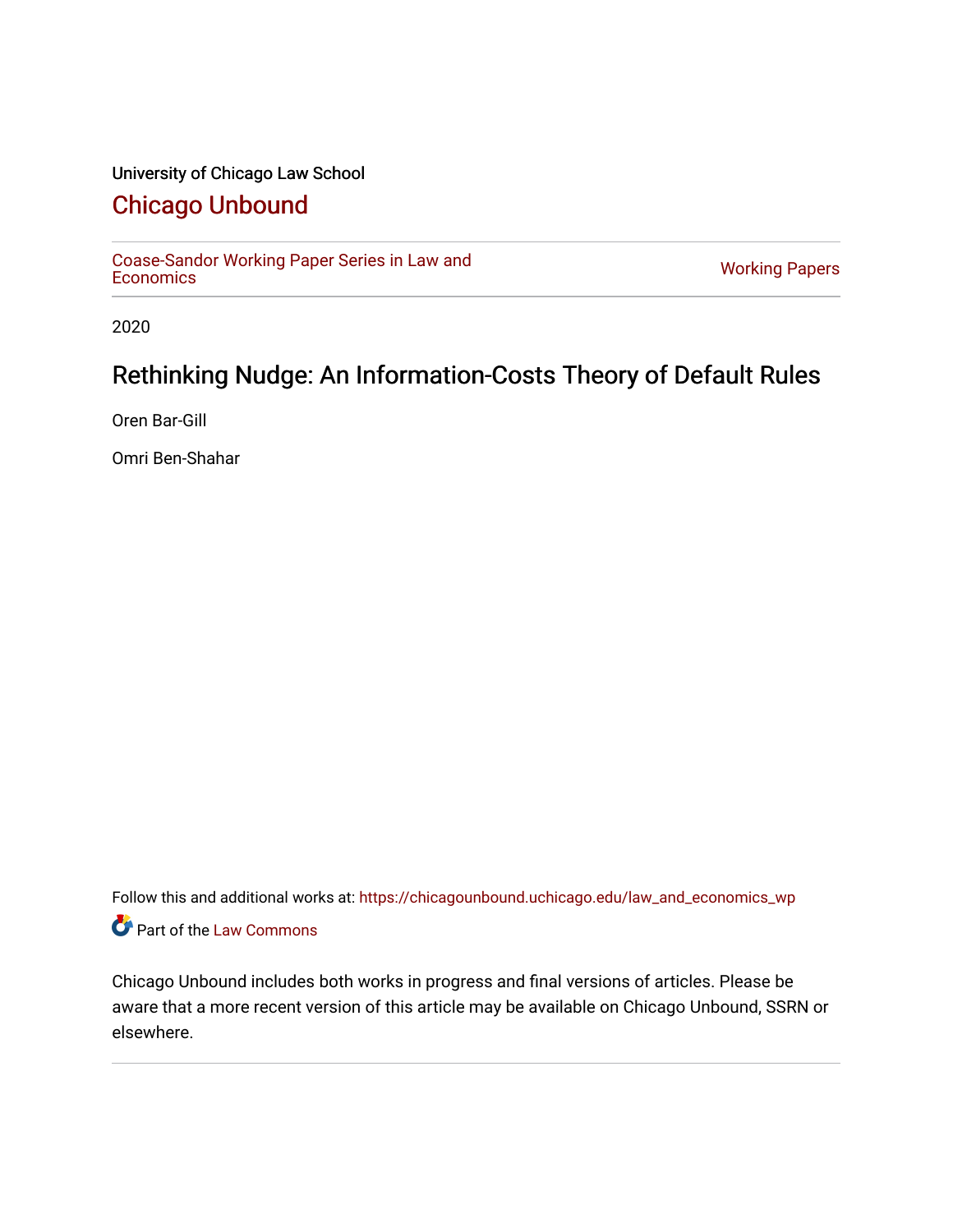ISSN 1936-5349 (print) ISSN 1936-5357 (online)

HARVARD

JOHN M. OLIN CENTER FOR LAW, ECONOMICS, AND BUSINESS

## RETHINKING NUDGE: AN INFORMATION-COSTS THEORY OF DEFAULT RULES

## Oren Bar-Gill Omri Ben-Shahar

Forthcoming in *University of Chicago Law Review*

Discussion Paper No. 1031

04/2020

Harvard Law School Cambridge, MA 02138

This paper can be downloaded without charge from:

The Harvard John M. Olin Discussion Paper Series: [http://www.law.harvard.edu/programs/olin\\_center](http://www.law.harvard.edu/programs/olin_center)

The Social Science Research Network Electronic Paper Collection: https://ssrn.com/abstract=3582129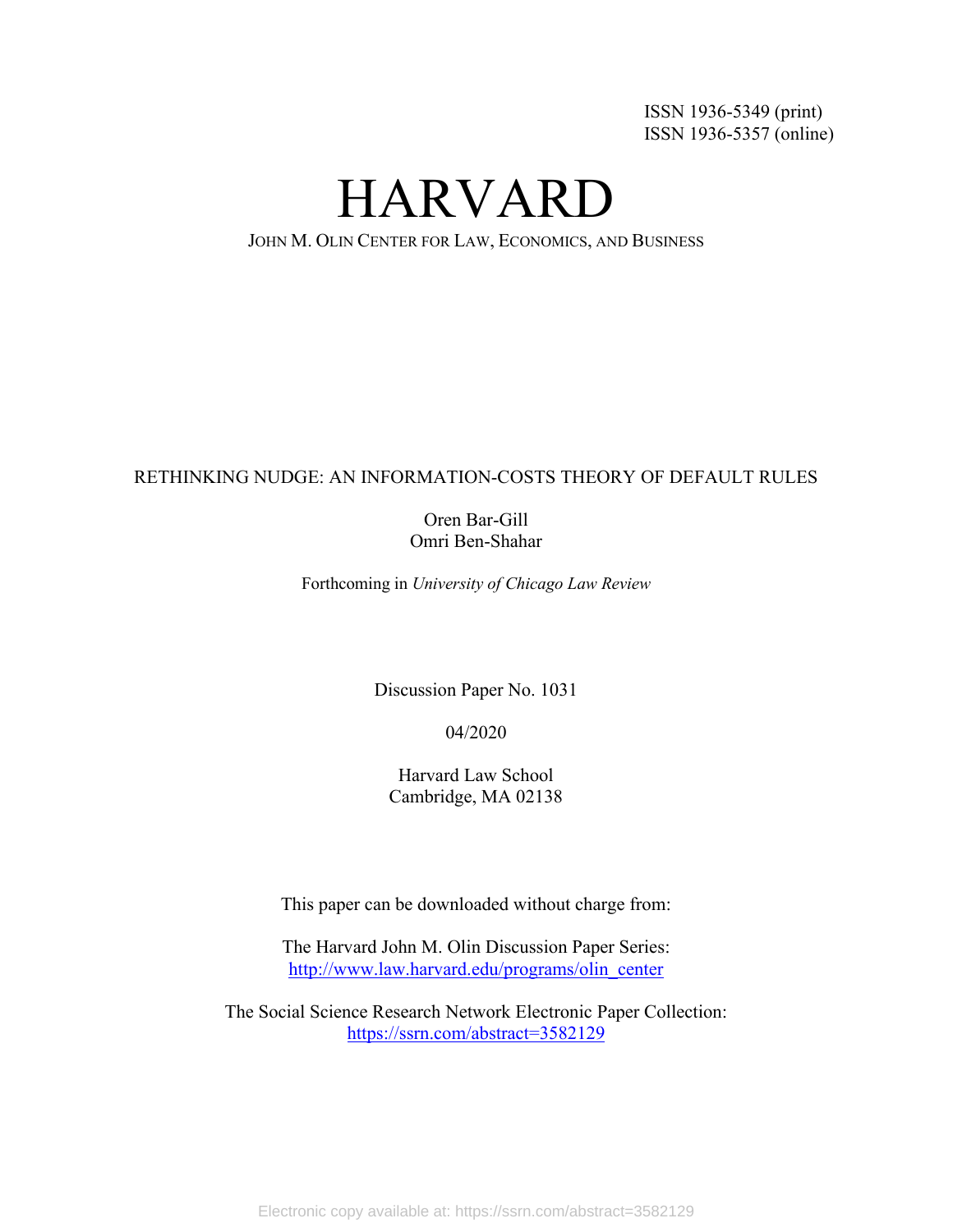## **Rethinking Nudge: An Information-Costs Theory of Default Rules**

Oren Bar-Gill and Omri Ben-Shahar[\\*](#page-2-0)

#### April 2020

#### Forthcoming in *University of Chicago Law Review*

#### Abstract

Policymakers and scholars – both lawyers and economists – have long been pondering the optimal design of default rules. From the classic works on "mimicking" defaults for contracts and corporations to the modern rush to set "sticky" default rules to promote policies as diverse as organ donations, retirement savings, consumer protection, and data privacy, the optimal design of default rules has featured as a central regulatory challenge. The key element driving the design is opt-out costs—how to minimize them, or alternatively how to raise them to make the default sticky. Much of the literature has focused on "mechanical" opt-out costs—the effort people incur to select a non-default alternative. This focus is too narrow. A more important factor affecting opt-out is information—the knowledge people must acquire to make informed opt-out decisions. But, unlike high mechanical costs, high information costs need not make defaults stickier; they may instead make the defaults "slippery." This counterintuitive claim is due to the phenomenon of *uninformed opt-out*, which we identify and characterize. Indeed, the importance of uninformed opt-out requires a reassessment of the conventional wisdom about Nudge and asymmetric or libertarian paternalism. We also show that different defaults provide different incentives to acquire the information necessary for informed optout. With the ballooning use of default rules as a policy tool, our information-costs theory provides valuable guidance to policymakers.

Keywords: Default Rules, Behavioral Economics, Nudge, Transaction Costs, Information Costs.

JEL Codes: D91, K12, K23.

<span id="page-2-0"></span><sup>\*</sup> Harvard Law School and University of Chicago Law School, respectively. For helpful comments and suggestions, we thank Matthew Adler, Mireia Artigot, Ian Ayres, Lucian Bebchuk, Hanoch Dagan, John Donohue, Avihai Dorfman, Abigail Faust, Rosa Ferrer, Michael Frakes, Juan Jose Ganuza, John Goldberg, Jacob Goldin, Fernando Gomez, Assaf Hamdani, Sharon Hannes, Alon Harel, Louis Kaplow, Kobi Kastiel, Roy Kreitner, Tami Kricheli-Katz, Florencia Marotta-Wurgler, Alan Miller, Mitchell Polinsky, Ariel Porat, Mark Ramseyer, Barak Richman, Adriana Robertson, Steve Shavell, Henry Smith, Holger Spamann, Cass Sunstein, George Triantis, David Weisbach, and workshop participants at Bar-Ilan University, Chicago, Duke, Haifa University, Harvard, Stanford, Tel Aviv University and Universitat Pompeu Fabra. Emily Feldstein and Haggai Porat provided outstanding research assistance.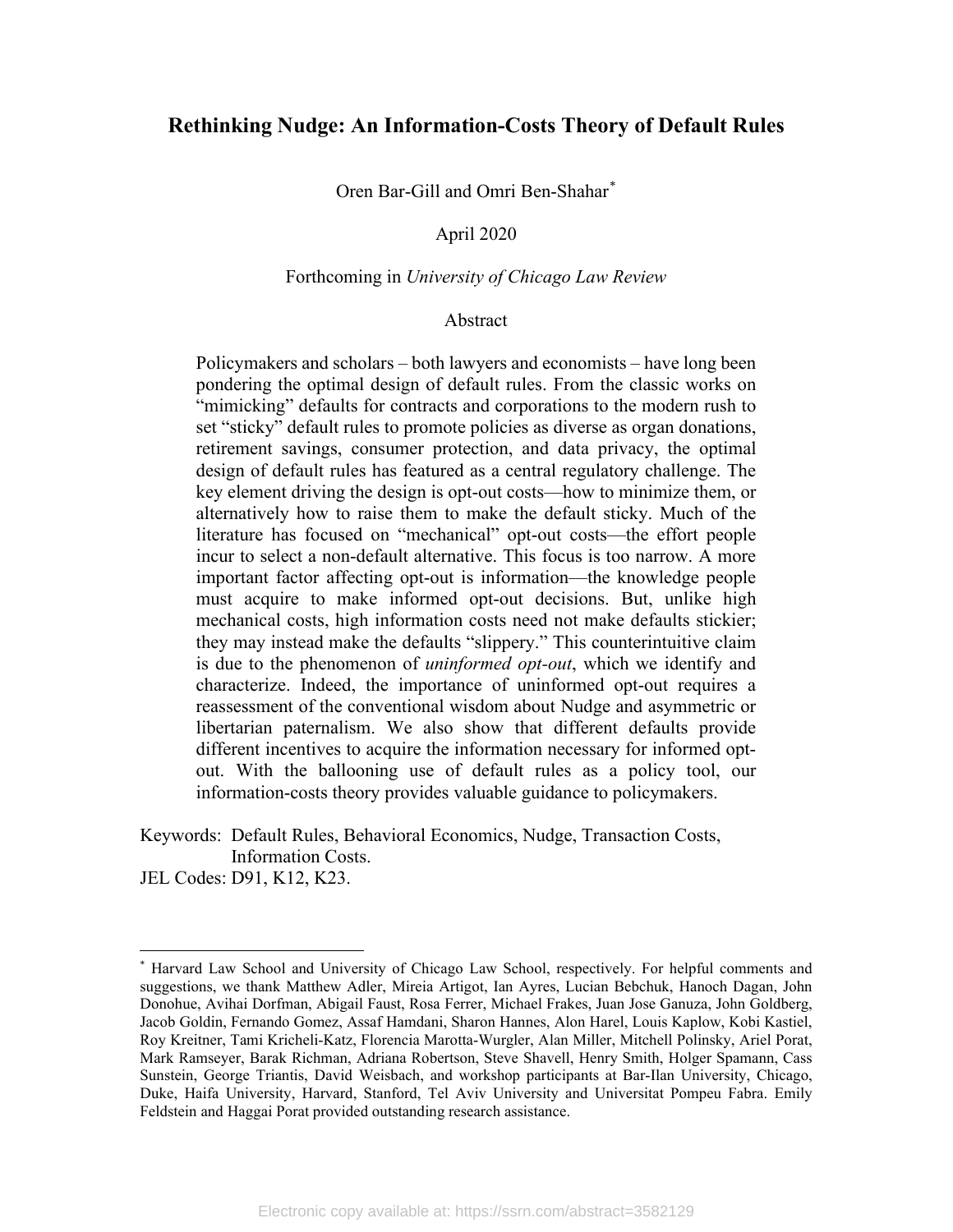## **Table of Contents**

| I.             |                                                                       |  |
|----------------|-----------------------------------------------------------------------|--|
| Н.             |                                                                       |  |
| А.             |                                                                       |  |
|                | 1.                                                                    |  |
|                | 2.                                                                    |  |
|                | 3.                                                                    |  |
|                | 4.                                                                    |  |
|                | 5.                                                                    |  |
|                | 6.                                                                    |  |
| <b>B.</b>      |                                                                       |  |
| $\mathbf{C}$ . | The Information Cost Theory Versus Behavioral Accounts of Defaults 19 |  |
|                | 1.                                                                    |  |
|                | 2.                                                                    |  |
|                | 3.                                                                    |  |
| Ш.             |                                                                       |  |
|                | А.                                                                    |  |
|                | В.                                                                    |  |
|                | C.                                                                    |  |
|                | D.                                                                    |  |
|                | Е.                                                                    |  |
|                | F.                                                                    |  |
| IV.            |                                                                       |  |
| А.             |                                                                       |  |
|                | 1.                                                                    |  |
|                | 2.                                                                    |  |
| <b>B.</b>      |                                                                       |  |
|                | 1.                                                                    |  |
|                | 2.                                                                    |  |
|                | 3.                                                                    |  |
| V.             |                                                                       |  |
| А.             |                                                                       |  |
| <b>B.</b>      |                                                                       |  |
| $C_{\cdot}$    |                                                                       |  |
| D.             |                                                                       |  |
| VI.            |                                                                       |  |
|                |                                                                       |  |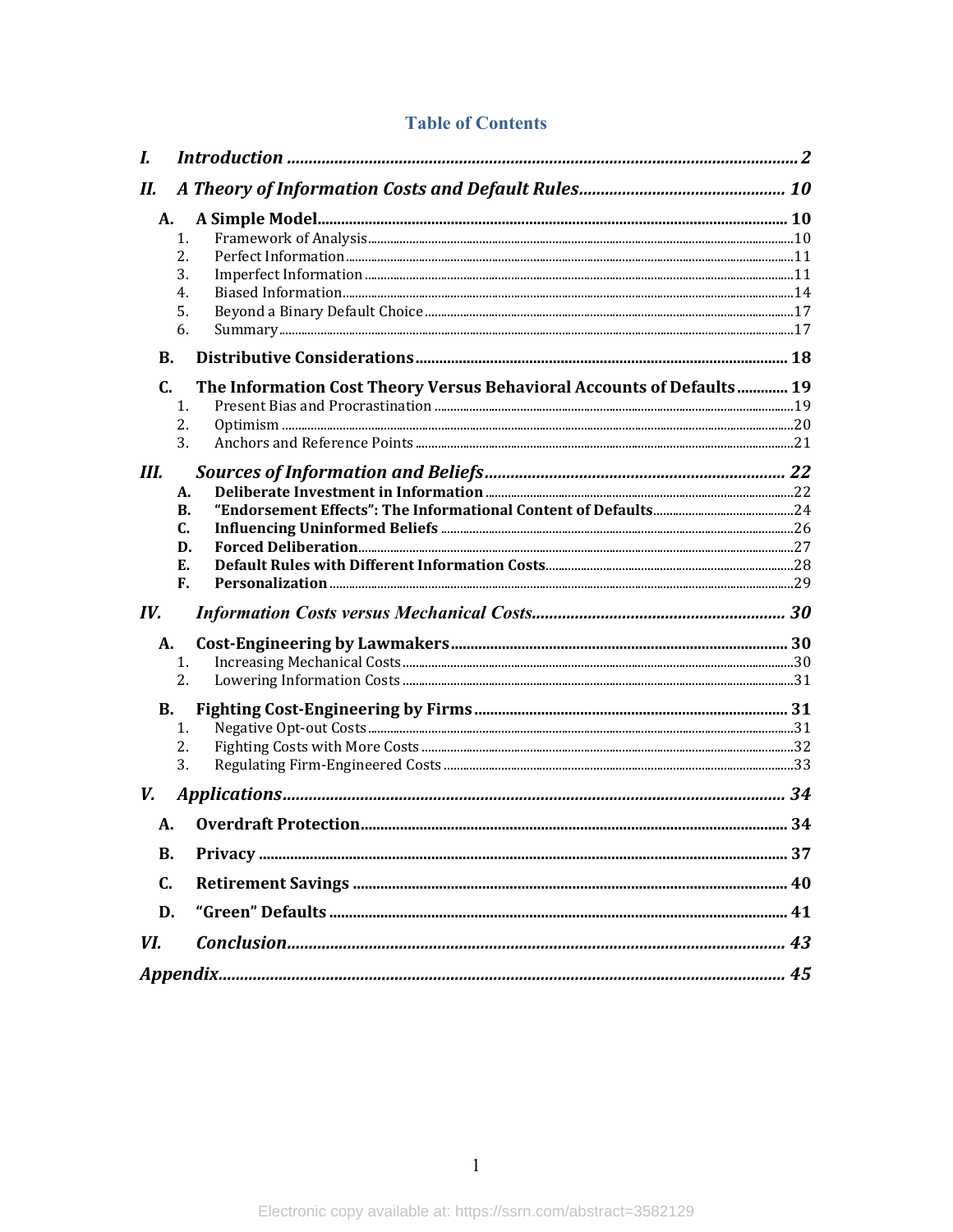## <span id="page-4-6"></span><span id="page-4-5"></span>**I. Introduction**

<span id="page-4-0"></span>The design of default rules—provisions that govern unless actively negated—is one of the central techniques of lawmaking. Because of its centrality, the question of how to design optimal default rules has been the subject of enormous commentary. Traditional law and economics scholarship argued that default rules should mimic the will of the parties, because otherwise they would force people to waste transactions costs in disclaiming the defaults. If the population governed by a default rule is heterogeneous, continues this transaction-costs argument, better enact a "majoritarian" default so as to reduce the aggregate cost of opt-out. $^{\rm l}$ 

More recently, the behavioral economics literature has adopted a markedly different approach, asking not how to reduce opt-out costs but instead how to optimally exploit their presence. This Nudge-inspired literature suggests that the "stickiness" of default rules the tendency of people not to override defaults because of high opt-out costs—is a blessed feature that could improve social welfare. Sticky default rules have been hailed as a major policy tool—an effective behaviorally-informed solution to the challenge of helping people secure superior outcomes.<sup>[2](#page-4-2)</sup> It is difficult to exaggerate the hopes that have been hung on sticky default rules. Devoted advocates view sticky defaults as a "one-size-fits-all" solution to many contracting failures and other social problems.<sup>[3](#page-4-3)</sup> From mortgage products<sup>[4](#page-4-4)</sup> to

<span id="page-4-1"></span><sup>&</sup>lt;sup>1</sup> See, e.g., ROBERT COOTER AND THOMAS ULEN, LAW AND ECONOMICS (6<sup>th</sup> ed., 2011); RICHARD A. POSNER, ECONOMIC ANALYSIS OF LAW (7th ed., 2007); STEVEN SHAVELL, FOUNDATION OF ECONOMIC ANALYSIS OF LAW (2004); Lucian A. Bebchuk and Steven Shavell, *Information and the Scope of Liability for Breach of Contract: The Rule of* Hadley v. Baxendale, 7 J.L. ECON. & ORG. 284 (1991); Charles Goetz and Robert Scott, *The Mitigation Principle: Toward A General Theory of Contractual Obligation*, 69 VA. L. REV. 967 (1983); Alan Schwartz, *The Default Rule Paradigm and the Limits of Contract Law*, 3 S. CAL. INTERDISC. L. J. 389 (1993).

<span id="page-4-2"></span><sup>2</sup> *See* RICHARD H. THALER & CASS R. SUNSTEIN, NUDGE: IMPROVING DECISIONS ABOUT HEALTH, WEALTH, AND HAPPINESS (2008); Cass R. Sunstein, *Deciding by Default*, 162 U. PA. L. REV. 1, 5, 9 (2013) ("[D]efault rule . . . count as prime "nudges," understood as interventions that maintain freedom of choice, that do not impose mandates or bans, but that nonetheless incline people's choices in a particular direction . . . . Default rules may produce significantly better outcomes.").

<span id="page-4-3"></span><sup>3</sup> *See* Michael S. Barr, Sendhil Mullainathan, and Eldar Shafir*, A One-Size-Fits-All Solution*, N.Y. TIMES (December 26, 2007), [https://www.nytimes.com/2007/12/26/opinion/26barr.html.](https://www.nytimes.com/2007/12/26/opinion/26barr.html) *But see* Jon M. Jachimowicz et al., *When and Why Defaults Influence Decisions: A Meta-Analysis of Default Effects*, 3 BEHAV. PUB. POL'Y 159 (2019) (adopting a more nuanced approach and explaining why some defaults are more effective, i.e., stickier, than others).

<span id="page-4-4"></span><sup>4</sup> *See* Michael S. Barr, Sendhil Mullainathan, and Eldar Shafir, *An Opt-Out Home Mortgage System* (The Hamilton Project, Brookings, Discussion Paper No. 2008-14, 2008).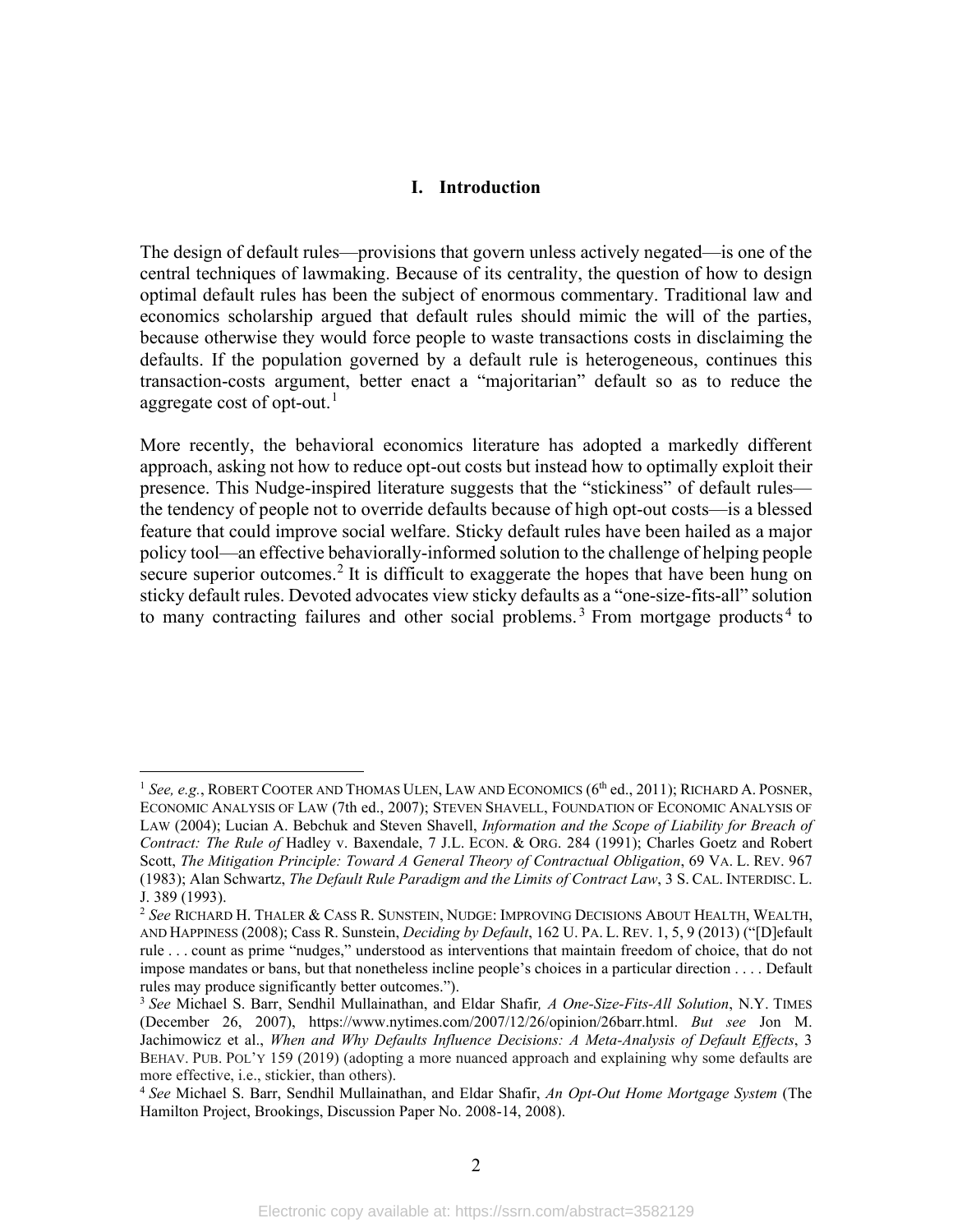student loans,<sup>[5](#page-5-0)</sup> from privacy protections<sup>[6](#page-5-1)</sup> to retirement savings<sup>[7](#page-5-2)</sup> and organ donations,<sup>[8](#page-5-3)</sup> proposals to produce better outcomes via sticky defaults abound.

Because the presence of opt-out costs is so profoundly critical for the design of default rules, you would think that a rich account has been developed to explain what exactly are these opt-out costs that the earlier tradition wants to minimize and the more recent approach wants to exploit. It hasn't. The typical view focuses on what we call "mechanical costs": the process of developing and drafting a tailored alternative to the default. In negotiated contracts, this process may be time consuming, and thus mechanical costs can be large.<sup>[9](#page-5-4)</sup> In mass contracts, opt-outs are usually cheap—pre-drafted by the business (e.g., disclaiming a default warranty) and readily assented-to by the consumer (e.g., by clicking "I Agree"). Even so, when summed over a vast number of transactions they add up to a non-trivial social cost. <sup>[10](#page-5-5)</sup> Similarly, in non-contractual settings—think organ donations—the perperson mechanical costs are not large, but they add-up quickly when millions of people opt-out. To make defaults stickier, lawmakers or businesses may try to increase the mechanical costs.<sup>[11](#page-5-6)</sup> Lawmakers may require more disclosures, segregated signatures, and

<span id="page-5-8"></span><span id="page-5-7"></span><span id="page-5-0"></span><sup>5</sup> *See* James C. Cox et al., *Designed to Fail: Effects of the Default Option and Information Complexity on Student Loan Payment* (Nat'l Bureau of Econ. Research, Working Paper No. 25258, 2018).

<span id="page-5-1"></span> $6$  Regulation 2016/679, of the European Parliament and of the Council of 27 April 2016 on the Protection of Natural Persons with regard to the Processing of Personal Data and on the Free Movement of Such Data, and Repealing Directive 95/46/EC (General Data Protection Regulation), 2016 O.J. (L 119) 1, ch. II, art. 7, § 2 ("...the request for consent shall be presented in a manner which is clearly distinguishable from the other matters, in an intelligible and easily accessible form, using clear and plain language.") [hereinafter GDPR].

<span id="page-5-2"></span><sup>7</sup> *See* James J. Choi, David Laibson, Brigitte C. Madrian & Andrew Metrick, *For Better or for Worse: Default Effects and 401(k) Savings Behavior*, *in* PERSPECTIVES ON THE ECONOMICS OF AGING 81, 83 (David A. Wise ed., 2004) ("[A]utomatic enrollment has a large impact on contribution rates . . . 65–87 percent of new plan participants save at the default contribution rate."); Brigitte C. Madrian & Dennis F. Shea, *The Power of Suggestion: Inertia in 401(k) Participation and Savings Behavior*, 116 Q.J. ECON. 1149, 1150 (2001) ("[T]he default contribution rate and default investment allocation chosen by the company for automatic enrollment has a strong influence on the savings behavior."). For a critique, see Ryan Bubb & Richard H. Pildes, *How Behavioral Economics Trims its Sails and Why*, 127 HARV. L. REV. 1593, 1598–99 (2014).

<span id="page-5-3"></span><sup>8</sup> *See* Eric J. Johnson and Daniel Goldstein, *Do Defaults Save Lives?* 302 SCIENCE 1338 (2003).

<span id="page-5-4"></span><sup>9</sup> *See* Robert Cooter, *The Cost of Coase*, 11 J. LEGAL STUD. 1, 17 (1982) ("The obstacles to cooperation are portrayed as the cost of communicating, the time spent negotiating, the cost of enforcing agreements, etc. These obstacles can all be described as transaction costs of bargaining."). A different type of opt-out cost in arms-length contracts are "strategic costs"—the delay or failure to reach agreement in the presence of strategic bargaining behavior. *See, e.g.*, Avery Katz, *The Strategic Structure of Offer and Acceptance: Game Theory and the Law of Contract Formation*, 89 MICH. L.REV 215, 226 ("Strategic behavior costs, in contrast, are the losses suffered because bargainers have the incentive to maximize their individual gains rather than the total surplus from exchange. . . . Such actions may include selling or buying a lesser quantity . . . or extended haggling, which both takes up valuable time and delays enjoyment of the bargain.").

<span id="page-5-5"></span><sup>&</sup>lt;sup>10</sup> At the individual level (namely, without aggregating across many individuals), time-inconsistent preferences can amplify the effects of small opt-out costs. *See* John Beshears, James J. Choi, David Laibson, and Brigitte C. Madrian, *Behavioral Household Finance*, *in* 1 HANDBOOK OF BEHAV. ECON., Vol. 1, Ch. 3, Sec. X (Douglas Bernheim, Stefano DellaVigna, and David Laibson, eds., 2018).

<span id="page-5-6"></span><sup>11</sup> *See, e.g.*, Loi 2016-41 du 26 janvier 2016 de modernization de notre système de santé [Law 2016-41 of January 26, 2016 on the modernization of our healthcare system], J.O. (French law designed to increase the number of organ donations in part by requiring explicit refusal—constituted of the submission of a form and proof of identity— to opt out of organ donation); Par Anne-Aël Durand, *Don D'organes: Que Change la Nouvelle Mesure Sur le Refus Explicite?* [*Organ Donation: What Does the New Measure on Explicit Refusal Change?*], LE MONDE (December 22, 2016)[, https://www.lemonde.fr/les-decodeurs/article/2016/12/22/don-](https://www.lemonde.fr/les-decodeurs/article/2016/12/22/don-d-organe-quarante-ans-apres-la-loi-sur-le-consentement-presume-ou-en-est-on_5053129_4355770.html)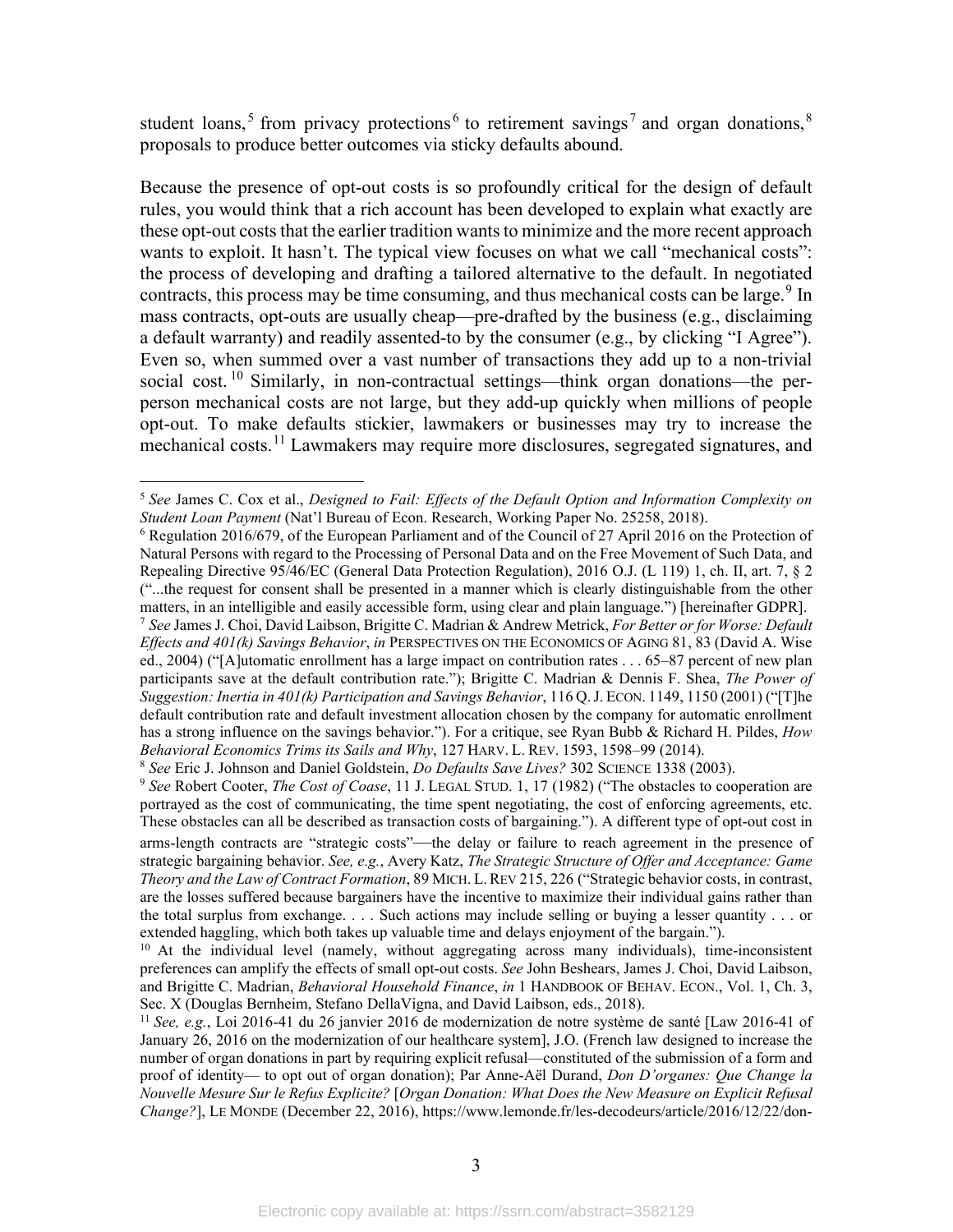<span id="page-6-4"></span>personalized interactions. And businesses—once they establish the default settings that apply within their platforms—may devise painstaking mechanics for opt-out, so that more consumers stick with the business's preferred settings. $^{12}$  $^{12}$  $^{12}$ 

We think that mechanical costs alone provide a poor foundation for the theory of default rules, and we introduce an additional, arguably more important, factor affecting opt-out – information costs. A decision to opt-out is based on the parties' perceptions concerning the existence and relative value of the alternatives. People need information about the default, its value, and how it compares to the (sometimes obscure) non-default options.<sup>[13](#page-6-1)</sup> Such information can be very costly to acquire. Indeed, information costs could greatly exceed the mechanical opt-out costs. The presence of information costs and the decisions made in their shadow produce a novel theory of default rules.

<span id="page-6-3"></span>Consider the canonical example of retirement savings. Mechanical opt-out costs are relatively small—just another check-the-box selection during job enrollment. But information costs could be substantial. People have to project their lifetime income and evaluate their future consumption needs. An intensive session of financial counseling is required to make a good opt-out decision.<sup>[14](#page-6-2)</sup> Likewise, in many other contexts—data sharing, overdraft protection, add-on rental-car insurance—mechanical costs are a mere "click," but the information needed to click smartly is complex and expensive to acquire.

Focusing on information costs as the primary impediment to optimal opt-out forces us to rethink the notion of stickiness. It is widely thought that high information costs—like high "mechanical" costs—prevent opt-out. For instance, according to Sunstein, "there is strong evidence that a lack of information on the part of choosers, including a lack of information

[d-organe-quarante-ans-apres-la-loi-sur-le-consentement-presume-ou-en-est-on\\_5053129\\_4355770.html.](https://www.lemonde.fr/les-decodeurs/article/2016/12/22/don-d-organe-quarante-ans-apres-la-loi-sur-le-consentement-presume-ou-en-est-on_5053129_4355770.html) *See also* Ryan Nakashima, *AP Exclusive: Google Tracks Your Movements*, AP NEWS (Aug. 13, 2018), <https://apnews.com/f60bc112665b458cb6473d7ee9492932> (an example where Google increased opt-out costs to make its privacy settings stickier).

<span id="page-6-0"></span><sup>12</sup> *See* Jamie Luguri & Lior Strahilevitz, *Shining a Light on Dark Patterns* (U. of Chi., Public Law Working Paper No. 719, 2019), [https://papers.ssrn.com/sol3/papers.cfm?abstract\\_id=3431205.](https://papers.ssrn.com/sol3/papers.cfm?abstract_id=3431205)

<span id="page-6-1"></span><sup>&</sup>lt;sup>13</sup> We began to lay the foundation for our information-costs theory in Oren Bar-Gill and Omri Ben-Shahar, *Optimal Defaults in Consumer Markets*, 45 J. LEGAL STUD. S137 (2016). For a different notion of information costs as an impediment to opt out, focusing on asymmetric information, see, e.g., Lisa Bernstein, *Social Norms and Default Rules Analysis*, 3 S. CAL. INTERDISC. L.J. 59, 70 (1993) ("A party may be reluctant to suggest varying a particular default rule even if the 'direct transaction costs' are low and the variation would make both parties better off . . . [as this] might be interpreted as a signal that the party suggesting the modification is more likely than previously thought to rely on this legal rights . . . ."); Jason Scott Johnston, *Strategic Bargaining and the Economic Theory of Contract Default Rules*, 100 YALE L.J. 615, 617 (1990) ("… to bargain *around* this default, the promisor must convey information which is generally directly contrary to his strategic interest in bargaining *with* the default."); Kathryn E. Spier, *Incomplete Contracts and Signalling*, 23 RAND J. ECON. 432, 432–33 (1992) ("[A]n individual may refrain from including a particular clause is a contract in order to signal his type."); see generally Omri Ben-Shahar & John A. E. Pottow, *On the Stickiness of Default Rules*, 33 FLA. ST. U. L. REV. 651 (2006).

<span id="page-6-2"></span><sup>14</sup> *See* Joshua Blumenstock, Michael Callen, and Tarek Ghani, *Why Do Defaults Affect Behavior? Experimental Evidence from Afghanistan*, 108 AMER. ECON. REV. 2868, 2871 (2018) (finding substantial increases in opt-outs from the default contribution rate after employees receive a financial consultation); Beshears et al., *supra* not[e 10,](#page-5-7) at 231 ( "[A] significant portion of the effort cost [of opting out] consists of figuring out the implications of alternative choices.").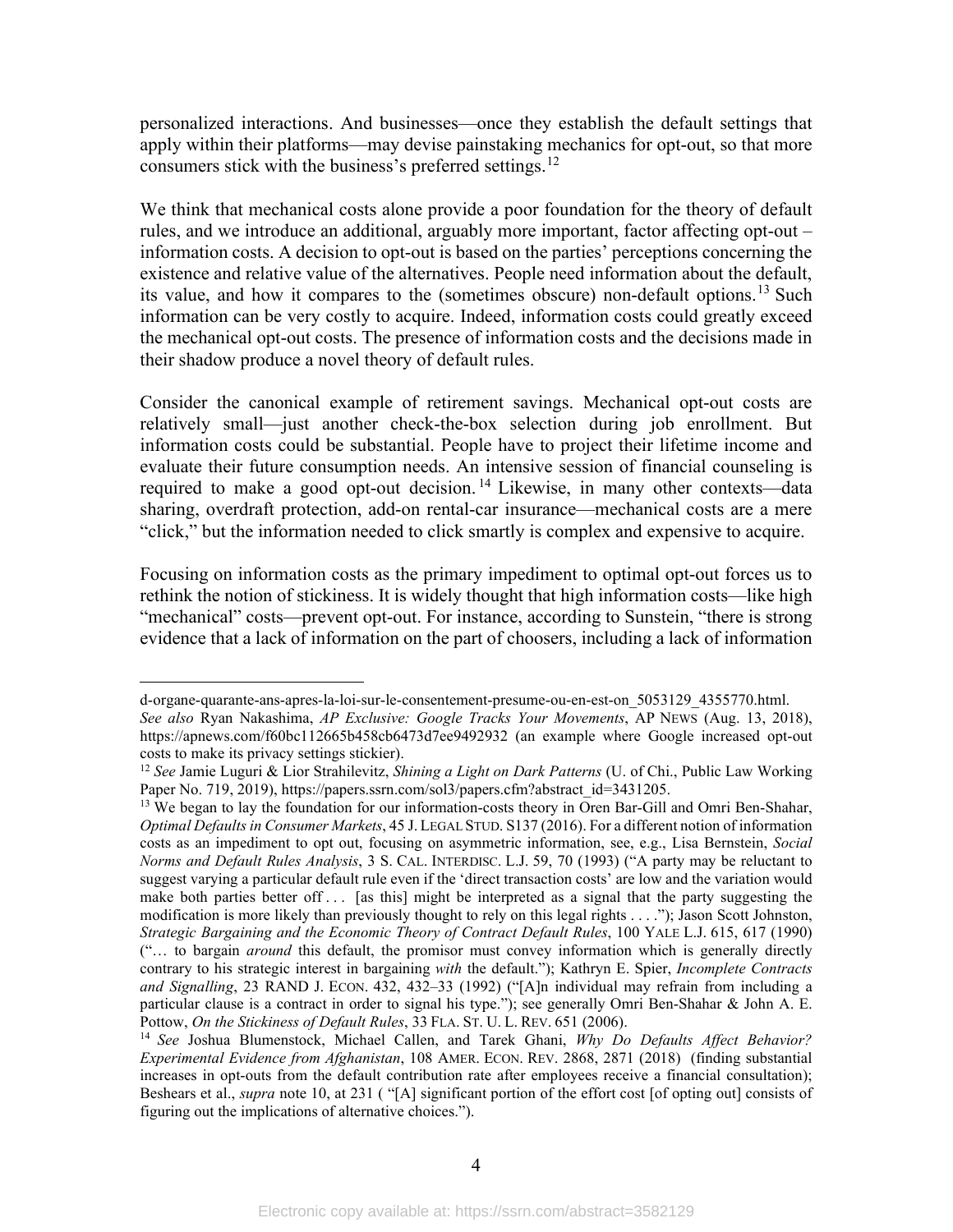about alternatives, helps to account for the power of defaults."<sup>[15](#page-7-0)</sup> This is an alluring conjecture: why would people initiate any opt-out unless they have information driving them to do so? Without information, it is thought, people stick to the default. But there is another possibility. High information costs may stop people from becoming informed, but may not stop them from opting out! We develop the idea of "uninformed opt-out"—where due to high information costs people remain uninformed but nevertheless decide to affirmatively opt out, based on their perceptions about the relative value of the alternatives. We call such default rules "slippery"—not only do they not stick, but they prompt people to descend from them without the traction of informed deliberation. This suggests an important caveat: *stickiness is an artifact of high mechanical costs, not of high information costs.* Accordingly, if mechanical costs are low and information costs high, default rules would be less sticky and more slippery than otherwise hoped, vulnerable to uninformed opt-out.

Uninformed opt-out is indeed prevalent. Returning to the retirement savings example: Retirement savings defaults are perhaps the archetypal sticky defaults. And yet mounting evidence suggests that they are quite slippery, especially over time. The traditional zero contribution rate (or no enrollment) default triggered an opt out rate of approximately 60%. And a similar percentage of employees opted out from the predominant 3% contribution rate default.<sup>[16](#page-7-1)</sup> Much of this wholesale opt out was uninformed. This is not to say that employees did not acquire *any* information; of course they did – some more, others less. But even the better-informed employees fell far short of the full information required for this complex, financial decision. Most employees had an uninformed, or partially informed, sense that a zero percent or 3% contribution is not right for them, but their lack of information did not stop them from opting out.

<span id="page-7-0"></span><sup>15</sup> *See* Cass R. Sunstein, *Deciding by Default*, 162 U. PA. L. REV. 1, 20 (2013). *See also* Jeffrey R. Brown, Anne M. Farrell, and Scott J. Weisbenner, *The Downside of Defaults* (Nat'l Bureau of Econ. Research, Unpublished Working Paper, 2011) ("…lack of adequate information about decision alternatives is a significant driver of the likelihood of default… information problems are especially important."); Cass R. Sunstein and Richard H. Thaler, *Libertarian Paternalism Is Not an Oxymoron*, 70 U. CHI. L. REV. 1159, 1197-98, 1201 (2003) ("[I]n many domains, people's preferences are labile and ill-formed, and hence starting points and default rules are likely to be quite sticky.").

<span id="page-7-1"></span><sup>16</sup> On the opt-out rate from the no enrollment default, *see, e.g.*, William E. Nessmith, Stephen P. Utkus, & Jean A. Young, *Measuring the Effectiveness of Automatic Enrollment*, 31 Vanguard Center for Retirement Research, 1, 10 (2007) (showing that voluntary enrollment increased from 32% to 59% over the course of the first three years of employment); Vanguard, How America Saves (2019), p. 35 (the participation rate in voluntary enrollment, i.e., zero default, plans was 60%). On the opt-out rate from automatic enrollment plans, *see, e.g.,* Nessmith et al, *id*., p. 11 ("after 30 months, 57% of the employees hired under automatic enrollment [] have a rate higher than the default." [about half of the automatic enrollment plans featured automatic annual increases in the contribution rate; we are assuming that the "rate higher than the default" finding means higher than the annually-adjusted default]). On the predominant contribution rate default of 3%, *see id*. at 6 ("The median contribution rate in automatic enrollment designs is 2.9%."); Vanguard, HAS2019, p. 40 (noting the predominant 3% default). *See also* Part III.C. below.

<sup>[</sup>Vanguard, HAS2019, p. 40 (in automatic enrollment plans, with the predominant 3% default, the average contribution rate was 6.7%, as compared to a 7.1% contribution rate in voluntary enrollment, i.e., zero default, plans); p. 35 (the participation rate in voluntary enrollment, i.e., zero default, plans was 60%; the participation rate in automatic enrollment plans was 91%).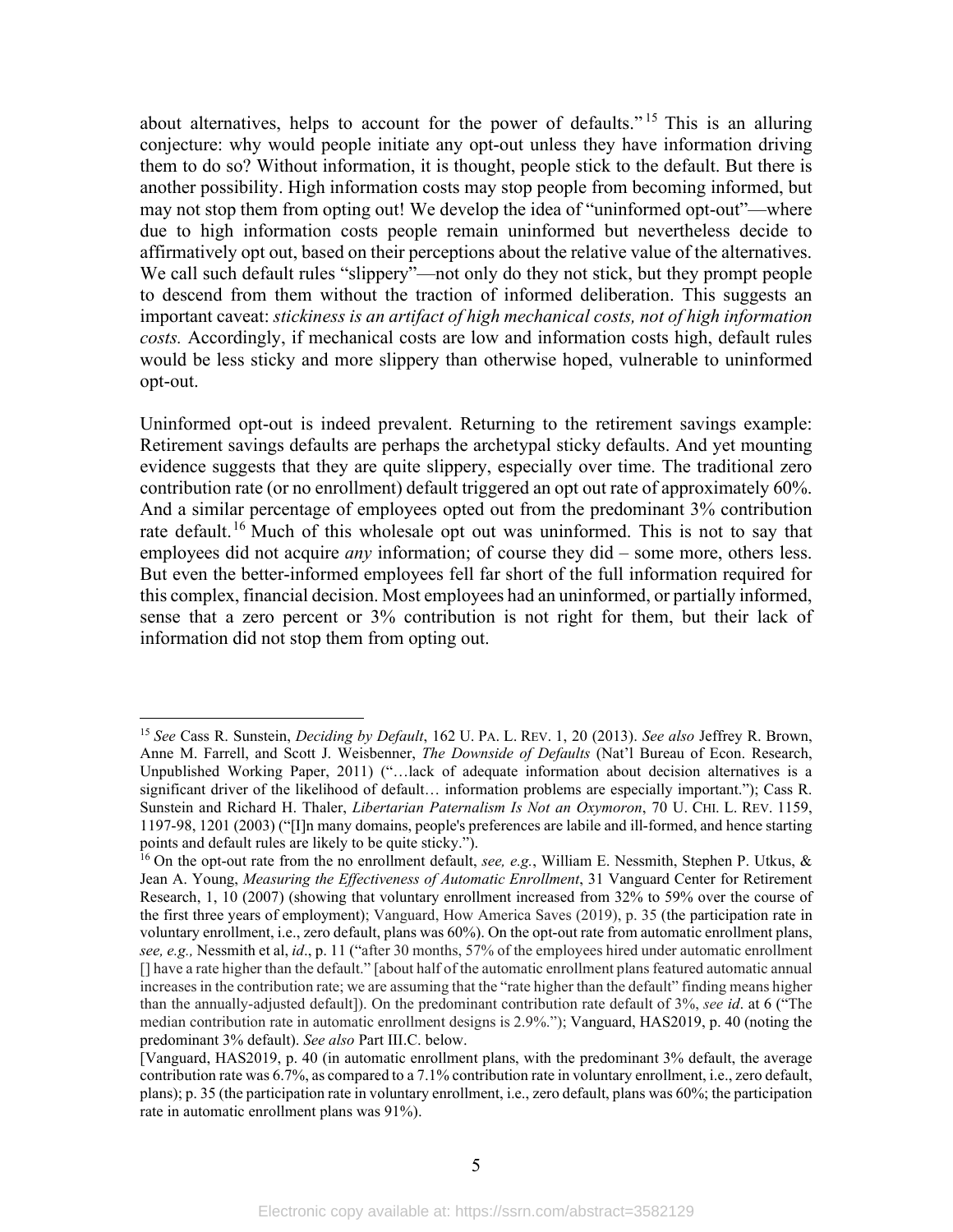Or, take another example: overdrafts. In the past, a bank customer with no money in her checking account could still swipe her debit card and make a purchase. The banks called this "overdraft protection" and charged a hefty fee for the service. Worried about harm to consumers from these fees, the Federal Reserve Board, in 2010, set a no-overdraftprotection default. And yet of the frequent overdrafters, the group that policymakers were most concerned about, 45% opted out.<sup>[17](#page-8-0)</sup> Here too the opt out was largely uninformed. Examples like this abound. Every sales contract contains a default (implied) warranty, but they are massively disclaimed in fine print. Every digital product is subject to privacy rules that govern by default, but so often contracted around in the vendors' terms of service. In all these scenarios, opt outs occur. They are by and large uninformed.

The first main theoretical contribution of this article is to recognize and analyze uninformed opt-outs. Defaults are everywhere, and opt-outs from these defaults are common. It is implausible to imagine that all opt-out decisions are or could ever be informed, given the staggering amounts of information that would be needed. Indeed, evidence suggests that many opt-out decisions are not only uninformed but in fact mistaken (or driven by cognitive biases), making people worse off. Consumers opt out of the default designed to protect them from high overdraft fees, without fully appreciating the financial consequences. Internet users opt out of the default designed to protect their privacy, without realizing how their personal information will be used. Employees opt out of the default contribution to their retirement plan, without understanding the effect on their retirement income. And so on.<sup>[18](#page-8-1)</sup> Elsewhere, uninformed opt-out could also be fully rational. It is quite possible, for example, that people rationally allow firms to collect some personal information (thus opting out from the no-collection default), or to disclaim an implied warranty. Such opt-out behavior may be privately optimal, given the rational choice to remain uninformed, especially when information costs are high. Despite this prevalence of uninformed opt-out, the phenomenon has received surprisingly little, if any, attention. We identify the conditions for uninformed opt-out, and explain when it might be harmful and how it ought to affect the design of default rules.

The second theoretical contribution of the information costs theory is to highlight the effects of the default rule on information acquisition. The content of the default, we show, influences the incentives to acquire information. This, in turn, drives people's decisions to engage in informed or uninformed opt-out. Here, too, people's misinformation and irrational beliefs may distort their choice to acquire information and their resulting opt-out decisions. Recognizing these effects should play a role in the design of default rules. The information-forcing effect that we identify is different from the widely studied notion of penalty defaults.<sup>[19](#page-8-2)</sup> The standard account addresses scenarios of asymmetric information, and advocates for default rules that force an informed contracting party to reveal

<span id="page-8-3"></span><span id="page-8-0"></span><sup>17</sup> *See* CFPB, *CFPB Study of Overdraft Programs*, at 29-30 (June 2013), https://files.consumerfinance.gov/f/201306 cfpb whitepaper overdraft-practices.pdf (last visited on Nov. 25, 2019). *See also* Part III.A. below.

<span id="page-8-1"></span><sup>18</sup> *See infra* Part III (where we discuss applications).

<span id="page-8-2"></span> $19$  For the standard accounts of penalty or information-forcing defaults, see Ian Ayres and Robert Gertner, *Filling Gaps in Incomplete Contracts: An Economic Theory of Default Rules* 99 YALE L.J. 87 (1989); Lucian Arye Bebchuk and Steven Shavell, *Information and the Scope of Liability for Breach of Contract: The Rule of* Hadley v. Baxendale, 7 J.L. ECON. & ORG. 284 (1991).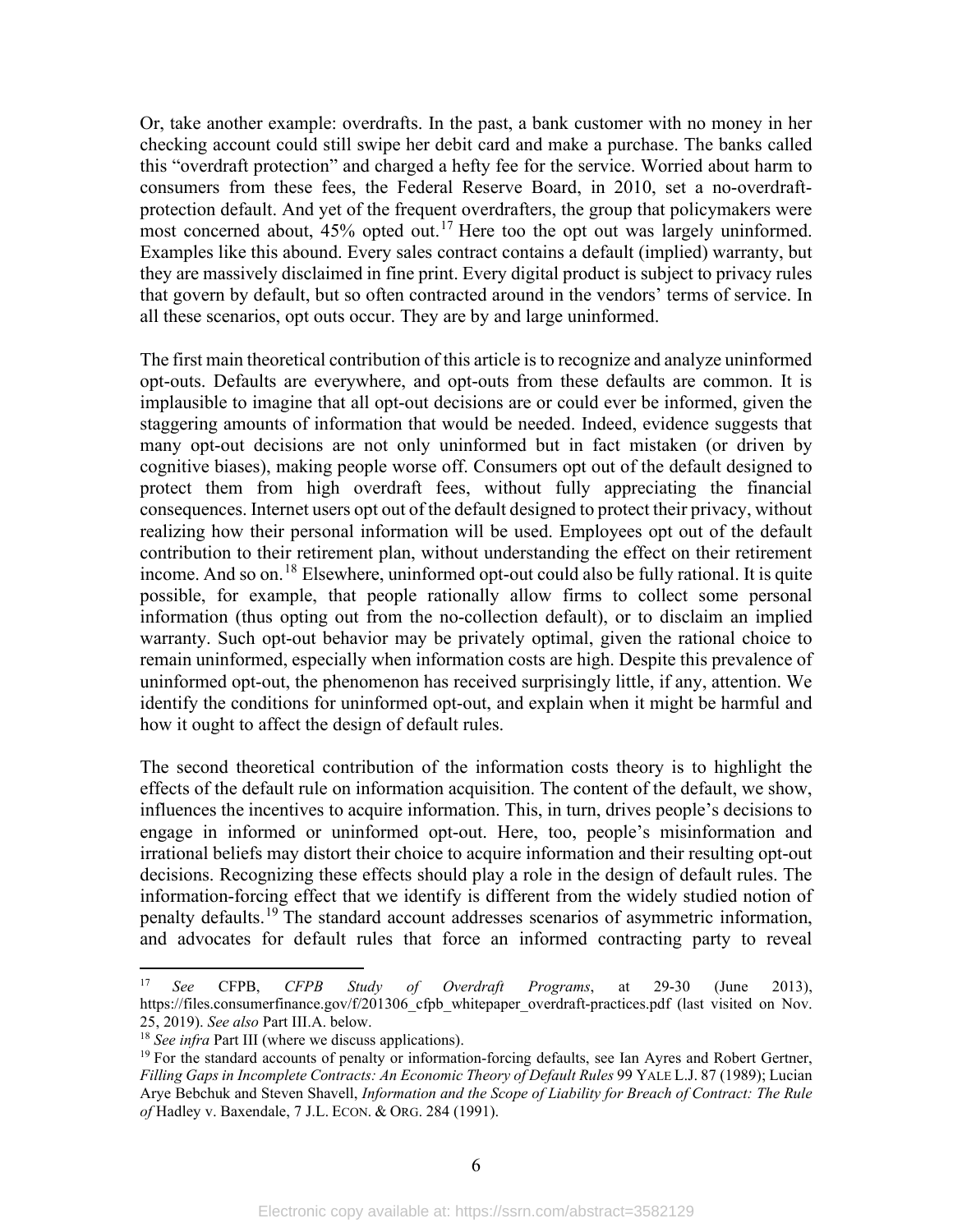information to another, uninformed contracting party. Our information-cost theory addresses a different problem. First, ours is not a theory of contract; it applies to a single decisionmaker that needs to decide whether or not to opt out of a default. Second, and related, our analysis does not assume asymmetry of information. It focuses on a single, uninformed party. The default rule does not force one party to reveal information to another; it induces uninformed parties to invest more in learning about themselves and how they would be affected by the default and non-default options.

The third theoretical contribution is a refinement of the standard majoritarian principle. The conventional approach assumes that mechanical costs are meaningful but not prohibitive, and thus to minimize these mechanical opt-out costs it advocates defaults that mimic the preferences of the majority. This approach is a good fit for environments with low information costs, where people with counter-preferences commit an informed opt-out. By contrast, when information costs are high, such selective opt-out does not occur, but the potential for uninformed opt-out suggests that the optimal default option is the one with the highest expected value (or perceived expected value), which minimizes the incidence and cost of uninformed opt-out. Both scenarios are unified under a general principle that prescribes a default that fits the *majority preferences given the majority's information*. In that sense, we still recommend majoritarian defaults, recognizing that the majority may act upon uninformed beliefs. [20](#page-9-0)

<span id="page-9-1"></span>The value of this refined criterion is at full display when we consider the "intermediate" information costs case, where people may choose to become informed under some default rules, but not others. In this region, sometimes a default rule that induces more information acquisition is superior, as it results in more tailored choices. But sometimes a default rule that does not induce any information acquisition is preferable. This may happen when the cost of information outweighs its value. Getting people to become informed, we show, is not necessarily better!

Information acquisition is a key ingredient in our model, and we recognize various ways in which it might occur. Apart from deliberate investment in information, people may acquire information through the efforts of the default setter or of interested third parties (e.g., when a firm "recommends" a particular choice). Importantly, people may glean information from the default option itself. This will happen, when they are unsure about their own information or think that the default-setter has better information. Here, the default-setter can influence opt-out and information-acquisition decisions. We should be especially worried about such "endorsement effects" when the default-setter does not have people's best-interest in mind.

<span id="page-9-0"></span> $^{20}$  Our refined notion of majoritarian defaults minimizes opt-out costs – the costs of informed opt-out in the low-information-costs case and the costs of uninformed opt-out in the high-information-costs case. Thaler and Sunstein's proposed rule-of-thumb for default choice is 'minimize opt-out frequency.' *See* Richard H. Thaler and Cass R. Sunstein, *Libertarian Paternalism*, 93 AM. ECON. REV. 175 (2003). And Bernheim et al. show that this rule-of-thumb fairs well in certain cases. *See* B. Douglas Bernheim, Andrey Fradkin & Igor Popov, *The Welfare Economics of Default Options in 401(k) Plans*, 105 AM. ECON. REV. 2798 (2015). But they do not distinguish between informed and uninformed opt-out.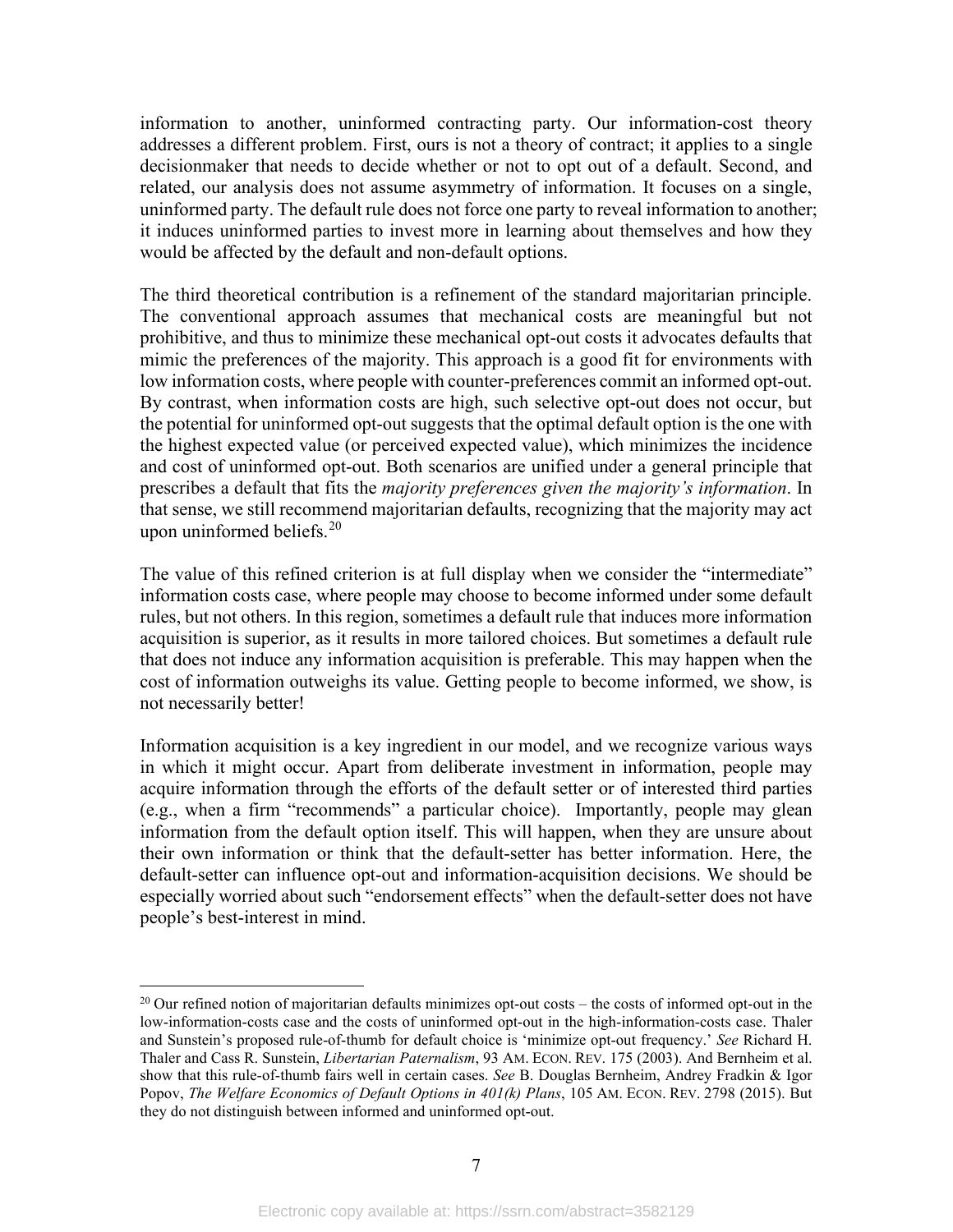A central payoff of the information cost theory is to shed new light on, and suggest a reevaluation of, Nudge-type libertarian paternalistic ideas, and in particular the stickydefaults paradigm. Regulation through defaults is premised on the expectation that less sophisticated people would stick with the default, while the more sophisticated are free to opt out.<sup>[21](#page-10-0)</sup> But what counts as sophistication? If it is a proxy for low information costs, we show that libertarian paternalistic sorting could be defeated by uninformed opt out. Even unsophisticated people, with high information costs, may opt out of the default.<sup>[22](#page-10-1)</sup> This explanation helps bridge an uncomfortable gap between the academic appetite for sticky default rules and the reality of slippery defaults.<sup>[23](#page-10-2)</sup> It is the overlooked phenomenon of uninformed opt-out that accounts for the unintended slipperiness of so many default rules. Indeed, the information-costs theory provides a novel account of stickiness with surprising implications: we show that low information costs could *increase* stickiness, and that high information costs could *reduce* stickiness—a counterintuitive effect that prior accounts of stickiness did not recognize.<sup>[24](#page-10-3)</sup>

<span id="page-10-5"></span>The information costs theory complements conventional, behavioral accounts of default rules, but also qualifies them. Behavioralists have recognized a type of information costs— the "cognitive costs" associated with identifying optimal choice<sup>[25](#page-10-4)</sup>—as contributing to the stickiness of defaults. But they mistakenly view information costs as simply another type

<span id="page-10-0"></span><sup>21</sup> *See* RICHARD H. THALER & CASS R. SUNSTEIN, NUDGE: IMPROVING DECISIONS ABOUT HEALTH, WEALTH, AND HAPPINESS, 42 (Yale Univ. Press 2008) ("Most of the time, nudging helps those who need help while imposing minimal costs on those who do not."); Ryan Bubb and Richard H. Pildes, *How Behavioral Economics Trims Its Sails and Why*, 127 HARV. L. REV. 1593, 1598-99 (2014) (" . . . the default is designed to put those who stay with the default in the best position but to enable those with different preferences, more sophistication, greater resources, or other appropriate bases to opt out and choose whatever they prefer."); Colin Camerer, Samuel Issacharoff, George Loewenstein and Ted O'Donoghue, *Regulation for Conservatives: Behavioral Economics and the Case for Asymmetric Paternalism*, 151 U. PA. L. REV. 1211, 1225 (2003) ("As long as actively making a choice requires very little effort, the choice of defaults has essentially no effect on fully rational consumers. But for boundedly rational people who have a status quo bias, the choice of defaults is important."); Cass R. Sunstein, *Boundedly Rational Borrowing*, 73 U. CHI. L. REV. 249, 257 (2006) (" . . . interventions that are choice-preserving (and hence libertarian) are generally asymmetrical, because they are not likely to impose significant costs on people who do not suffer from bounded rationality.").

<span id="page-10-1"></span> $^{22}$  Arguably, the libertarian paternalists would reject our attempt to link sophistication and information. They may argue that behavioral forces, not information costs, explain the stickiness of defaults. For further discussion about the relationship between information costs and behavioral forces – see Part VII below.

<span id="page-10-2"></span> $23$  Writers in the area of contract law have long recognized that stickiness is rare and opt-out is exceedingly common. *See, e.g.*, OMRI BEN-SHAHAR & CARL E. SCHNEIDER, MORE THAN YOU WANTED TO KNOW: THE FAILURE OF MANDATED DISCLOSURE 190-92 (2014); Lauren E. Willis, *When Nudges Fail: Slippery Defaults*, 80 CHI. L. REV. 1155 (2013).

<span id="page-10-3"></span><sup>&</sup>lt;sup>24</sup> Existing accounts of stickiness include (1) effort costs, (2) an "endorsement effect" – trust in a benevolent default setter, (3) unawareness of the default and of the option to opt out, (4) an anchoring effect (the default as anchor), (5) loss aversion with the default as the reference point, (6) the default disproportionately features in the limited choice sets that individuals consider, and (7) cognitive dissonance. *See* B. Douglas Bernheim & Dmitry Taubinsky, *Behavioral Public Economics*, *in* 1 HANDBOOK OF BEHAV. ECON. – FOUNDATIONS AND APPLICATIONS 381 (B. Douglas Bernheim, Stefano DellaVigna & David Laibson eds., 2018) (surveying the literature on sticky default rules in the context of retirement savings); Beshears et al., *supra* not[e 10.](#page-5-7)

<span id="page-10-4"></span><sup>&</sup>lt;sup>25</sup> Blumenstock et al., *supra* note [14,](#page-6-3) at 2871 ("[D]efault effects in savings persist because employees face significant cognitive costs associated with identifying their optimal contribution rate, and that this cost, together with present-biased preferences, creates procrastination.").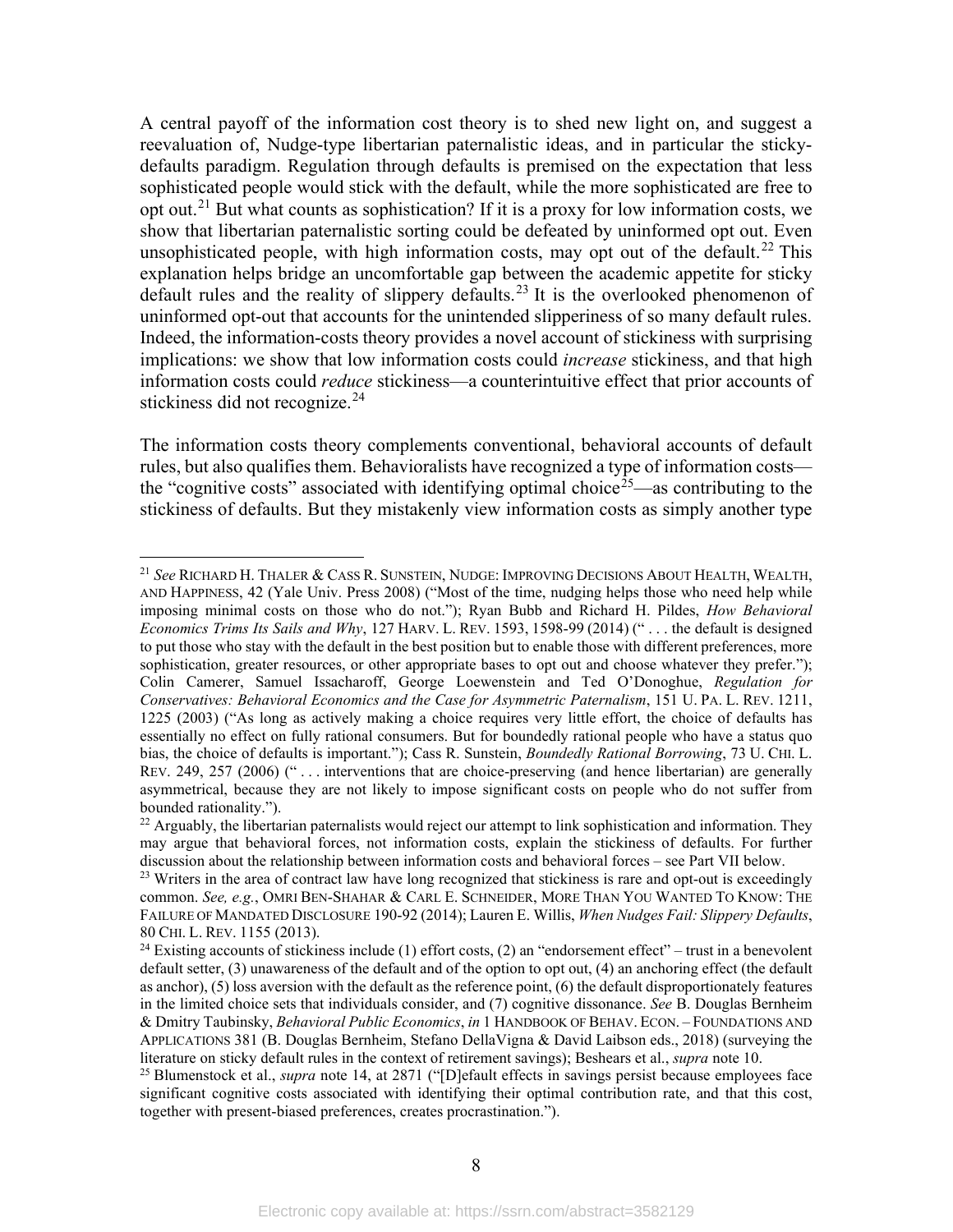of mechanical opt-out costs.<sup>[26](#page-11-0)</sup> While both information costs and mechanical costs affect the opt-out decision, they do so through different channels. In essence, people face two decisions: whether to acquire information, and whether to opt out and incur the mechanical costs. The behavioral literature flattens this two-stage process, collapsing the two types of costs into a single dimension. This mischaracterization leads the behavioral literature astray. It invokes myopia to explain stickiness. But, as we show, the main effect of myopia is to prevent people from acquiring information, not from opting out. The drive to find behavioral explanations for stickiness also obscures the nuanced role of misperceptions and how they might instead make the default slippery. We analyze these rich and underappreciated effects of misperception. Moreover, our information costs theory does not take any cognitive biases as fixed. It emphasizes that acquisition of information, which is affected by the default choice, can minimize the effects of misperception.

Finally, our analysis lays a novel and much needed foundation for a new consumer antimanipulation law. Policymakers and commentators are increasingly concerned about ways in which firms manipulate consumers' choices. It has nevertheless proven challenging to distinguish such manipulations from the multitude of other permissible techniques used by firms to influence consumers' choices, such as most advertising campaigns, product shelf placement, and firms' sales recommendations. Our theoretical framework can help address this challenge. The distinction between mechanical costs and information costs imposes conceptual order on many potentially manipulative practices. Some of these practices are designed to increase mechanical costs, making it unnecessarily hard for consumers to keep the protective legal defaults, and all too easy to opt-into the firm's preferred, non-default option. Terms like "sludge" and "dark patterns" are sometimes used to describe such practices.<sup>[27](#page-11-1)</sup> A different set of practices is designed to increase information costs, e.g., by peddling falsehoods or half-truths or by hiding important information in a haze of complex details. (Some of these practices are covered by false advertising and anti-deception laws; others are not.) For both of these categories – practices that increase mechanical costs and practices that increase information costs – our theory identifies those practices that reduce efficiency and harm consumers and should thus be prohibited as manipulation.

The remainder of the Article is organized as follows. Part II develops our information-cost theory of defaults. Part III considers different sources of information and beliefs. Part IV discusses the different regulatory implications of information costs and mechanical costs. Part V offers a more detailed analysis of several applications – policy domains where default rules play a key role: overdraft protection, privacy, retirement savings and "green" defaults. The Conclusion considers some of the assumptions underlying the analysis, specifically, what information policymakers need to apply the information-costs theory in the design of default rules.

<span id="page-11-0"></span><sup>26</sup> *See, e.g.*, Beshears et al., *supra* note [10](#page-5-7) (suggesting that "a significant portion of the effort cost [of opting out] consists of figuring out the implications of alternative choices.").

<span id="page-11-1"></span><sup>27</sup> *See, e.g.*, Luguri & Strahilevitz, *supra* note [12,](#page-6-4) at 3; Cass R. Sunstein, *Sludges and Ordeals*, 68 DUKE L.J. 1843 (2019); Richard H. Thaler, *Nudge, Not Sludge*, 361 SCIENCE 431 (2018). The term "sludge" refers more narrowly to frictions, whereas the term "dark patterns" is broader.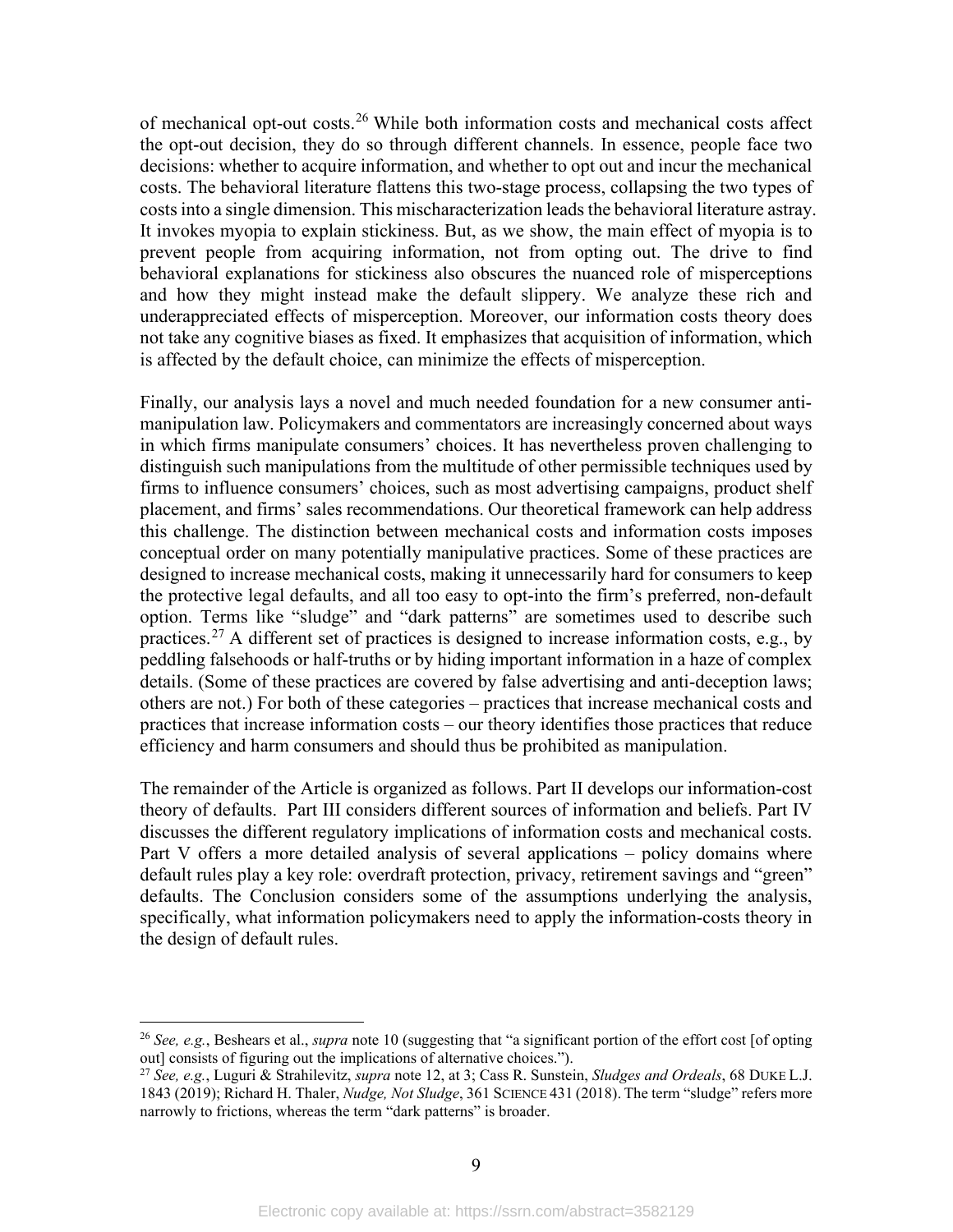## **II. A Theory of Information Costs and Default Rules**

## <span id="page-12-1"></span><span id="page-12-0"></span>**A. A Simple Model**

We present here a theoretical illustration of the relationship between information costs and default rules. The analysis is presented through a numeric example.<sup>[28](#page-12-3)</sup> Section 1 presents the framework of the analysis, and Section 2 demonstrates the conventional perfect information case, as a benchmark for the imperfect information analysis in Sections 3 and 4. Section 3 assumes that all uninformed parties have accurate beliefs about the distribution of types. Section 4 relaxes the accurate beliefs assumption.

<span id="page-12-2"></span>1. Framework of Analysis

We consider a setting in which there are two possible arrangements, "High" and "Low". A typical issue addressed by default rules is the degree of protection to individuals, where High denotes more protection relative to Low—for example, a broader warranty, a higher pension savings rate, or greater privacy protection. Because the choice High v. Low could affect other aspects of the transaction (like price), people vary in how they value the two arrangements. We assume that 60% of the population are better off with Low, and we call them "Type 1." 40% of the population are better off with High, and are called "Type 2." Let's use numbers to reflect the valuations assigned:

|      | Type 1 $(60\%)$ | Type 2<br>(40%) |
|------|-----------------|-----------------|
|      |                 |                 |
| High | $v = -10$       | $v=20$          |
| Low  | $v=0$           | $v=0$           |

|  |  | Table 1: The Example - Setup |
|--|--|------------------------------|
|  |  |                              |

To make the example simple, and without loss of generality, we assumed that everyone assigns value  $v = 0$  to Low. For Type 1, High is worse; they assign a value of  $v = -10$  to High. And for Type 2, High is better; they assign a value of  $v = 20$  to High. People can opt out of the default by incurring a "small" mechanical cost, 1. This cost is set to be non-zero but sufficiently low that any party would opt out from an unattractive default. In addition, people may invest some cost to acquire information about their type, if they don't already know it. One aspect of this example should be noted at the outset. Most people are better off with Low: 60% versus 40%. But higher expected welfare is obtained under High:

<span id="page-12-3"></span> $28$  A more formal and general derivation of the propositions is provided in the Appendix.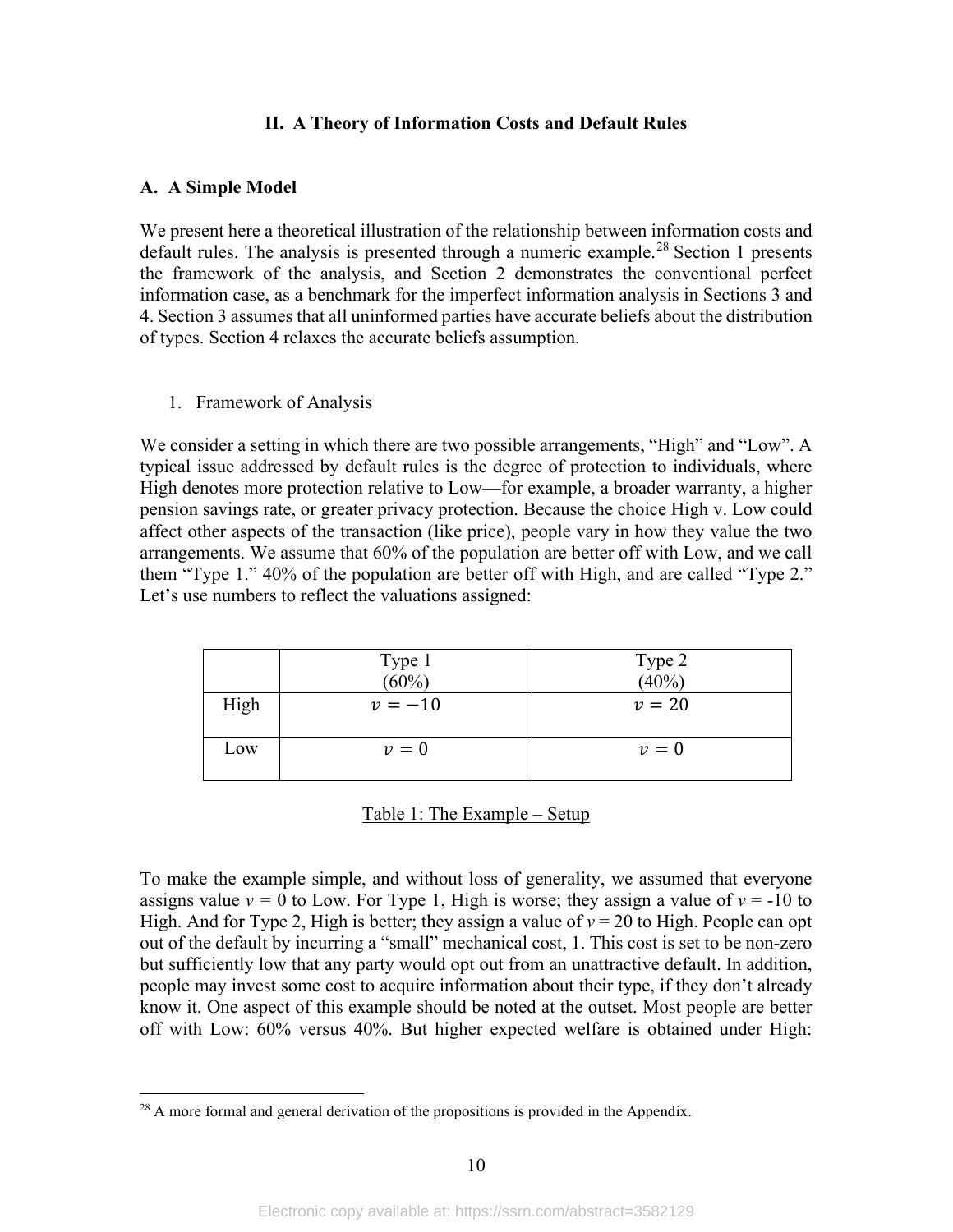$60\%$ <sup>\*</sup>(-10) + 40%<sup>\*</sup>(20) = 2 under High versus 0 under Low. This duality will be critical to our analysis, which is aimed at identifying which rule is superior.

## <span id="page-13-0"></span>2. Perfect Information

In the perfect information benchmark, everyone knows their type. If the default rule is unattractive to them, they opt out. With a Low default, Type 2 individuals opt out and average social welfare is:  $W_{Low} = 0.4 \cdot (20 - 1) + 0.6 \cdot 0 = 7.6$ . With a High default, Type 1 individuals opt out and average social welfare is:  $W_{High} = 0.4 \cdot 20 + 0.6 \cdot (-1) =$ 7.4.<sup>[29](#page-13-2)</sup> Comparing social welfare under the two defaults, we see that Low is the better default, because it generates fewer costly opt-outs. This is the standard result that, with perfect information, the majoritarian default is the best. We now turn to the imperfect information case, where this standard result will be qualified.

## <span id="page-13-1"></span>3. Imperfect Information

Assume that individuals do not know their type, but can invest some fixed cost to find out. What they do know, even without investing, is the distribution of types: they know that  $60\%$ are Type 1 and 40% are Type 2. They can therefore calculate the average value of the two provisions, Low and High. The expected value of Low is 0. The expected value of High is  $0.6 \cdot (-10) + 0.4 \cdot 20 = 2$ . (The assumption that people know expected values but do not know their "type" is a common analytical representation of imperfect information. The term "type" should not be taken literally; it simply represents the information that people do not have.) Accordingly, based solely on such average valuations, people prefer High.<sup>[30](#page-13-3)</sup> And if the default is set at Low, and people remain uninformed, they will want to opt out to High. Given the assumption that the mechanical opt-out cost is  $1 \leq 2$ , when the default is Low such "uninformed opt-out" will occur.

Uninformed opt-out decisions (or uninformed decisions not to opt out) will determine outcomes when the cost of becoming informed is high. When information costs are lower, individuals may decide to acquire information and thereby make the opt-out decision in a fully informed manner, knowing their actual types.<sup>[31](#page-13-4)</sup> Let us examine how people would behave, and the resulting social welfare, under the two defaults.

<span id="page-13-2"></span><sup>&</sup>lt;sup>29</sup> We calculated welfare for a representative individual. To asses overall social welfare we would need to multiply these values by the number of individuals who are subject to the default rule.

<span id="page-13-3"></span> $30$  We assume that individuals are risk neutral and thus focus on expected values.

<span id="page-13-4"></span> $31$  Note that when information is acquired, there will always be some level of informed opt-out, as long as the opt-out cost is sufficiently low (and some parties fair better with the non-default option). When information is not acquired, and the only possible opt-out is uninformed opt-out, there may be no opt-out at all, even with very low opt-out costs. Specifically, there will be no uninformed opt-out unless the expected (net) benefit of the default is smaller than the expected (net) benefit of the non-default option.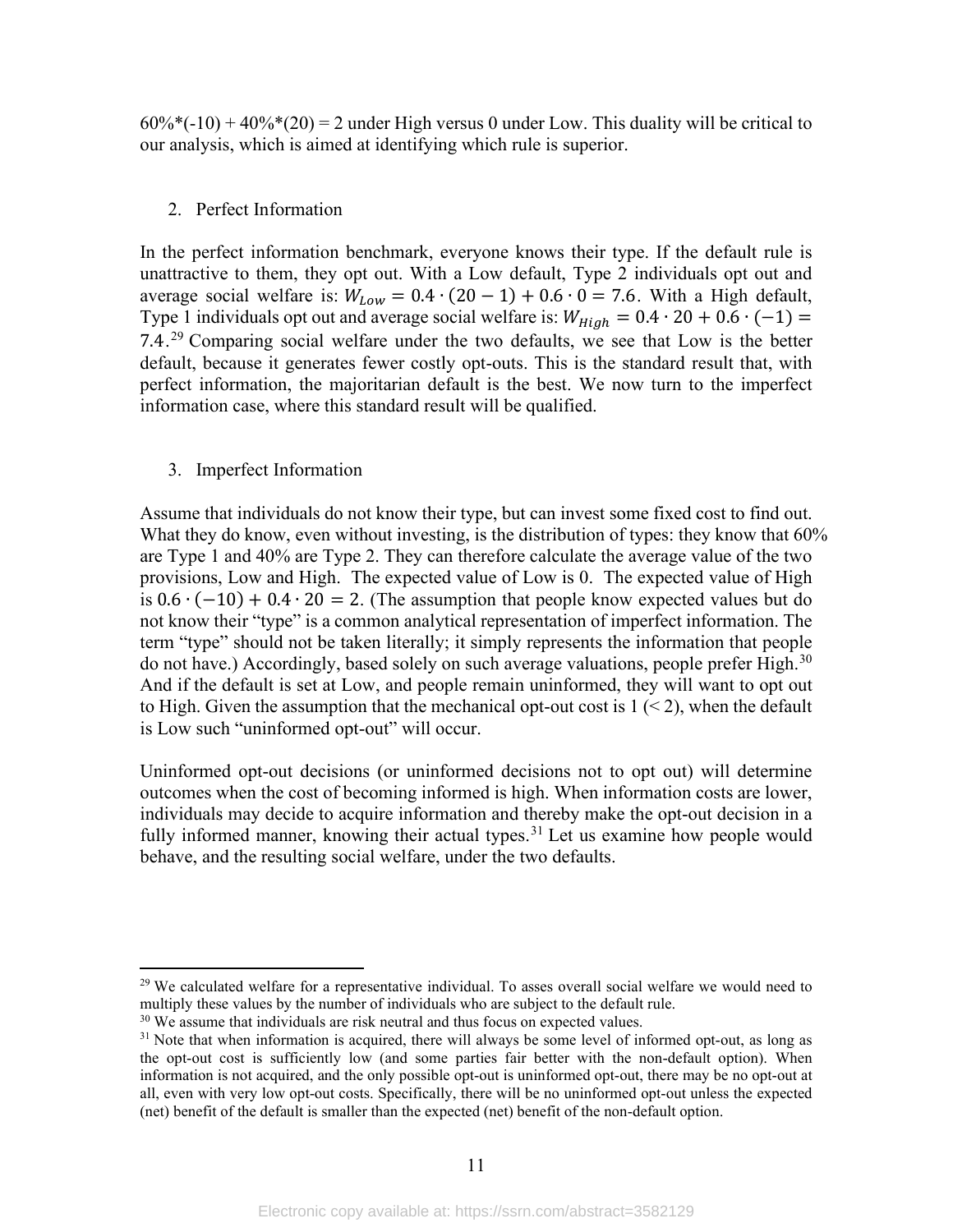*Low Default*. The first decision people face is whether or not to acquire information. [32](#page-14-0) The value of information is

$$
I_{Low} = [0.4 \cdot (20 - 1)] - [2 - 1] = 6.6
$$

The first component represents the payoff with perfect information: if an individual acquires information, she has a 40% chance of learning that she is Type 2; she will then opt out of the Low default, incurring an opt-out cost of 1, and earn a payoff of 20. (There is a 60% chance that the individual will learn that she is Type 1 and stick with the Low default, earning 0.) The second component represents the payoff of an uninformed individual: the individual will opt out – an uninformed opt-out – and earn an expected payoff of 2 while incurring an opt-out cost of 1. The value of acquiring information is the difference between the payoff with versus without information, and it equals 6.6. When information costs are below 6.6, the individual will acquire information.

It is interesting to note that, under the Low default, high information costs *reduce* both stickiness and welfare. Higher information costs make it less likely that people will become informed and selectively opt out. Instead, they opt out non-selectively, uninformed. At the same time, high information costs reduce welfare, because they eliminate a "separating" outcome in which different people choose the outcome most suitable to them.

*High Default*. Under a High default, the value of information is

$$
I_{High} = [0.6 \cdot (-1) + 0.4 \cdot 20] - [2] = 5.4
$$

The first component represents the payoff with perfect information: if an individual acquires information, she has a 60% chance of learning that she is Type 1; she will then opt out of the High default, incurring an opt-out cost of 1, and earning 0 instead of -10. The individual also has a 40% chance of learning that she is Type 2, and she will then stick with the High default and earn 20. The second component represents the payoff of an uninformed individual: Since the expected value of High (2) is larger than the expected value of Low (0), there will be no (uninformed) opt-out, and the individual will earn an expected payoff of 2. Now, when information costs are below 5.4, people will acquire information.

*Welfare Comparison*. First, notice that the value of information is greater with Low default  $(I_{Low} > I_{High})$ , which means that a Low default leads to more acquisition of information. Why? Primarily because the expected value of the Low default is lower and thus even without acquiring information people gain by opting out. Information is more valuable with Low default, because it saves (some of) the costs of these uninformed opt-outs. To amplify, we rewrite  $I_{Low}$  and  $I_{High}$  as follows:

<span id="page-14-0"></span><sup>32</sup> For a general exposition on the economics of information, see Jack Hirshleifer and John G. Riley, *The Analytics of Uncertainty and Information – An Expository Survey*, 17 J. ECON. LITERATURE 1375 (1979).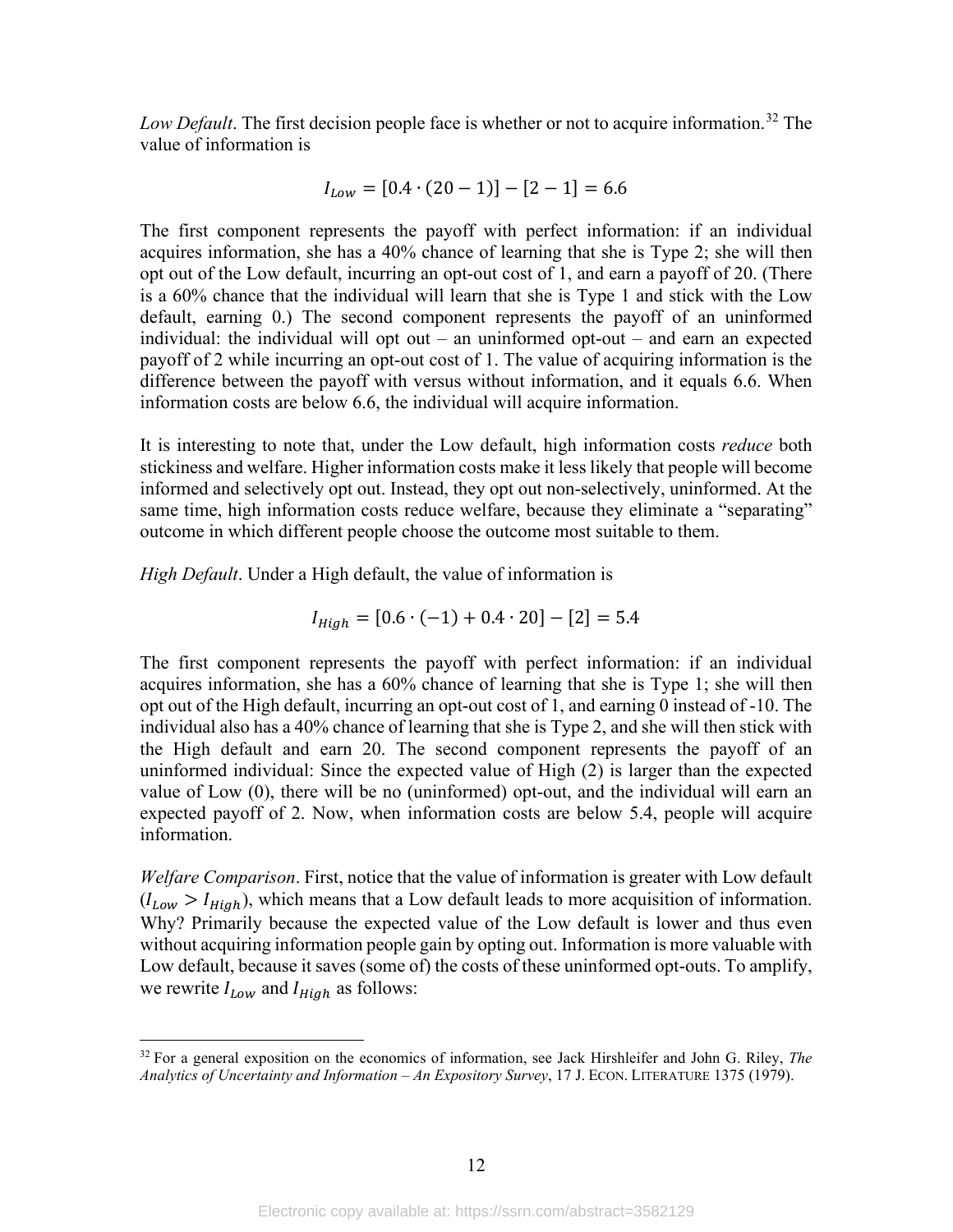$$
I_{Low} = (0.4 \cdot 20 - 2) - 0.4 + 1 = 6.6
$$

$$
I_{High} = (0.4 \cdot 20 - 2) - 0.6 = 5.4
$$

With both defaults, informed parties get  $5(0.4 \cdot 20)$  and uninformed parties get 2. The difference lies in the opt-out costs. With Low default, informed opt-out occurs 40% of the times (when information is acquired) and uninformed opt-out occurs 100% of the times (when information is not acquired). Information acquisition thus saves 0.6 in opt-out costs. With High default, informed opt-out occurs 60% of the times (when information is acquired) and there is no uninformed opt-out. Information acquisition thus *costs* 0.6 in optout costs.

It may be thought that a default that induces more information acquisition (Low Default, in this example) is necessarily better. But, we show, this turns out to be false. Since information is costly to acquire, it may be better to remain uninformed.<sup>[33](#page-15-0)</sup>

We proceed by distinguishing between three ranges of information costs:

(a) Upper range of Information Costs (Larger than 6.6)

When information costs are above a certain threshold, information is not acquired – under either the Low or the High default. Under Low default, all parties opt out; there is a 100% opt-out rate – all uninformed opt-out. Under High default, no one opts out; the opt-out rate is zero. Regardless of the default, all parties end up at the High outcome. Low default is slippery, whereas High default is sticky. The High default is more efficient, because it saves the mechanical costs of uninformed opt-out. Generalizing, when information costs are at the upper range and opt-out costs are small, the optimal default is the one that maximizes the expected value for uninformed parties. While the High outcome is optimal for only a minority of individuals, the High default is still majoritarian – it is what the majority of uninformed individuals, indeed all uninformed individuals, want.

(b) Bottom Range of Information Costs (Smaller than 5.4)

When information costs are below a certain (different) threshold, information is acquired – under both the High and the Low default. Under Low default, people who learn that they are Type 2 opt-out; there is a 40% opt-out rate. Under High default, people who learn that they are Type 1 opt-out; there is a 60% opt-out rate. All opt-out is informed. Regardless of the default, people end up with the right match – Type 1 with Low and Type 2 with High. Here, Low default is stickier. It is also the more efficient rule, because it reduces the cost of informed opt-out. Generalizing, when information costs are at the bottom range and optout costs are small, the optimal default is the majoritarian one, because it minimizes the costs of informed opt-out.

<span id="page-15-0"></span><sup>&</sup>lt;sup>33</sup> For expositional purposes, we compare the default rules without accounting for heterogeneity in information costs across people. When we allow for such heterogeneity in information costs, the optimal default will need to balance the different considerations listed above.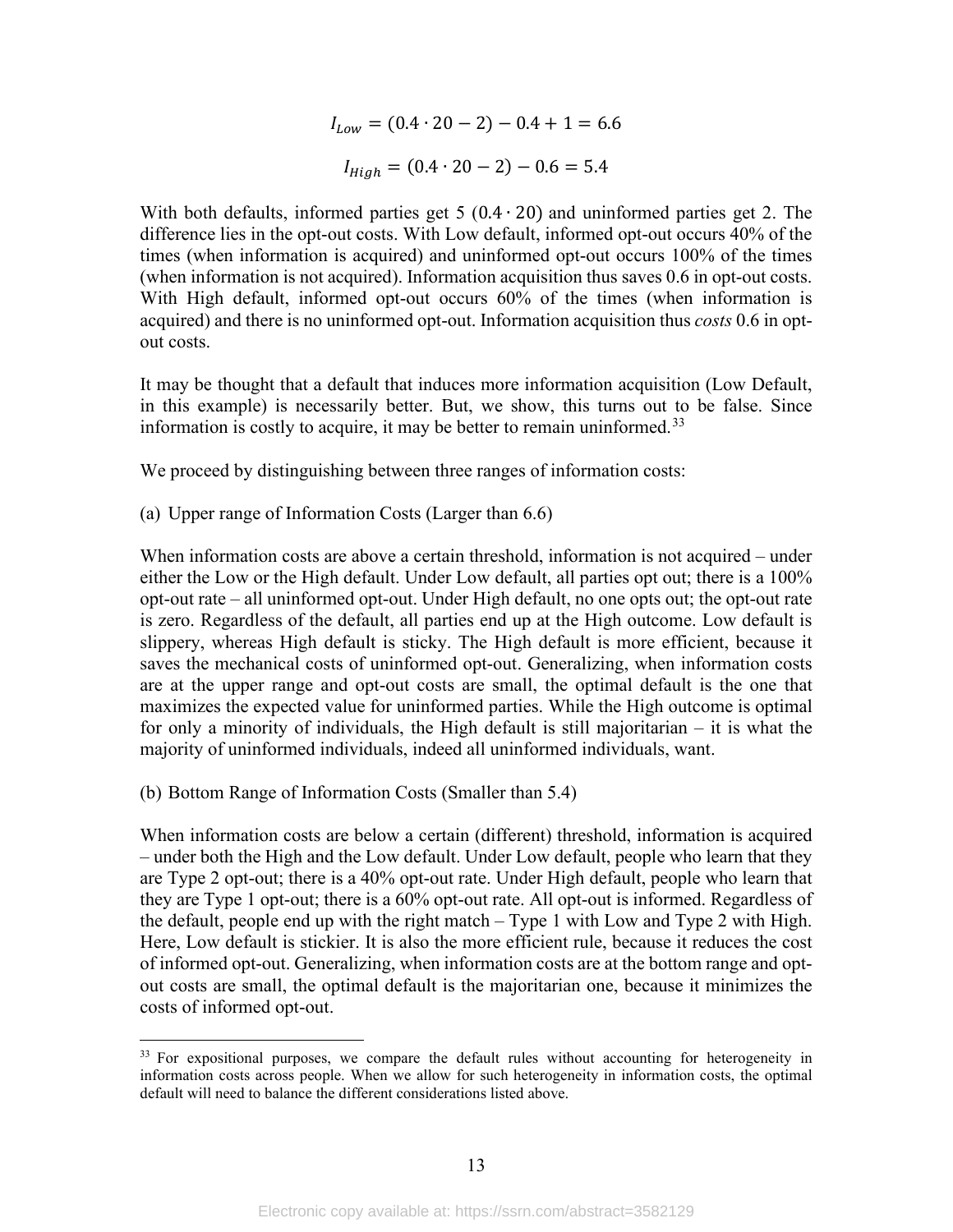#### (c) Intermediate Range of Information Costs (Between 5.4 and 6.6)

When information costs are intermediate, information is acquired under Low default, but not under High default. Under Low default, people who learn that they are Type 2 opt-out; there is a 40% opt-out rate. Under High default, the uninformed individuals stick with the default; the opt-out rate is zero. High default is stickier. And either rule may be more efficient. Low default leads to optimal matching (while incurring some opt-out costs), which generates a value of  $0.4 \cdot (20 - 1) = 7.6$ , but requires costly investment in information acquisition. With High default, individuals remain uninformed and thus forgo the optimal matching, but they avoid costly investment in information (as well as opt-out costs); social welfare equals the average value of 2. Therefore, Low default is more efficient when information costs are below 5.6 (= 7.6 – 2); otherwise, High default is more efficient. To summarize: At the lower end of the intermediate range of information costs, between 5.4 and 5.6, Low default is the more efficient rule; and at the higher end of that range, between 5.6 and 6.6, High default is the more efficient rule.

Note that, when information costs are at the lower end of the intermediate range, the theory prescribes Low default, even though High default maximizes expected value. Choosing a default option that is bad for the uninformed individual induces efficient information acquisition. In essence, the information costs theory identifies a new type of "penalty default" or "information-forcing default."

It is important to explain the difference between our notion of an information-forcing default and the familiar account of penalty defaults.<sup>[34](#page-16-1)</sup> The standard account of penalty defaults addresses contracting scenarios with asymmetric information, and advocates default rules that would force an informed contracting party to reveal its private information or to otherwise act upon it. Our account, while applicable to contracting scenarios, is not focused on contracting. We study a single-party, decision-theoretic model, where an uninformed party decides whether to invest in information acquisition. If acquired, the information benefits the acquiring party, not some other party. As in the standard accounts of penalty defaults, our analysis justifies counter-majoritarian rules (given our refined notion of a majoritarian default). Indeed, when information costs are at the lower end of the intermediate range, our information-costs theory prescribes Low default, because it induces parties to acquire information, despite the fact that the majority of uninformed parties prefer High.

#### <span id="page-16-0"></span>4. Biased Information

So far, people's beliefs were accurate "on average" – they correctly anticipated the share of Type 1's (60%) and the valuations each type would have under either the High or Low options. We saw that with such accurate beliefs, uninformed opt-out guarantees that people can do no worse than to maximize the expected payoff, minus opt-out costs, and sometimes

<span id="page-16-1"></span><sup>34</sup> For the standard accounts of penalty or information-forcing defaults, see Ayres and Gertner, *supra* not[e 19,](#page-8-3) and Bebchuk and Shavell, *supra* note [19.](#page-8-3)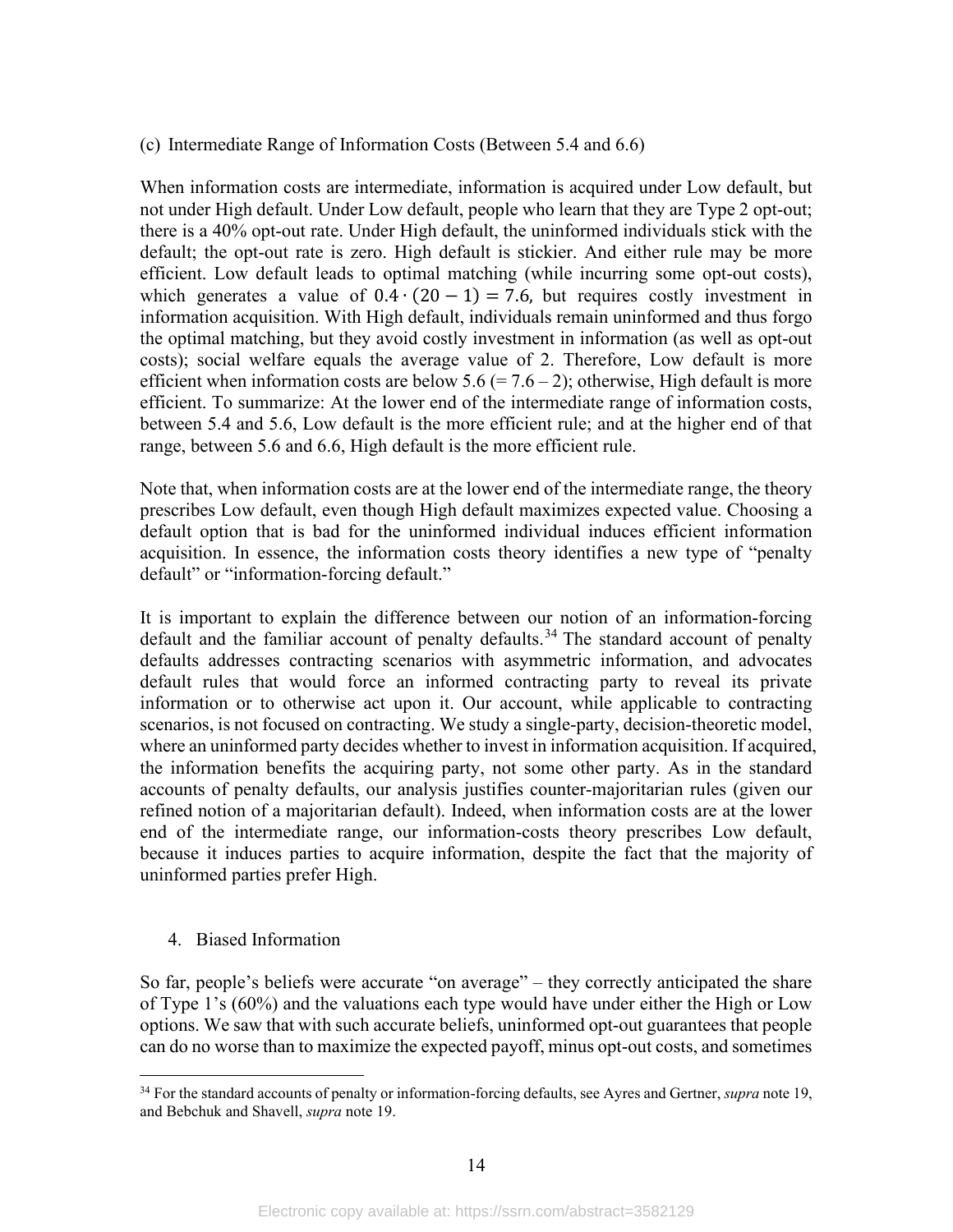can do better.<sup>[35](#page-17-0)</sup> But this is a lot to assume, and we now illustrate how things change when people's beliefs are inaccurate. Specifically, we examine a special case in which people overestimate the likelihood that they are Type 1 to be  $80\%$ .<sup>[36](#page-17-1)</sup> To be sure, there are many other ways in which beliefs could be inaccurate. [37](#page-17-2) Here, we merely illustrate how inaccurate beliefs can change the effects of the different defaults and thus the optimal default choice.

*Upper range of information costs*. When information costs are prohibitive, people act solely on the basis of their beliefs, according to the perceived expected value of each option, which is now 0 for Low and -4 for High. (The perceived value of High is  $0.8 \cdot (-10) +$  $0.2 \cdot 20 = -4$ .) If the default is Low, people stick with it—better to keep 0 than pay an opt-out cost to get -4. If the default is High, people act on their inaccurate beliefs and opt out uninformed, ending up with a net payoff of -1 (the value of Low, which is 0, minus the mechanical opt-out cost). Either way, the result is inefficient: either sticking with an inefficient default when it is Low, or opting out of an efficient default uninformed when it is High. $38$ 

Here, inaccurate beliefs change the welfare ordering of the two defaults and thus alter our policy prescriptions. With accurate beliefs, all parties ended up with High, regardless of the default, and the policy preference for High default was based on the avoidance of optout costs. With inaccurate beliefs, all parties end up with the Low option, regardless of the default, and it would be better to set the Low default—again, to avoid the waste of opt-out costs. While the prescription changes, the principle remains the same: When information costs are at the upper range, set the default that maximizes the expected value that people believe they will get – even if this belief is inaccurate. Again, this is a majoritarian default – it gives the majority of individuals, indeed all individuals, what they want, given their inaccurate uninformed beliefs.

*Bottom range of information costs*. When information costs are easily affordable, such that all parties become informed, inaccurate beliefs about the share of Type 1 individuals do not matter, because people acquire information and do not act upon their beliefs. In other words, when parties acquire individualized information, beliefs about averages are irrelevant.

*Intermediate information costs*. When information costs are intermediate, the key difference between the two defaults has to do with the relative incentives that they provide for information acquisition. With accurate beliefs, information was acquired with Low

<span id="page-17-0"></span><sup>&</sup>lt;sup>35</sup> With accurate beliefs, uninformed opt-out, by definition, maximizes the expected payoff of the individual who decides to opt out. And, similarly, a decision not to opt out maximizes expected payoffs. The introduction of inaccurate beliefs allows for inefficient, uninformed opt-out; and for inefficient decisions not to opt out – to stick with the default.

<span id="page-17-1"></span><sup>&</sup>lt;sup>36</sup> We could assume inaccurate yet unbiased beliefs, such that some parties overestimate the share of Type 1 individuals while others underestimate this share. Or we could allow for inaccurate, biased beliefs, e.g., when a business invests in manipulating consumer beliefs in order to maximize its profits.

<span id="page-17-2"></span> $37$  We examine the effects of other distortions more thoroughly in the Appendix.

<span id="page-17-3"></span><sup>&</sup>lt;sup>38</sup> With accurate beliefs, High default was sticky, and Low default was slippery. With the inaccurate beliefs, High default is slippery, and Low default is sticky.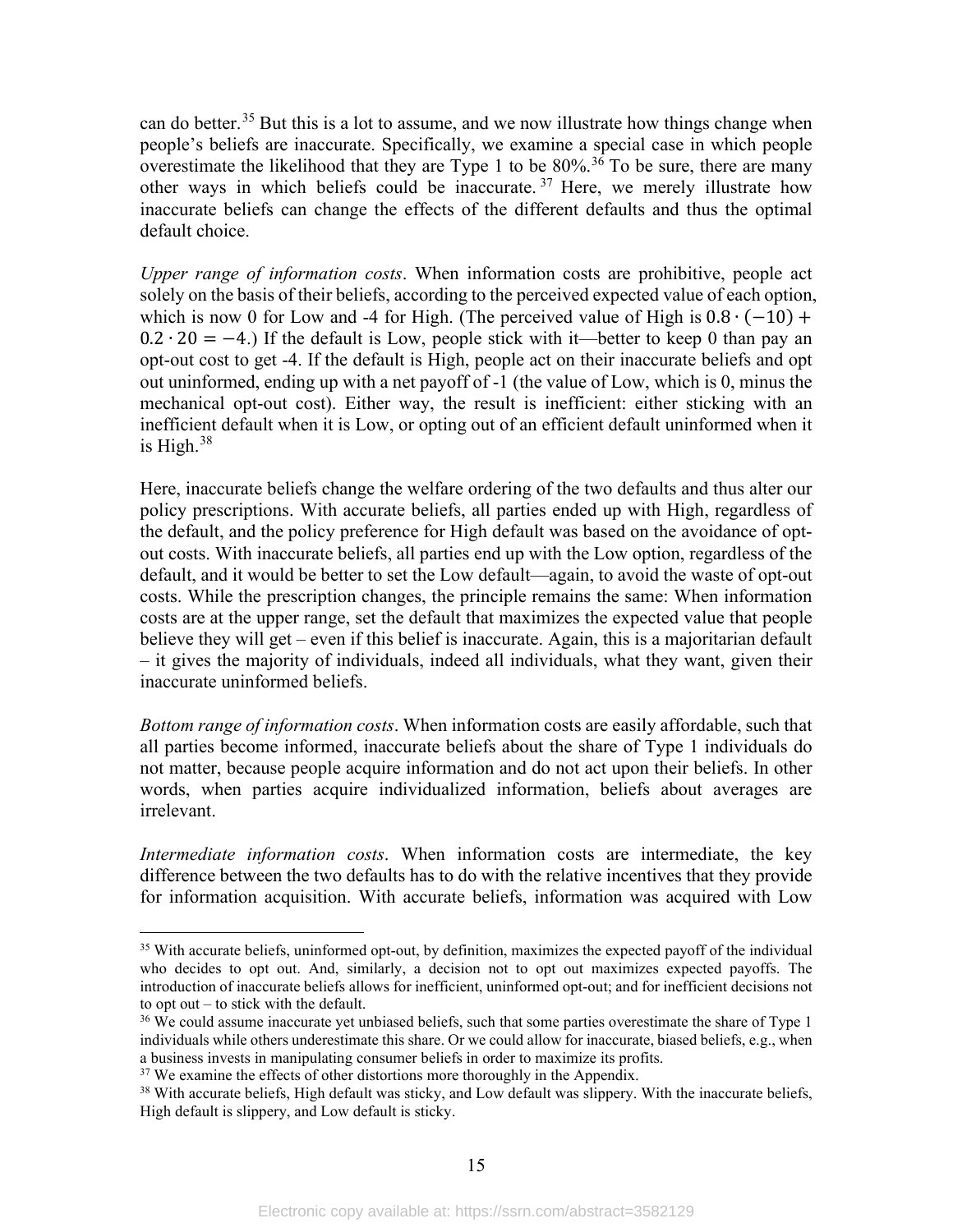default, but not with High default. Inaccurate beliefs affect the perceived value of information under the two default rules. With Low default, the perceived value of information is

$$
I_{Low} = [0.2 \cdot (20 - 1)] - [0] = 3.8
$$

The perceived expected payoff if information is acquired decreases relative to the accurate beliefs case (from  $0.4 \cdot (20 - 1)$  to  $0.2 \cdot (20 - 1)$ ). The perceived payoff if information is not acquired changes, relative to the accurate beliefs case, from the uninformed opt-out payoff of  $1 (= 2 - 1)$  to the no opt-out payoff, zero.

With High default, the perceived value of information is

$$
I_{High} = [0.8 \cdot (-1) + 0.2 \cdot 20] - [-1] = 4.2
$$

The perceived expected payoff if information is acquired decreases relative to the accurate beliefs case (from  $0.6 \cdot (-1) + 0.4 \cdot 20$  to  $0.8 \cdot (-1) + 0.2 \cdot 20$ ). The perceived payoff if information is not acquired changes, relative to the accurate beliefs case, from the no optout payoff, 2, to the uninformed opt-out payoff of -1.

Now it is High default that provides stronger incentives to acquire information – incentives that can be particularly important, since individualized information alleviates the need to rely on inaccurate beliefs about average values. (Still, given the cost of acquiring information, the stronger incentive to become informed is not necessarily efficient.)  $39$ 

It is worth noting that, with inaccurate beliefs, a policy that reduces information costs might have the counterintuitive effect of reducing social welfare. This effect could happen under either default rule, and it is due to people's overestimation of the value of information. Specifically, lower information costs cause more people to acquire information. With accurate beliefs, this increased tendency to acquire information is good, because information is acquired only when the value of the subsequent informed opt-out exceeds the cost of information. But with inaccurate beliefs people might imagine a benefit from information that is not real and will then acquire too much information. For example, if the actual benefit from information is 10 and the misperceived benefit is 20, then people would inefficiently acquire information that costs anywhere between 10 and 20. If information costs are high, say 25, the greater tendency to acquire information will not result in inefficient acquisition of information. But if information costs are reduced to, say, 15, people will inefficiently invest in information.<sup>[40](#page-18-1)</sup>

<span id="page-18-0"></span><sup>&</sup>lt;sup>39</sup> We also observe that the very definition of low vs. intermediate vs. high information costs changes, as the cutoff values of information are affected by the inaccurate beliefs.

<span id="page-18-1"></span><sup>&</sup>lt;sup>40</sup> This result does not obtain in our example, where the inaccurate beliefs are limited to an underestimation of the share of Type 2 individuals (who benefit from High), which leads to a false belief that Low default is better on average. To get the perverse result that lower information costs reduce welfare, we need an overestimation of the share of Type 2 individuals and/or the benefit to Type 2 from High outcome – to get an overestimation of the benefit from acquiring information. And to maintain the assumption that inaccurate beliefs make Low default seem better, we also need an overestimation of the cost of High to Type 1 individuals.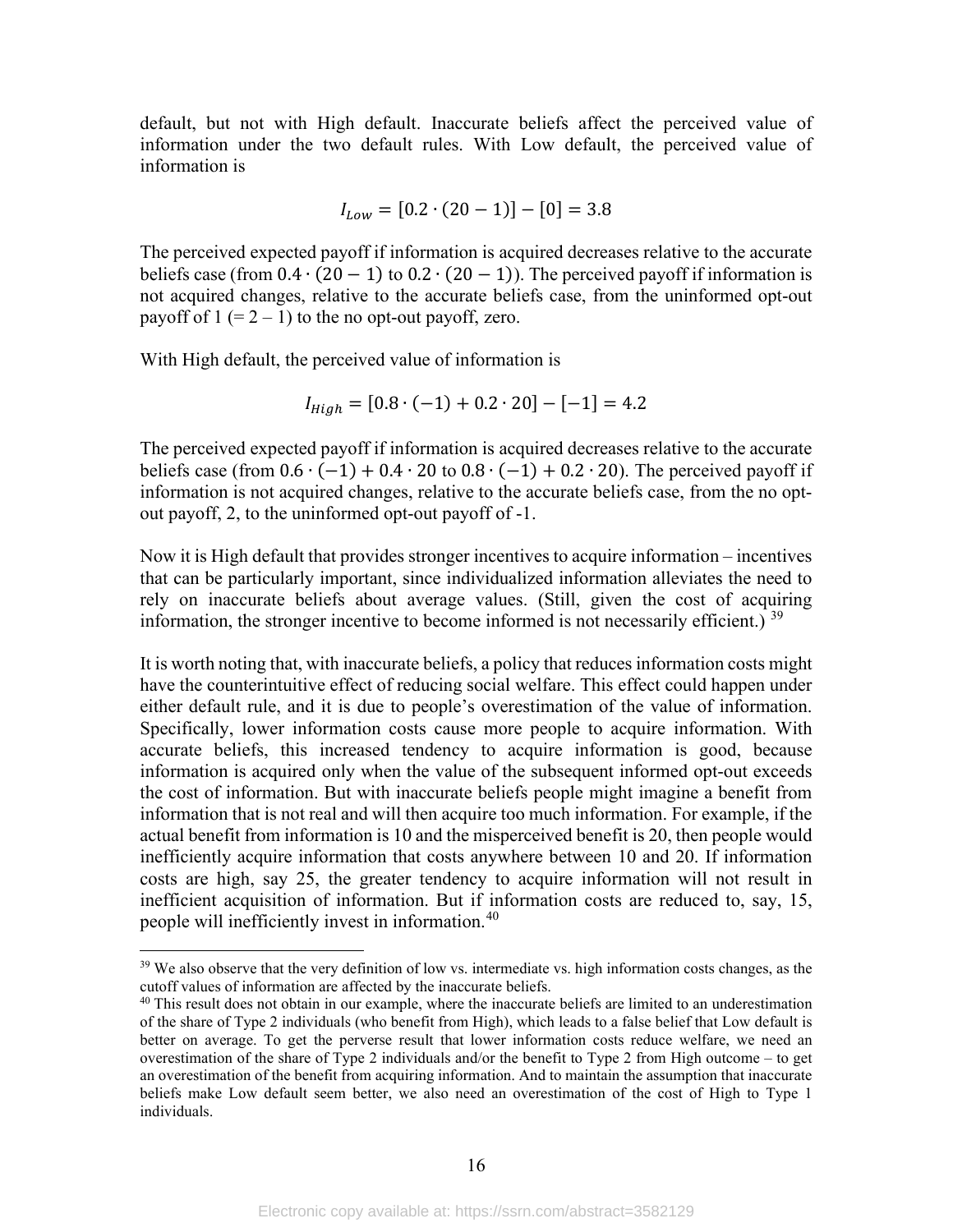## <span id="page-19-0"></span>5. Beyond a Binary Default Choice

For simplicity, our analysis assumed only two outcomes – Low and High, and thus only two defaults – Low default and High default. In some cases, this binary-choice assumption is realistic – either you are an organ donor or not, either you have overdraft protection or not. In other cases, there are multiple options: there are more than two possible privacy settings and thus more than two possible defaults. Even with organ donations, there can be more than two options – you may agree to donate some organs but not others. In yet other cases, the choice is continuous. In the retirement savings example, the choice of contribution level is a continuous choice.

Our framework can easily be adjusted to accommodate a multiplicity of possible outcomes and even a continuous outcome space. In the basic, binary model, an individual had to compare the default option to only one other, non-default option. With multiple outcomes, the individual would need to compare the default option to several non-default options. This comparison task would be even more challenging with a continuous outcome space. Consider the decision process of an employee who faces a specific contribution rate default, say 3%. The employee would need to calculate an expected payoff function, where the expected payoff is a function of the continuous contribution rate, and maximize this function. All of these comparisons – between two options, between multiple discrete options or between a continuum of options – are, at best, approximated by the individual. Such rough approximations are sufficient to support the insights generated by the theoretical model. Still, we acknowledge the added difficulty in assessing the optimal choice when the number of options is larger. We discuss in the Conclusion the impact of such informational burdens.

## <span id="page-19-1"></span>6. Summary

Information costs affect the design of optimal defaults. When information costs are high, people remain uninformed, but may still choose uninformed opt-out if they can increase their expected payoff. Thus, the default rule that is optimal when parties are informed the one that tracks the informed preferences of the majority—has to be replaced with a rule that tracks the *uninformed* preferences of the majority or, put differently, the rule that maximizes expected payoffs. In both cases, the goal is to minimize the incidence of optout; but while the traditional, low-information-costs analysis focuses on informed opt-out, when information costs are high we should focus on uninformed opt-out.

Our analysis highlights the distinction between two types of transactions costs – mechanical costs and information costs – that are often treated interchangeably. The practical effects of these two types of transactions costs are drastically different. High mechanical costs can prevent opt out and lead to greater stickiness of defaults. High information costs, in contrast, do *not* prevent opt-out and thus do not render the default rule sticky. This distinction helps explain some of the contracting strategies deployed by firms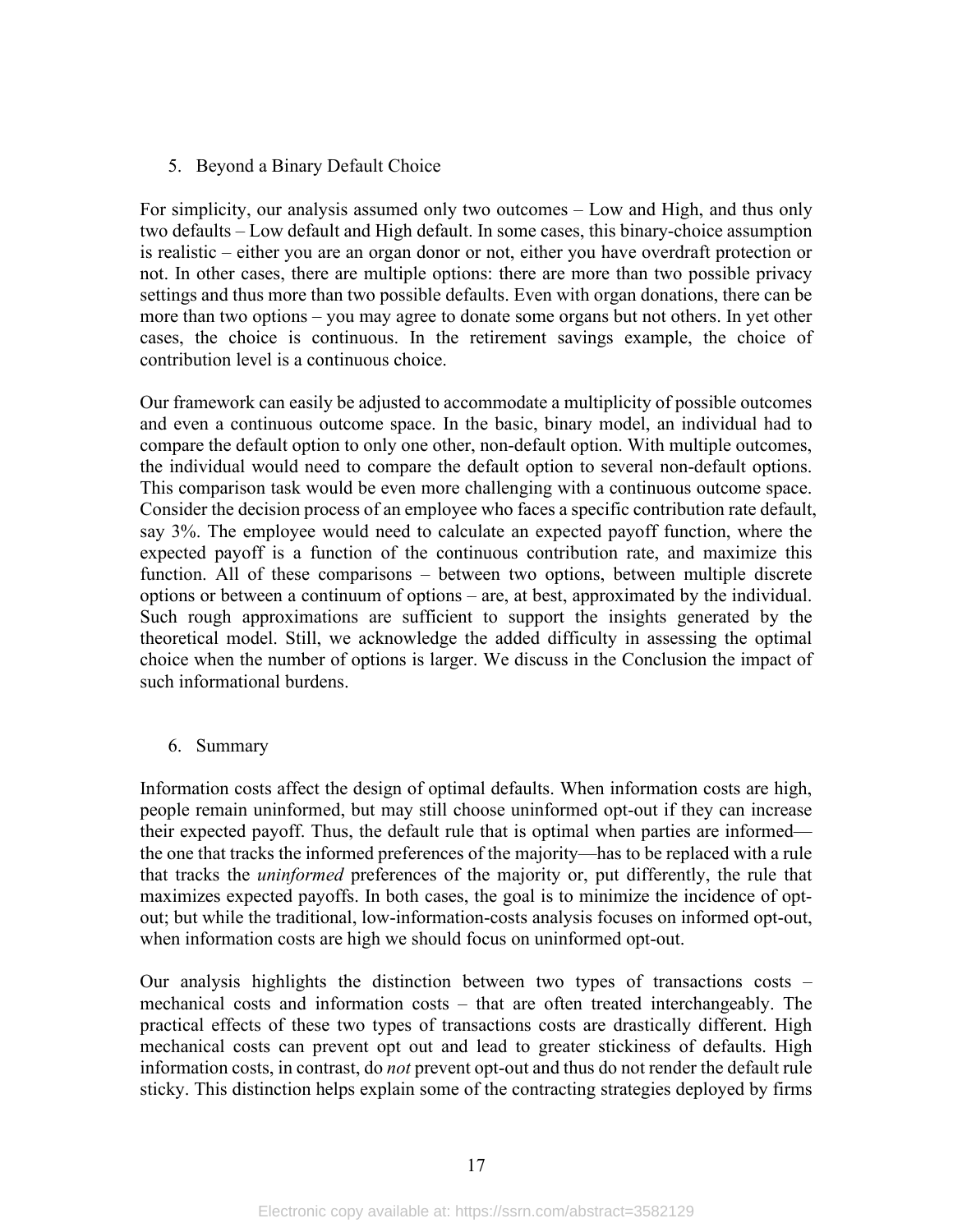vis-à-vis consumers, and also helps guide lawmakers who seek to optimally intervene in these environments. We develop these lessons below.

Another insight from our model concerns the incentives of uninformed people to acquire information about the default and its relative value. Specifically, we saw that when information costs are positive but not prohibitive, people may choose to incur the information cost and make informed opt-out decisions. The choice of default affects this decision, and we identified an "intermediate" range of costs in which people acquire information under one default rule but not the other. Acquiring more information does not guarantee more opt-out, because informed people may decide to stick with a default that the uninformed reject. In this intermediate range, sometimes the default that leads to more information acquisition is superior, because it guarantees better matching; and other times the default that leads to less information acquisition is superior, because it saves information costs.

When people have biased prior beliefs about their type, uninformed opt-out still occurs and is more likely to result in a bad outcome—the one mistakenly expected to be better on average. If information costs are high, it is pointless for society to set a default that maximizes the true expected value, because uninformed people will act upon their biased beliefs and opt out. This is another implication of uninformed opt-out that prior literature ignored, and it sets an important practical limit on the social utility of paternalistic default rules: rather than being sticky, they merely impose opt-out costs. In addition, when information costs are not prohibitive, biased beliefs may distort people's decisions to acquire information. They might waste money acquiring information that they overvalue (high information costs can helpfully deter such waste – a counterintuitive result); and they might fail to acquire information that they undervalue. On the bright side, when people decide to acquire information, the pre-information biases become irrelevant.

#### <span id="page-20-1"></span><span id="page-20-0"></span>**B. Distributive Considerations**

The possibility of uninformed opt-out forces us to rethink the role of distributive considerations in designing default rules. If most people are uninformed and stick with the default, the policymaker could successfully shift resources to a preferred group by choosing a default that benefits that group, even if the default is less efficient overall. If, instead, uninformed members of the preferred group recognize the presence of an alternative arrangement that maximizes the expected value across all groups, and they do not recognize that the default is nevertheless better for them, then they would opt out and the policymaker's distributive objective would be frustrated.

In our numerical example (Section II.A.), a policymaker who prefers the Type 1 group may choose Low default, even though High default provides overall greater expected value. This policy, however, would work, only if the uninformed Type 1 individuals stick with the default. Otherwise, the preferred group would just opt out, to High; and the Low default would just impose extra opt-out costs on this group. The policymaker who intended to help Type 1 would only end up hurting them.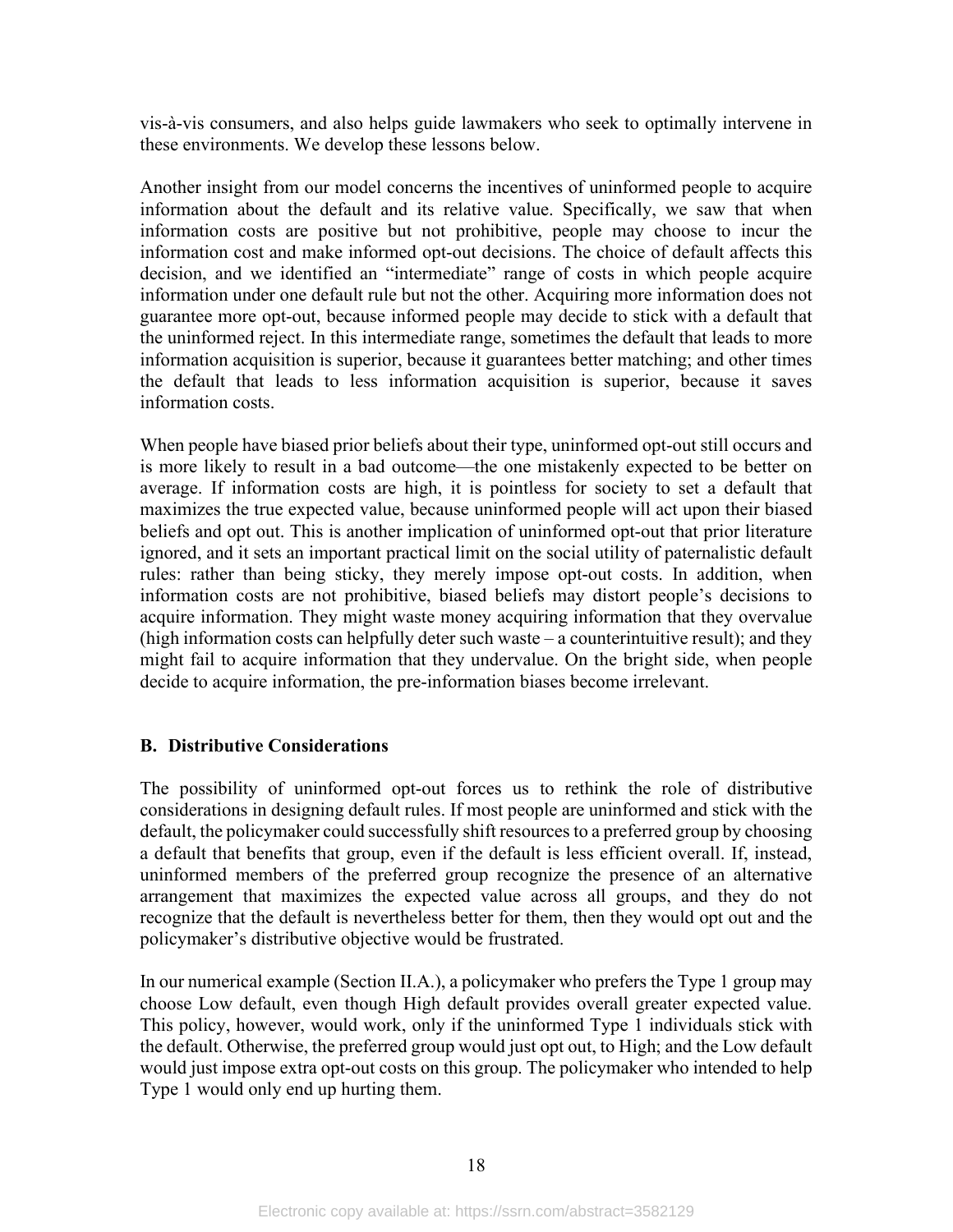While uninformed opt-out might frustrate some distributive policies, the information-costs theory suggests other ways to achieve distributive goals. In particular, distributive concerns can influence default choice, when different people have different information costs. Choosing a default that induces only some people to acquire information may then be justified. We saw above that when information costs are large, the optimal default is the one that maximizes the expected value for uninformed individuals, and when information costs are small the optimal default tracks the preferences of the informed majority. But what if poor people have greater information costs than the affluent? In that case, choosing a default based on the assumption that information costs are high could be justified.

## <span id="page-21-0"></span>**C. The Information Cost Theory Versus Behavioral Accounts of Defaults**

The theory of opt out from default rules presented in Part II.A focuses attention on the importance of information and information costs. It shows that costly information may not stop opt out from occurring, although it would affect the opt out choices people make. The possibility of uninformed opt out has the potential to explain how unsophisticated parties respond to defaults.

This is not the first attempt to find order in people's uninformed response to default rules. Different behavioral theories have been proposed. But while these behavioral theories have focused on explaining the stickiness of defaults, our information-costs theory explains why many defaults remain slippery. Our analysis is not intended to replace existing behavioral accounts of default rules. It does, however, qualify and shed new light on their conclusions.

#### <span id="page-21-1"></span>1. Present Bias and Procrastination

One of the most prominent accounts of default effects relies on the behavioral notions of myopia, present bias and procrastination. Even if the non-default option is better, the benefit from switching is in the future, whereas the cost of switching is in the present. Thus, the myopic or present-biased individual will defer the costly switching until the next period, and when the next period arrives to the period after that, and so forth. A standard pattern of procrastination emerges, and the individual ends up with the inefficient default.

The problem with this standard procrastination story is that it requires a switching cost that present biased individuals wish to postpone. The "mechanical" opt-out costs, in many cases, are too small to support the procrastination story. Information costs, on the other hand, can be much larger – definitely a cost that a present biased individual would want to postpone.<sup>[41](#page-21-2)</sup> If information is costly, a present biased individual may remain uninformed, even when a rational individual would acquire the information. And if the optimal, uninformed choice is to stick with the default, this combination of information costs and present bias explain

<span id="page-21-2"></span><sup>41</sup> *See* Blumenstock et al., *supra* note [14,](#page-6-3) at 2871 (concluding that "default effects in savings persist because employees face significant cognitive costs associated with identifying their optimal contribution rate, and that this cost, together with present-biased preferences, creates procrastination").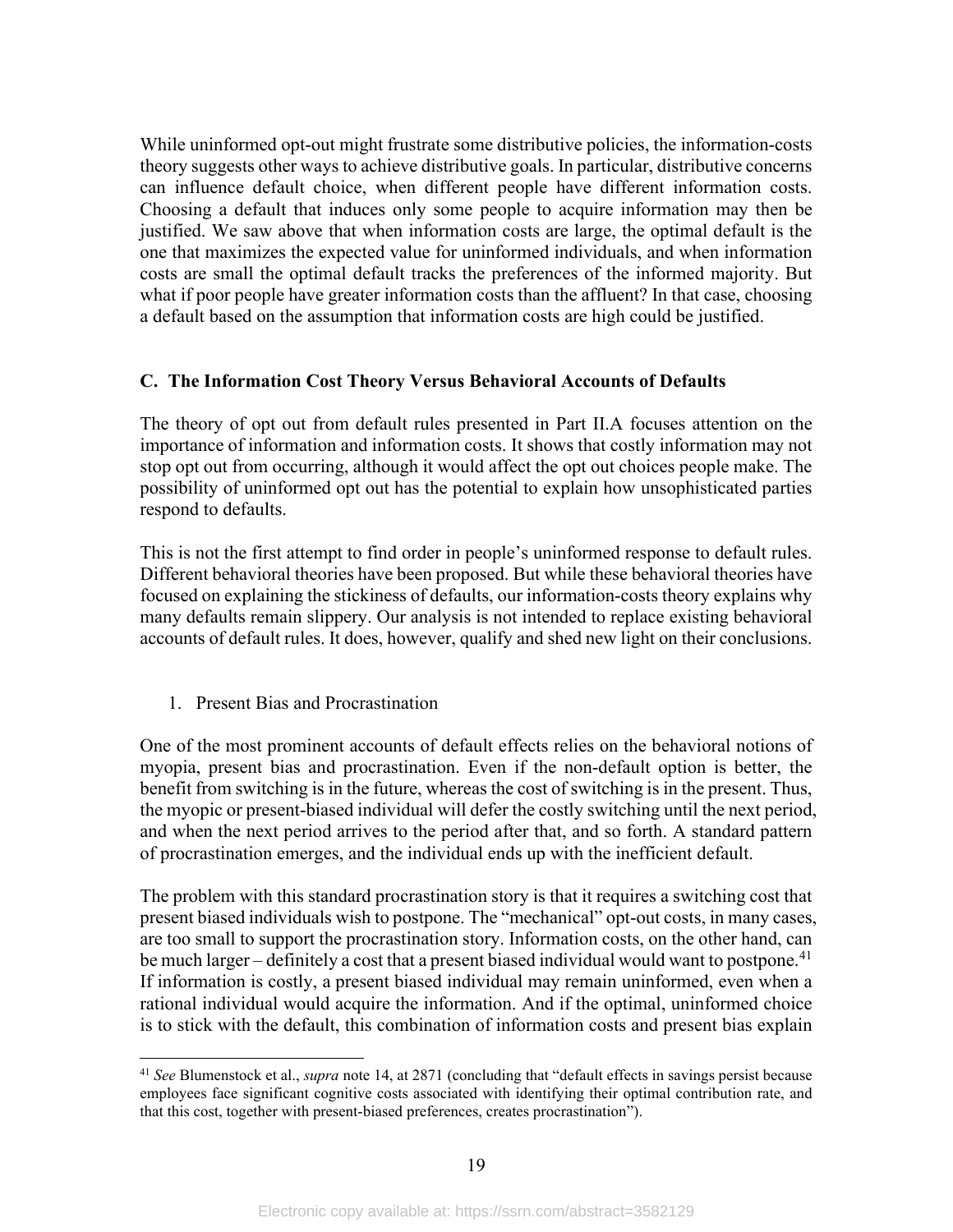the stickiness of defaults. To be sure, the information-costs theory can explain stickiness even without the behavioral add-on, but the interaction between the two accounts generates even more stickiness.

The procrastination story needs information costs. But adding information costs forces a revision of the standard procrastination story. This is a story of sticky defaults – defaults are sticky, because switching is costly and this cost is postponed, indefinitely. The information costs theory teaches that a present biased individual may postpone the costly act of acquiring information and thus remain uninformed. When uninformed individuals prefer the default option, procrastination produces sticky defaults. But when uninformed individuals prefer the non-default option, procrastination results in uninformed opt-out and slippery defaults. Scholars, such as Joshua Blumenstock, Michael Callen, and Tarek Ghani,<sup>[42](#page-22-1)</sup> and John Beshears, James J. Choi, David Laibson, and Brigitte C. Madrian,<sup>[43](#page-22-2)</sup> conclude that present bias, with information costs, generates stickiness, because they consider information costs as just another species of opt-out costs. Our information costs theory emphasizes the qualitative difference between information costs and "mechanical" opt-out costs. It is this difference that explains how present bias can result in slippery, not sticky, defaults.

## <span id="page-22-0"></span>2. Optimism

In some applications, optimism has been suggested as an explanation for the stickiness of defaults. Consider the overdraft protection example. Before the 2010 rule change, the 'overdraft protection' default was quite sticky. (This default allowed individuals to overdraw their checking account, and allowed the bank to charge a fee for each overcharge.) Arguably, this stickiness could have been attributed to people's optimism, specifically, their underestimation of the likelihood that they would incur multiple overdraft fees. (And after the rule change, the relative slipperiness of the 'no protection' default may be attributed to the same optimism.) $44$ 

The optimism account interacts with our information costs theory on two dimensions. First, optimism is an example of a misperception affecting the relative (net) benefit of the default and non-default options – the type of misperception incorporated into our theory. In this sense, the information costs theory generalizes the standard optimism story. But this is not an "innocuous" generalization; it is a generalization that highlights the limits of the standard account. Specifically, the optimism story assumes that the bias favors the default option. Our theory allows for misperceptions that favor either the default option or the non-

<sup>42</sup> *See id.*

<span id="page-22-2"></span><span id="page-22-1"></span><sup>43</sup> *See* Beshears et al., *supra* note [10.](#page-5-7)

<span id="page-22-3"></span><sup>44</sup> Willis (2013), *supra* note [23,](#page-10-5) at 1183 ("As regulators noted in promulgating the overdraft default, consumers are likely to assume overoptimistically they will not overdraw." Citing 74 Fed Reg at 59044.); *see also* Christine Jolls, *Behavioral Economics Analysis of Redistributive Legal Rules*, VAND. L. REV. 1653, 1659 (1998) ("An amazingly robust finding about human actors—and an important contributor to the phenomenon of risk estimation—is that people are often unrealistically optimistic about the probability that bad things will happen to them."); *see generally* TALI SHAROT, THE OPTIMISM BIAS, A TOUR OF THE IRRATIONALLY POSITIVE BRAIN (2011).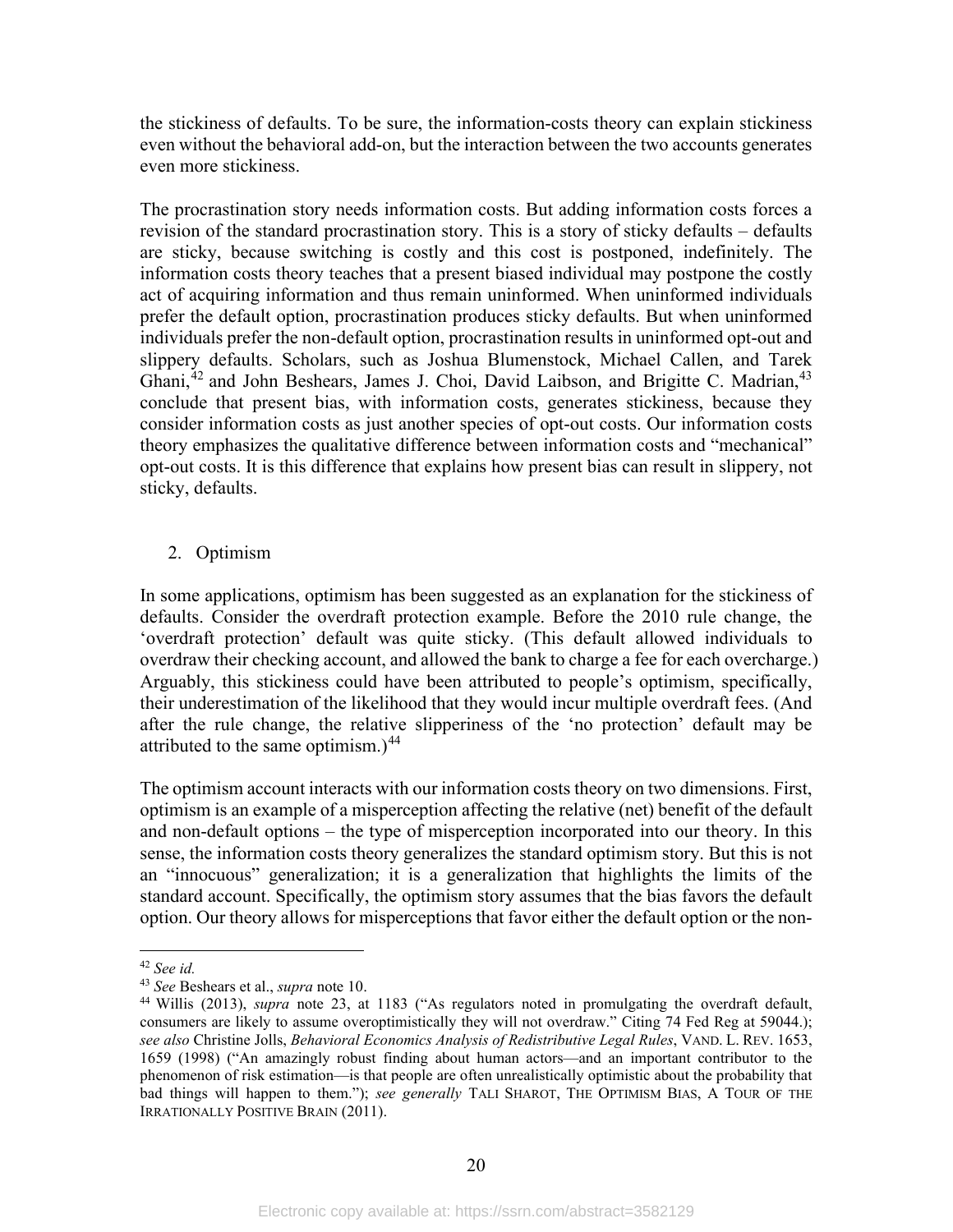default option. This is an important practical expansion, because the legal default is often presented in a manner that triggers pessimism—an exaggerated likelihood of a negative event—to induce adherence to the default, especially in consumer markets where sellers profit from consumers' choice of non-default add-ons. For this reason, our stickiness result is more circumscribed.

More important, while the standard account assumes that optimism will always affect the individual's stick-or-switch decision, our information costs theory emphasizes the limits of optimism. Optimism, we show, is a function of information. It affects the uninformed, but not the informed. More generally, the more information you have, the less room there is for bias such as optimism to take hold.<sup>[45](#page-23-1)</sup> The information costs theory helps policymakers identify the default rule that will induce more acquisition of information and thus minimize the effects of optimism.[46](#page-23-2)

<span id="page-23-6"></span><span id="page-23-0"></span>3. Anchors and Reference Points

A third set of behavioral explanations focus on defaults as anchors or reference points. Behavioral economists have shown that asking people to consider an arbitrary number (an "anchor") will bias subsequent judgments and estimations towards this number.  $47$  The default option may serve as an "anchor." A related, behavioral literature has emphasized the importance of reference points, against which decision makers evaluate gains and losses. This literature has also demonstrated that many individuals are loss averse, and experience losses more strongly than commensurate gains.<sup>[48](#page-23-4)</sup> If the default option becomes the reference point and relative costs of the non-default option loom larger than relative gains from the non-default option, then decision-makers will tend to stick to the default.<sup>[49](#page-23-5)</sup>

These behavioral explanations presume a rather sparse informational environment, where the default rule is the only possible anchor or reference point. Our information costs theory

<span id="page-23-1"></span><sup>45</sup> OREN BAR-GILL, SEDUCTION BY CONTRACT: LAW, ECONOMICS, AND PSYCHOLOGY IN CONSUMER MARKETS 9 (2012).

<span id="page-23-2"></span><sup>&</sup>lt;sup>46</sup> The information-costs theory also shows how misperception, like optimism, can distort the decision whether to acquire information. *See supra* Secs. [II.A.4](#page-16-0) an[d IV.A.](#page-32-1)

<span id="page-23-3"></span> $47$  The anchoring effect was first identified by Tversky and Kahneman in Amos Tversky & Daniel Kahneman, *Judgment Under Uncertainty: Heuristics and Biases*, 185 SCIENCE 1124 (1974). In the retirement savings context, James J. Choi et al., *Small Cues Change Savings Choices*, 142 J. ECON. BEHAVIOR 379 (2017) and Gopi Shah Goda, Colleen Flaherty Manchester, & Aaron J. Sojourner, *What Will My Account Really Be Worth? Experimental Evidence on How Retirement Income Projections Affect Saving*," 119 J. PUBLIC ECON. 80 (2014) show that employees raise their 401(k) contribution rates if they are exposed to arbitrary high contribution examples in communications. *See also* B. Douglas Bernheim, Andrey Fredkin, & Igor Popov, *The Welfare Economics of Default Options in 401(k) Plans*, AM. ECON. REV. 2798 (2015). This account is based on the literature review in Beshears et al., *supra* note 10, at Ch. X.<br><sup>48</sup> *See* Daniel Kahneman and Amos Tversky, *Prospect Theory: An Analysis of Decision Under Risk*, 47

<span id="page-23-4"></span>ECONOMETRICA 263 (1979) (developing Prospect Theory that emphasizes the importance of reference points and identifies loss aversion).

<span id="page-23-5"></span><sup>&</sup>lt;sup>49</sup> Moreover, Kahneman and Tversky argue that negative consequences of action (like affirmatively opting out of the default) are felt more strongly than negative consequences of inaction (like sticking with the default). *See* Daniel Kahneman and Amos Tversky, *The Psychology of Preferences*, 246 SCI. AMER. 160 (1982). This would make the default option even stickier.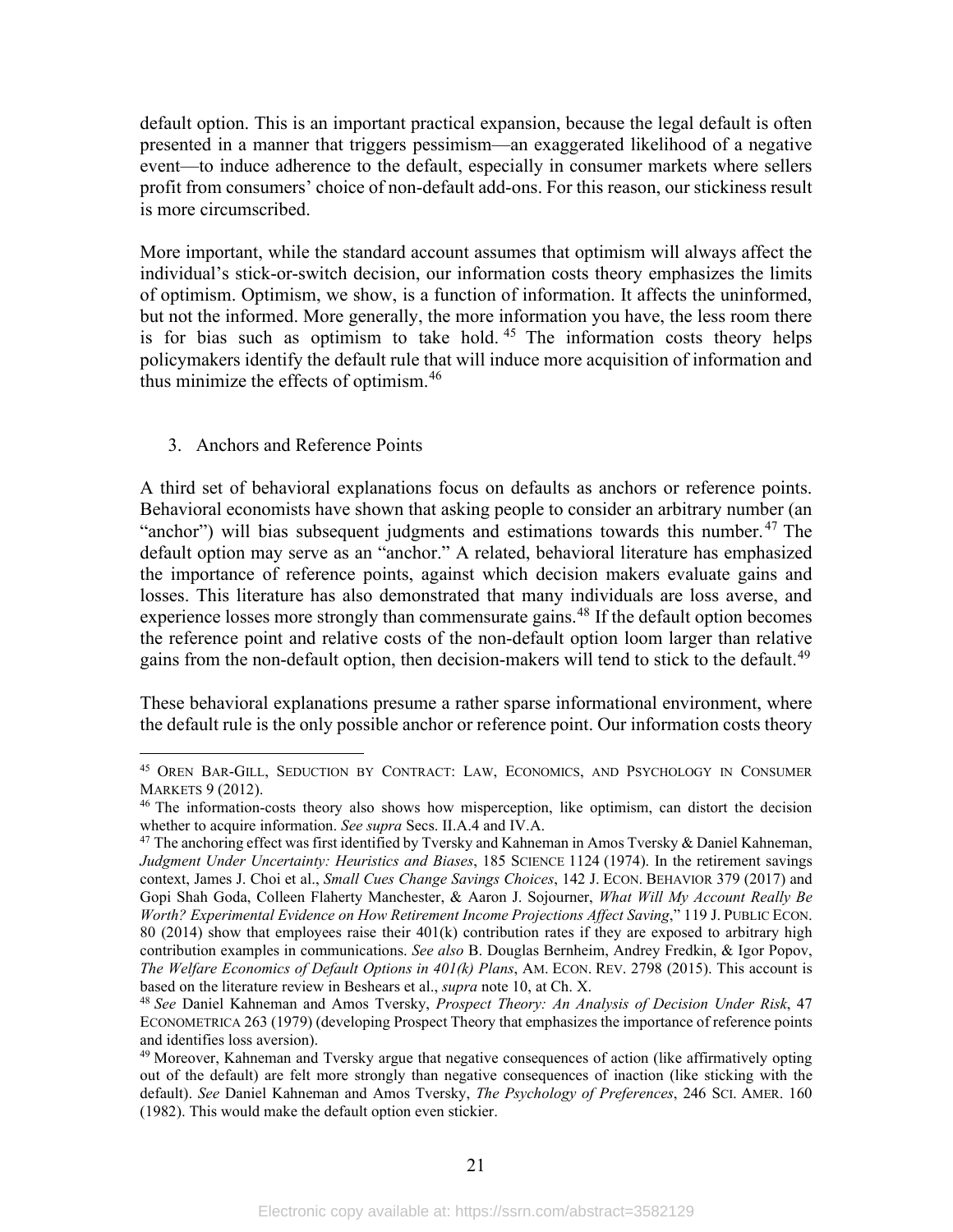highlights the possibility that individuals will acquire information before making the stickor-switch decision. If individuals decide to acquire more information, then the salience of the default option would likely diminish. Allowing for such a richer informational environment, the anchoring or reference point explanations would predict a reduction in stickiness. In contrast, under the information-costs theory, more information can either increase or decrease stickiness.<sup>[50](#page-24-2)</sup>

#### **III. Sources of Information and Beliefs**

<span id="page-24-0"></span>The theory presented in this Article identifies information and beliefs as key factors that affect opt out decisions. Part II analyzed a framework in which people did not know their type, but were able at some cost to discover it. In the absence of specific information, we said that people were uninformed in the sense that they held onto prior beliefs—sometimes accurate on average but other times biased.

In the next two Parts we explore the relevance of these findings to several central questions surround the design of default rules. First, Part III takes the theoretical building block of information costs and beliefs and expands the lens to examine various factors that are captured by these concepts. What are the information costs that people can spend to become informed? What are the prior beliefs, and what drives them towards accuracy or bias? Later, in Part IV, we turn to the other feature of the model—the difference between mechanical and information costs—and explore regulatory implications arising from it.

#### <span id="page-24-1"></span>**A. Deliberate Investment in Information**

Our basic model assumed that individuals deliberately weigh the cost of information acquisition against the benefit, or perceived benefit, of information. When the cost is small and the benefit (or perceived benefit) is large, individuals make a deliberate investment in information. Such acquisitions of information can take different forms.

Consider the retirement savings context. Individuals can invest more or less time researching the default and non-default options. They can read brochures or attend webinars sponsored by their employer. They can study third-party materials that explain the implications of higher versus lower contributions to a retirement account. And they sometimes discuss the question of optimal savings with colleagues, friends and family members. Individuals can also spend actual money on information. They can pay financial advisors who will explain the retirement savings options and help devise an optimal savings  $plan.<sup>51</sup>$  $plan.<sup>51</sup>$  $plan.<sup>51</sup>$ 

<span id="page-24-2"></span><sup>50</sup> *See supra* Secs. [II.A](#page-12-1) and [IV.A.](#page-32-1)

<span id="page-24-3"></span><sup>&</sup>lt;sup>51</sup> In 2019, almost 13,000 SEC-registered investment advisors managed \$83.7 trillion for 43 million clients, including \$10.5 trillion invested for individual clients who are 94.6% of the total, 43 million clients. With a 1% fee, individuals paid \$105 billion for investment advice. See National Regulatory Services and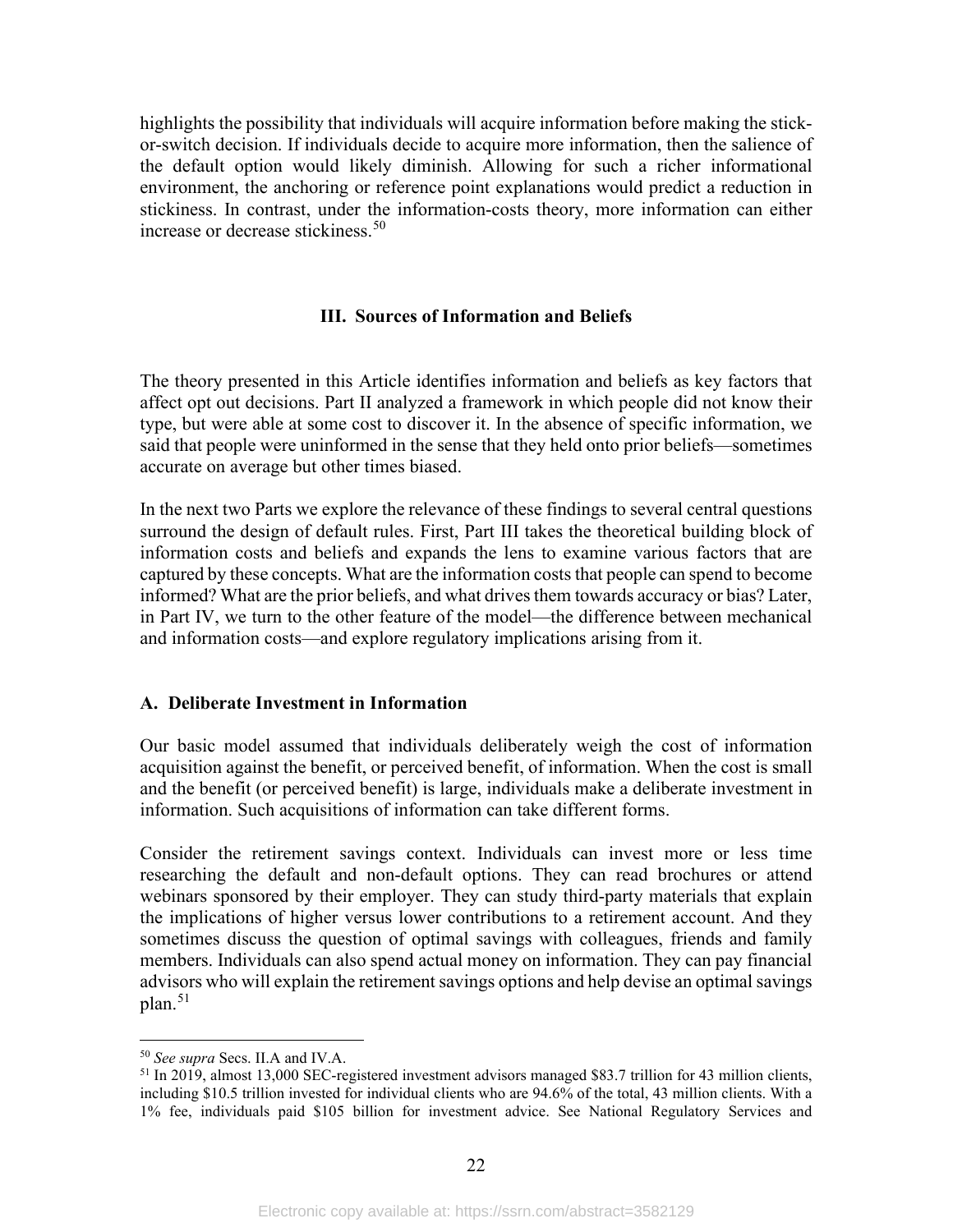Retirement savings is a decision of great importance that people make one time (or once every few years), often with the benefit of some accessible advice. It pays to make a deliberate investment in information in this setting. There are other decisions that fall into this category. When buying property insurance, policyholders are offered a basic coverage default ("Low"), to which they can add supplemental coverages like a hurricane endorsement or coverage for damages from flooding ("High"). When purchasing big ticket items, buyers have to decide about adding extended warranties. In many transactions, buyers face a choice to extend the withdrawal period (for example, making an airline ticket refundable) by paying a premium. When these decisions arise, people are usually uniformed about the relative value of the add-ons, but have plenty of opportunity to acquire more information.

Some of the information that people deliberately acquire comes in the form of comparison shopping. Can an extended warranty be purchased more cheaply elsewhere? Other information can be teased out of the fine print. Under what conditions can the consumer withdraw from a "refundable" transaction? And some information comes from advice for example, what coverages are critical to add to one's insurance policy.

Deliberate investment in information is probably more common when the stakes are large. In numerous other contexts, opt out decisions have to be made in day-to-day transactions, each of which contains a long list of opt outs. For example, opt out is common in the data privacy context. People can spend time studying the legal rules that provide default protections or firms' privacy policies that qualify these protections. But, realistically, most people will spend little (or no) time studying legal rules and reading privacy policies, leaving them with imprecise information. And, yet, when a particular issue (like data collection) comes up in multiple contexts, people may divert some attention to understanding the value of opt out. People might read newspaper articles about how firms use their data and reports about data breaches and their consequences. They may even consult with tech-savvy acquaintances. True, they are unlikely to have accurate information to evaluate the opt out options in each individual transaction, to support a truly informed decision. And even if they spend time and money trying to become informed, they might end up with inaccurate or even misleading information – not all the information available on the internet is properly vetted, and not all "expert advisers" are really expert advisers. Still, some consumers would immerse themselves more than others, acquire better information and make more informed decisions.

While the model in Section II.A identified the information cost as a parameter that characterizes each transaction, it is important to recognize that information costs interact across transactions. As the number and frequency of opt out decisions accumulate, people have to divide their attention across more contexts, and are thus able to acquire information only in those areas that really matter. Part of the information problem that people solve, then, is not only how much to invest in each case, but how to prioritize. Like the decision

Investment Adviser Association, 2019 Evolution Revolution: A Profile of the Investment Adviser Profession (2019) (available at: [https://www.investmentadviser.org/publications/evolution-revolution\)](https://www.investmentadviser.org/publications/evolution-revolution). The vast majority (95.5%) of fees paid to investment advisors are billed as a percentage of assets under management.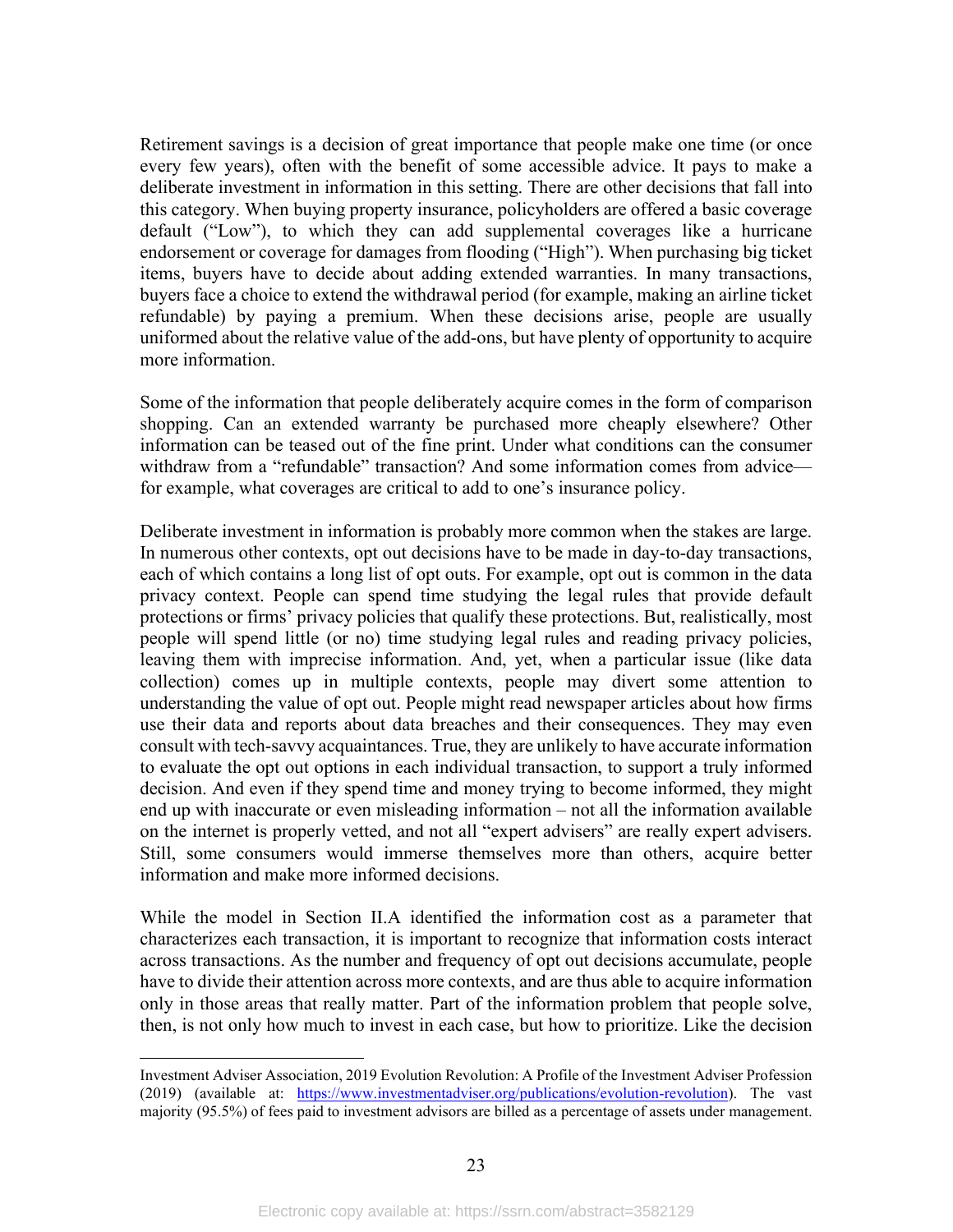to opt out, the decision to prioritize can be made with the benefit of some investment in "meta"-information, or it can be made uninformed. For example, having learned – from an employer or from a third party – about the importance of retirement savings, an individual will make an informed (or more informed) choice to prioritize the decision whether to opt out from the retirement savings default and to pay less attention to, say, an offer to buy an insurance add-on.

Even when deliberate investment in information is unrealistic, there are other ways to become informed. In the following discussion, we examine these alternative sources of information. We also explore people's beliefs (about the expected values of the default and non-default options) and the information they use to shape these beliefs.

## <span id="page-26-0"></span>**B. "Endorsement Effects": The Informational Content of Defaults**

Thus far we focused on deliberate investments in information acquisition. But an information theory of defaults must account for another channel through which decisionmakers can become informed. People can glean information from the chosen default option itself. Consider a benevolent employer who sets a default retirement savings contribution rate that, according to the employer's expert opinion (formed after consulting with retirement savings professionals), maximizes the expected value for her employees. If employees believe that their employer has set the default option in this fashion—perhaps because they believe that the employer has their best interest in mind or because they believe that the government mandated such a default option and the government has their best interest in mind—this would affect their decisions, whether to collect information and whether to opt out.<sup>[52](#page-26-1)</sup> The precise effects depend on the nature of the information that the employer has. Here, we assume that the employer has information only about average values. The alternative assumption is considered in Subsection 5 below.

<span id="page-26-3"></span>If employees hold accurate uninformed beliefs, the employer has no informational advantage and the default it sets conveys no new information. The employer should choose the same default prescribed by our theory when there is no information conveyed by the default (which, in the case of high information costs, is the one that maximizes expected value). $53$ 

<span id="page-26-1"></span> $52$  This can be viewed as a formalization of the "endorsement effect" that is noted in the behavioral economics literature as a reason why people stick with the default. *See, e.g.*, Beshears et al., *supra* note [10,](#page-5-7) at Sec. X; Jachimowicz et al., *supra* note [3,](#page-4-5) (listing the endorsement effect as one of three main reasons why defaults are sticky); Craig R.M. McKenzie, Michael J. Liersch and Stacey R. Finkelstein, *Recommendations Implicit in Policy Defaults*, 17 PSYCHOL. SCIE. 414, 418 (2006) ("[P]olicymakers' choice of default leaks information regarding their beliefs or attitudes about the available options, and the public is sensitive to this information."). The policymaker's choice of default can also contain relevant information about what others are doing, about the social norm, which can affect an individual's payoffs.

<span id="page-26-2"></span> $53$  If, instead, the employer is known to choose the default option that is best for a majority of employees, rather than the one that maximizes the expected value to employees, the employees who remain uninformed will opt out.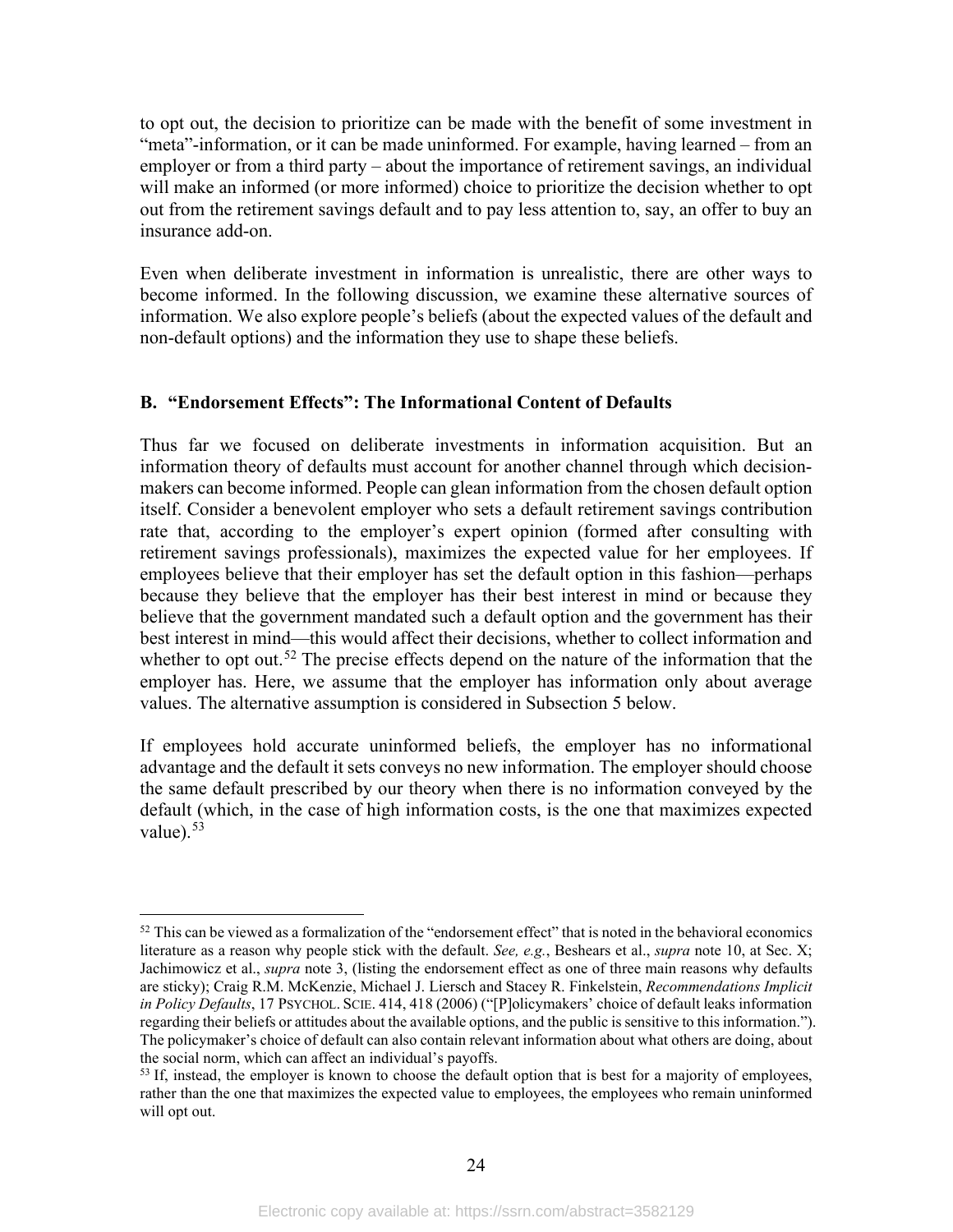By contrast, when employees have inaccurate uninformed beliefs, the employer's choice of default conveys information. Uninformed employees who recognize that the employer has better information about average values will update their beliefs after observing the employer's default choice. In our example above, uninformed employees mistakenly thought that the prevalence of Type 1 is 80%, when in fact it was 60%. With high information costs, the policy prescription was to "succumb" to the misperception and choose the default that maximizes *perceived* expected value, namely, Low default. This prescription may change once employees draw inferences from the employer's default choice. The employer could then choose High default, which maximizes actual (not perceived) expected value, and the employees, observing this default choice, would infer that the likelihood of being Type 1 is lower than 80% and stick with the default. Here, the presence of an endorsement effect contributes to the stickiness of the default.<sup>[54](#page-27-0)</sup>

The preceding analysis assumed that the employer has her employees' best interests in mind and that the employees accurately perceive their employer's benevolence. But what if the employer's interests are not perfectly aligned with the employees' interests? <sup>[55](#page-27-1)</sup> Then an employer might set a default that does not maximize her employees' expected value. If employees are aware of this conflict of interests, little harm is done; the employees would simply rely on their own imperfect information about average values (and not use the default option to update beliefs), as in our basic model.<sup>[56](#page-27-2)</sup> The concern is that employees would mistakenly attribute benevolence to a non-benevolent employer. This could render the inefficient default sticky and prevent efficient uninformed opt-out.

We have thus far focused on the high-information-cost case, where parties do not acquire information. When information costs are lower, the endorsement effect can also influence the decision to acquire information. For example, uninformed employees who doubt the accuracy of their information about average values may decide to acquire more information. But if they get an informative signal from their employer, through the default choice, that alleviates uncertainty about average values, they may no longer feel the need to invest in information acquisition.

The informational content that default rules have depends on the perceived informational advantage that a default-setter enjoys in the eyes of the decisionmaker. This endorsement effect also depends crucially on the perceived alignment, or misalignment, of interests between the default-setter and the decisionmaker. The greatest potential reduction in social welfare arises when decisionmakers overestimate the informational advantage of the default-setter or mistakenly believe that the default-setter is looking after their interests. The importance of endorsement effects may vary across contexts and should not be exaggerated. In many contexts, trust in the default-setter will not be high or, simply,

<span id="page-27-0"></span><sup>54</sup> *See, e.g.*, Beshears et al., *supra* note [10,](#page-5-7) at Sec. X; McKenzie et al., *supra* not[e 52.](#page-26-3)

<span id="page-27-1"></span><sup>55</sup> *See* Ryan Bubb, Patrick Corrigan and Patrick L Warren, *A Behavioral Contract Theory Perspective on Retirement Savings*, 47 CONN. L. REV. 1317 (2015); Ryan Bubb and Patrick L. Warren, *An Equilibrium Theory of Retirement Plan Design* (work in progress).

<span id="page-27-2"></span><sup>&</sup>lt;sup>56</sup> If the interests of the employer and the employee are in conflict, then when the employer chooses one default the employees may infer that the non-default option is better for them. Of course, anticipating such inferences, the employer may choose the default strategically. Such anti-endorsement effects are even more likely in the consumer context, where the interests of sellers and consumers are often in conflict.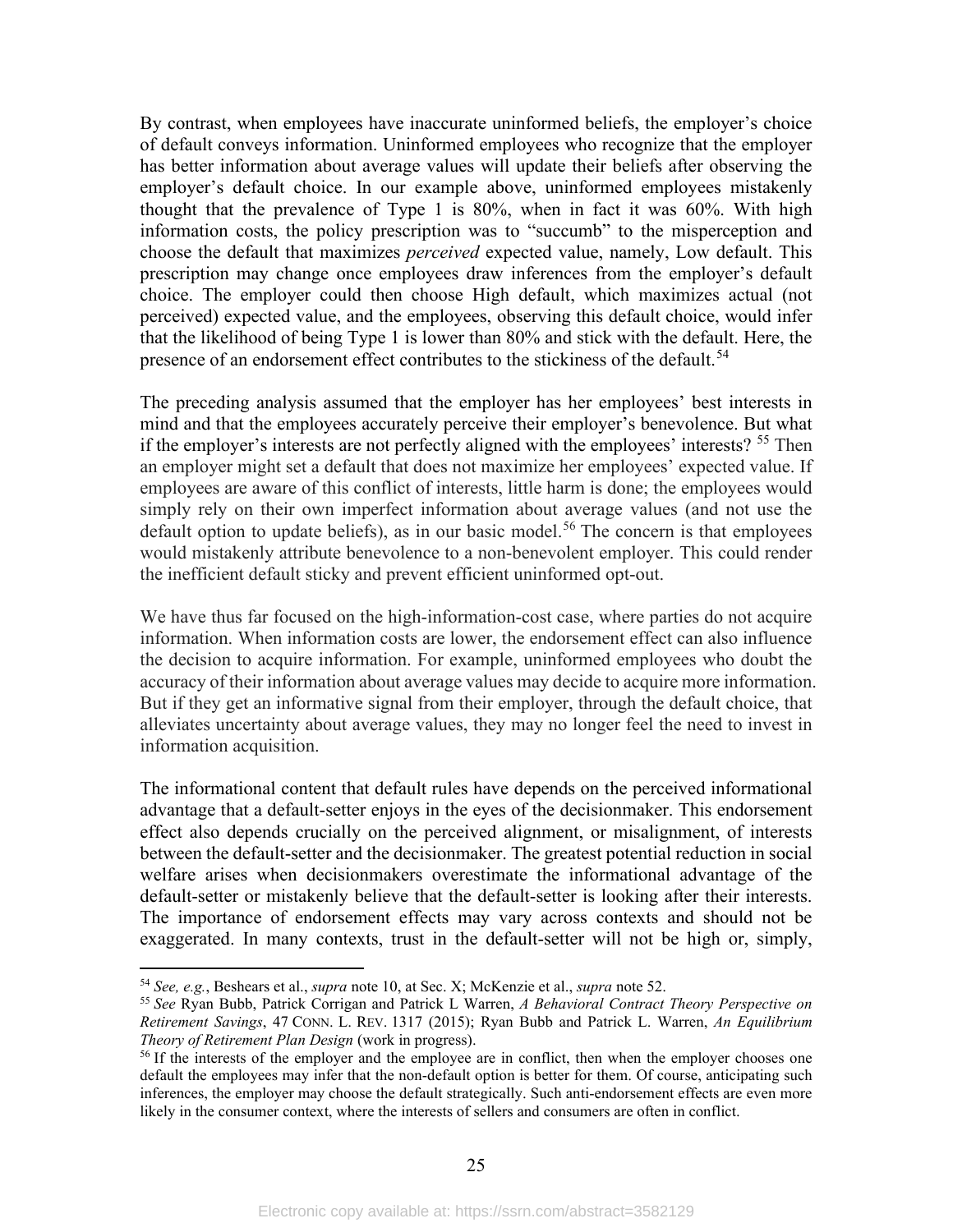decisionmakers will prefer to rely on their own information. However, in some contexts where the government is known to be setting the default, the endorsement effect could be significant, especially if it is further bolstered by public education campaigns that advertise the chosen default and explain its advantages.  $57$ 

## <span id="page-28-0"></span>**C. Influencing Uninformed Beliefs**

The recognition that, because of high information costs, at least some people will remain uninformed emphasizes the importance of uninformed beliefs. Such beliefs affect the optout behavior of individuals that choose to remain uninformed, and distort the decision to acquire information. Accordingly, policymakers should pay more attention to uninformed beliefs and perhaps even seek to influence them.

How? We explained above that the legally prescribed default could at times shape uninformed beliefs. Even more aggressively, policymakers could actively warn consumers about the adverse consequences of choosing the non-default option. While we have our doubts about the ability of lawmakers to successfully educate people about the myriad of issues covered by default rules, it is possible that in select and particularly salient contexts such interventions would be desirable.

At the same time, "educational" campaigns are attempted by other interested parties who hope to influence—or manipulate—people's uninformed beliefs so as to induce them to opt out of the policymaker's protective default. In the consumer context, firms work hard to exert such influence. They highlight the benefits of their preferred opt-out option, emphasizing some dimensions of its value to consumers, while magnifying the risks of foregoing this "recommended" option.[58](#page-28-2) Indeed, when a firm prefers a non-default option,

<span id="page-28-1"></span><sup>57</sup> *See, e.g.*, Kim Willsher, *France Introduces Opt-Out Policy on Organ Donation*, GUARDIAN (Jan. 2, 2017, 8:21 AM), <https://www.theguardian.com/society/2017/jan/02/france-organ-donation-law> (describing an official French campaign, which included a video advertisement, discouraging people from opting out of organ donation).

<span id="page-28-2"></span><sup>58</sup> *See* Willis, *supra* note [23,](#page-10-5) at 1172–73 ("Firms exacerbate judgment and decision biases intentionally through framing devices. They advertise the benefits of the default, both to directly shape preferences and so that consumers will consider the benefits of the default before considering any alternatives … They trumpet the benefits and downplay the costs of the default. They explicitly tell consumers that the default is 'recommended' or 'advised'."); Lauren E. Willis, *Why Not Privacy by Default?*, 29 BERKELEY TECH. L.J. 61, 82–3, 95, 102 (2014) ("Opting out of a default also might be made more or less attractive through messages to the user … warn the user that changing the setting could cause problems"; "goes so far as to warn consumers that choosing not to be tracked will 'spoil your experience of the website'"; "financial information defaults [are] designed to trigger loss aversion and the endowment effect … warns that opting out will cause consumers to lose benefits they now have."); Kevin Bankston, *Facebook's New Privacy Changes: The Good, The Bad, and The Ugly*, ELECTRONIC FRONTIER FOUNDATION (Dec. 9, 2009), <https://www.eff.org/deeplinks/2009/12/facebooks-new-privacy-changes-good-bad-and-ugly> ("Although sold as a 'privacy' revamp, Facebook's new changes are obviously intended to get people to open up even more of their Facebook data to the public. The privacy 'transition tool' that guides users through the configuration will 'recommend' – preselect by default – the setting to share the content they post to Facebook."); Google Chrome, Privacy Settings ("allow websites to save and read cookie date **recommended**.").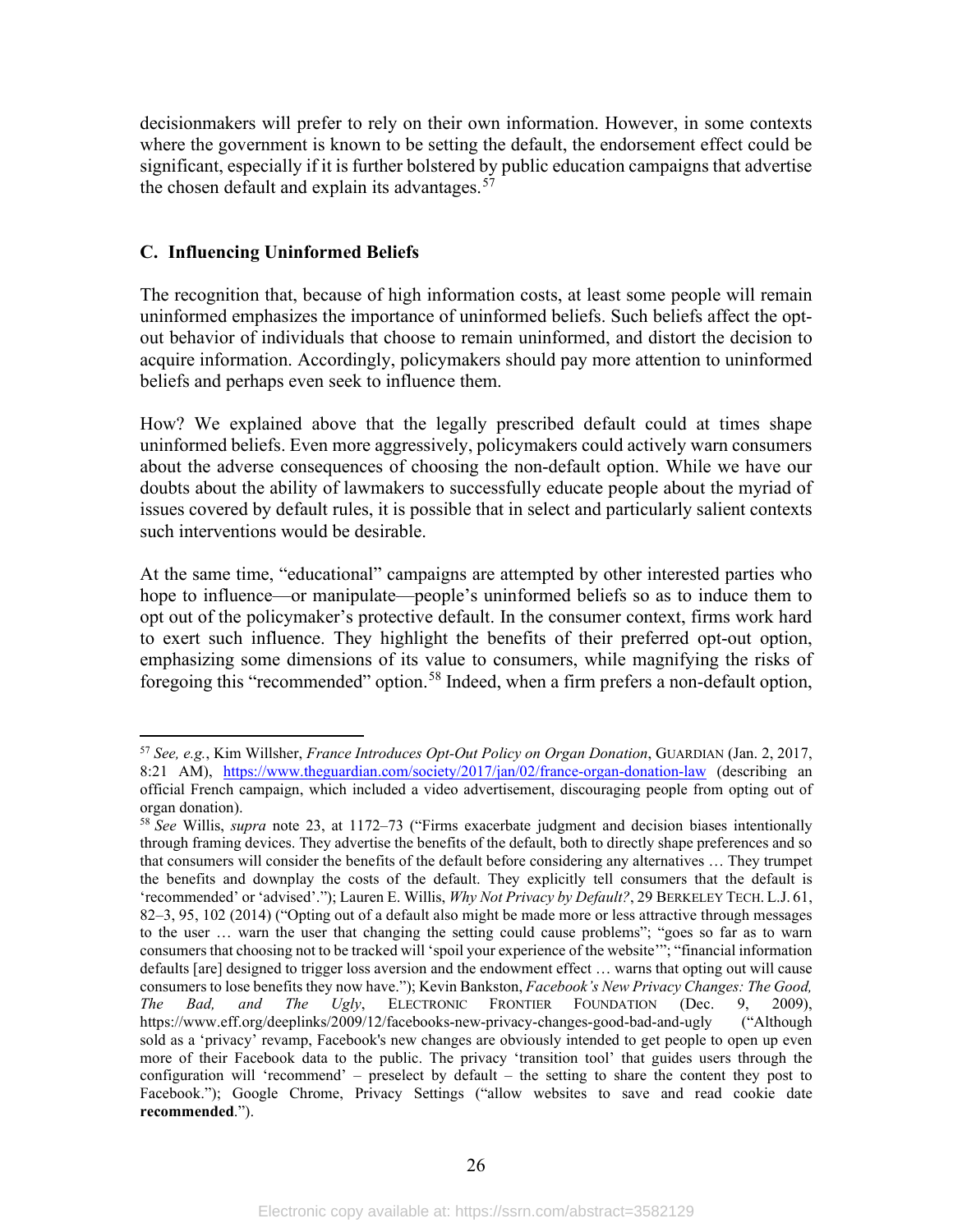a contest between the policymaker and the firm over consumers' perceptions may ensue.<sup>[59](#page-29-1)</sup> It is hard to imagine that lawmakers could win such tournaments; $60$  their best chance is to find novel ways to outlaw some of the firms' manipulative campaigns. While a general regulatory framework to disallow such manipulations does not presently exist, the law of deception could be stretched to deal with the worst cases.

## <span id="page-29-0"></span>**D. Forced Deliberation**

Our theoretical model assumed that any default prompts people to engage in the mental exertion of comparing its value to that of the opt-out option, if only in (uninformed) expected-value terms. But the number of issues that people encounter and that are governed by defaults is so vast that it casts doubt on this ideal of active evaluation and comparison. Indeed, many people likely stick to many defaults without thinking; they just decline to make an active decision. How could people know which issues are worth some deliberation? How could policymakers help by selectively identifying important issues and encourage deliberation, even uninformed deliberation, about these issues?

One such technique is enacting a "no-default regime." In it, people cannot remain passive, as the no-default requires active choice in order to complete the transaction.<sup>[61](#page-29-3)</sup> For example, an employee must select a retirement plan or else the employment relationship cannot begin; or an applicant cannot apply for a driver's license without first choosing whether to be an organ donor.[62](#page-29-4) Our analysis of uninformed opt-out makes it harder to justify such active choice structures. Even if they induce people to deliberate and choose, they usually lead to an uninformed opt-in, where people select what they perceive as the highest expected value option. Lawmakers could have chosen this option as the default, saving some mechanical costs of opt-in.

But active choice could be more subtly rationalized as a behaviorally-designed technique that forces people to think and acquire information when such acquisition is worthwhile. When forced to choose, people might be prompted to think harder and acquire more

<span id="page-29-1"></span><sup>&</sup>lt;sup>59</sup> As with advertising generally, one could ask if policymakers and firms are targeting consumers' perceptions or trying to shape consumer preferences. *See generally, e.g.*, Christina L. Brown & Aradhna Krishna, *The Skeptical Shopper: A Metacognitive Account for the Effects of Default Options on Choice*, 31 J. CONSUMER RES. 529 (2004); Christopher A. Summers, Robert W. Smith, & Rebecca Walker Reczek, *An Audience of One: Behaviorally Targeted Ads as Implied Social Labels*, 43 J. CONSUMER RES. 156 (2016); Peter Wright, *Marketplace Metacognition and Social Intelligence*, 28 J. CONSUMER RES. 677 (2002).

<span id="page-29-2"></span><sup>60</sup> *See, e.g.*, Willis (2013), *supra* note [23,](#page-10-5) at 1184 (describing the impact of regulation that required consumers to opt into overdraft protection and noting that "[n]ot all banks energetically pursued overdraft revenue after the change in the law, but those that did have managed to achieve high opt-out rates  $\dots$ .").

<span id="page-29-3"></span> $<sup>61</sup>$  Such active choice regimes have been offered in response to a critique that sticky defaults are paternalistic.</sup> *See, e.g.*, Luc Bovens, *The Ethics of* Nudge, *in* PREFERENCE CHANGE: APPROACHES FROM PHILOSOPHY, ECONOMICS, AND PSYCHOLOGY (Till Grüne-Yanoff and Sven Ove Hansson, eds., 2008). *But see* Craig N. Smith, Daniel G. Goldstein, and Eric J. Johnson, *Choice Without Awareness: Ethical and Policy Implications of Defaults*, 32 J. PUBLIC POL'Y & MARKETING 159, 163–64 (2013).

<span id="page-29-4"></span><sup>&</sup>lt;sup>62</sup> See generally NAT'L SCI. AND TECH. COUNCIL, EXEC. OFFICE OF THE PRESIDENT, SOCIAL AND BEHAVIORAL SCIENCES TEAM: 2016 ANNUAL REPORT (2016); Beshears et al. (2018), *supra* note [10;](#page-5-7) Gabriel D. Carroll et al., *Optimal Defaults and Active Decisions*, 124 Q. J. ECON. 1639 (2009).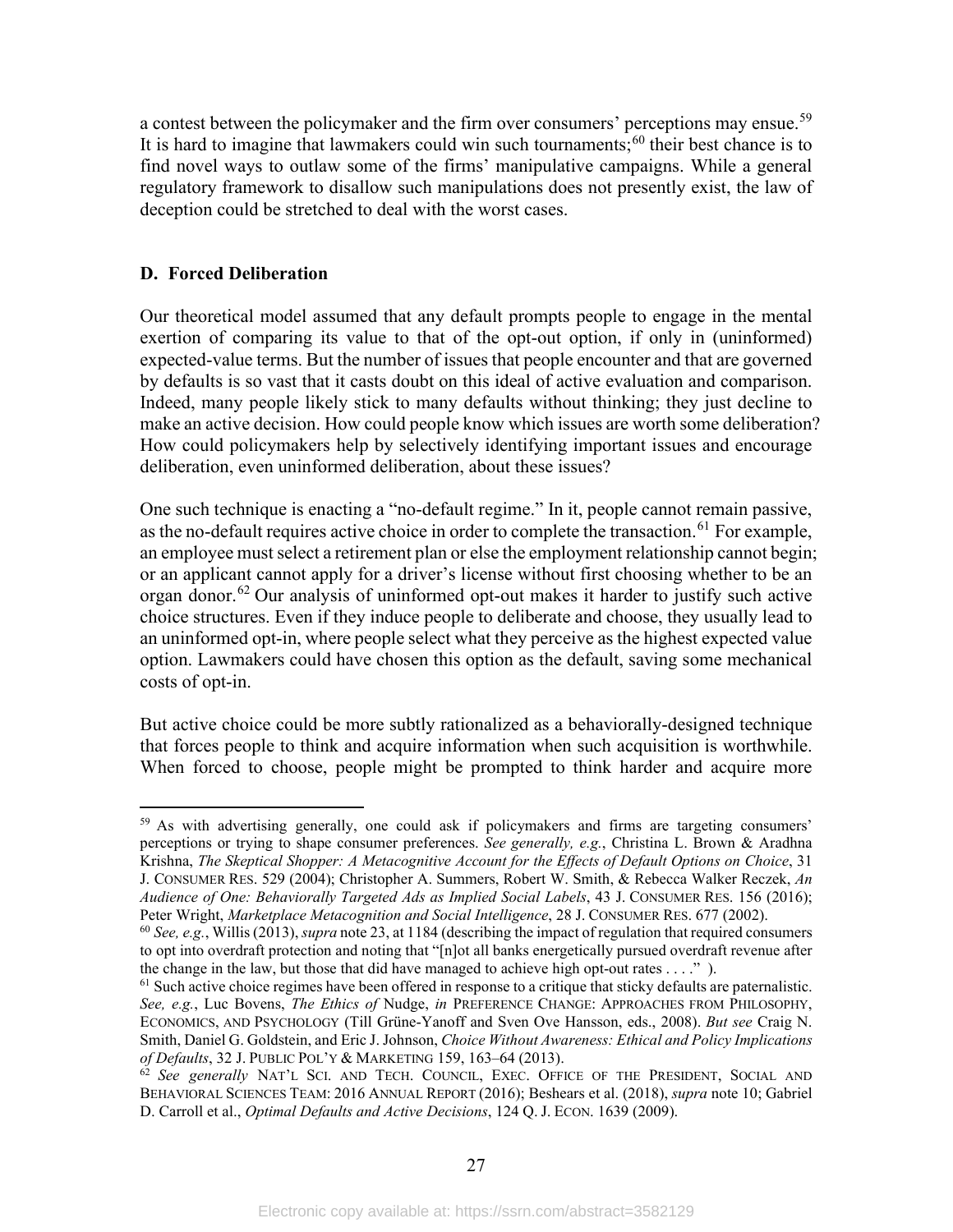information towards an informed decision, which will lead to optimal sorting. It helps people prioritize their limited attention and information acquisition resources. As long as such strategy is used sparingly, the increased mechanical costs would be outweighed by the superior ultimate outcomes. If used too often, it would lose its attention-alerting, information-inducing, effect. $63$ 

In addition, lawmakers could force people to notice and address an issue by enacting "stopand-think" defaults. These are surprising or unexpected defaults that send some signal to people and force them to contemplate the issue. In the retirement savings context, a zerocontribution default may constitute such a stop-and-think default. It is clearly a suboptimal contribution rate. It does not directly provide information about the optimal choice, but it may encourage evaluation and information acquisition.<sup>[64](#page-30-2)</sup>

## <span id="page-30-0"></span>**E. Default Rules with Different Information Costs**

The basic theory presented in Section II.A made the simplifying assumption that the distribution of information costs is independent of the chosen default. While this assumption is a plausible benchmark, in some applications information costs may depend on the default rule. Consider consumer contracts. The cost, to the consumer of becoming informed may be quite high unless the seller is motivated to provide information. If the seller's incentive to provide information is stronger under one default and weaker under the alternative default, then information costs vary with the chosen default.<sup>[65](#page-30-3)</sup>

In the overdraft protection example, a pro-bank default imposes higher information costs than an anti-bank default. If the default is 'overdraft protection' and consumers are expected to stick with the pro-bank default, then the bank would not provide any relevant information and consumers would find it difficult to acquire information on their own – perhaps because the uninformed consumers are not even aware of the overdraft protection issue. In contrast, if the default is 'no overdraft protection' and consumers are expected to stick with the anti-bank default, then the bank would have a strong incentive to provide information to consumers about the benefits of the non-default, overdraft protection option. The cost to consumers of acquiring at least some information  $-$  benefit information  $-$  is lower under the anti-bank default. Other information – about the potential harm from overdraft protection – would remain costly to acquire.

The policy implications of this observation are not obvious. It may seem that a rule that induces lower information costs is the better rule. But there is a real risk that the low-cost information will be biased, especially when it is provided by a seller who is trying to induce

<span id="page-30-1"></span> $63$  Active choice can also be attractive if we are concerned about a false endorsement effect. Namely, if people mistakenly trust an untrustworthy default setter and thus might stick to a harmful default, then an active choice regime that strips power from the default setter can be helpful.

<span id="page-30-2"></span><sup>64</sup> *Compare* Bernheim et al. (2015), *supra* note [20](#page-9-1) (noting that extreme defaults can force active choice.) Stop-and-think defaults are also related to penalty defaults. *See* Ayres and Gertner, *supra* note [19,](#page-8-3) and Bebchuk and Shavell, *supra* note [19.](#page-8-3)

<span id="page-30-3"></span><sup>65</sup> *Compare* Ayres and Gertner, *supra* not[e 19,](#page-8-3) and Bebchuk and Shavell, *supra* not[e 19.](#page-8-3)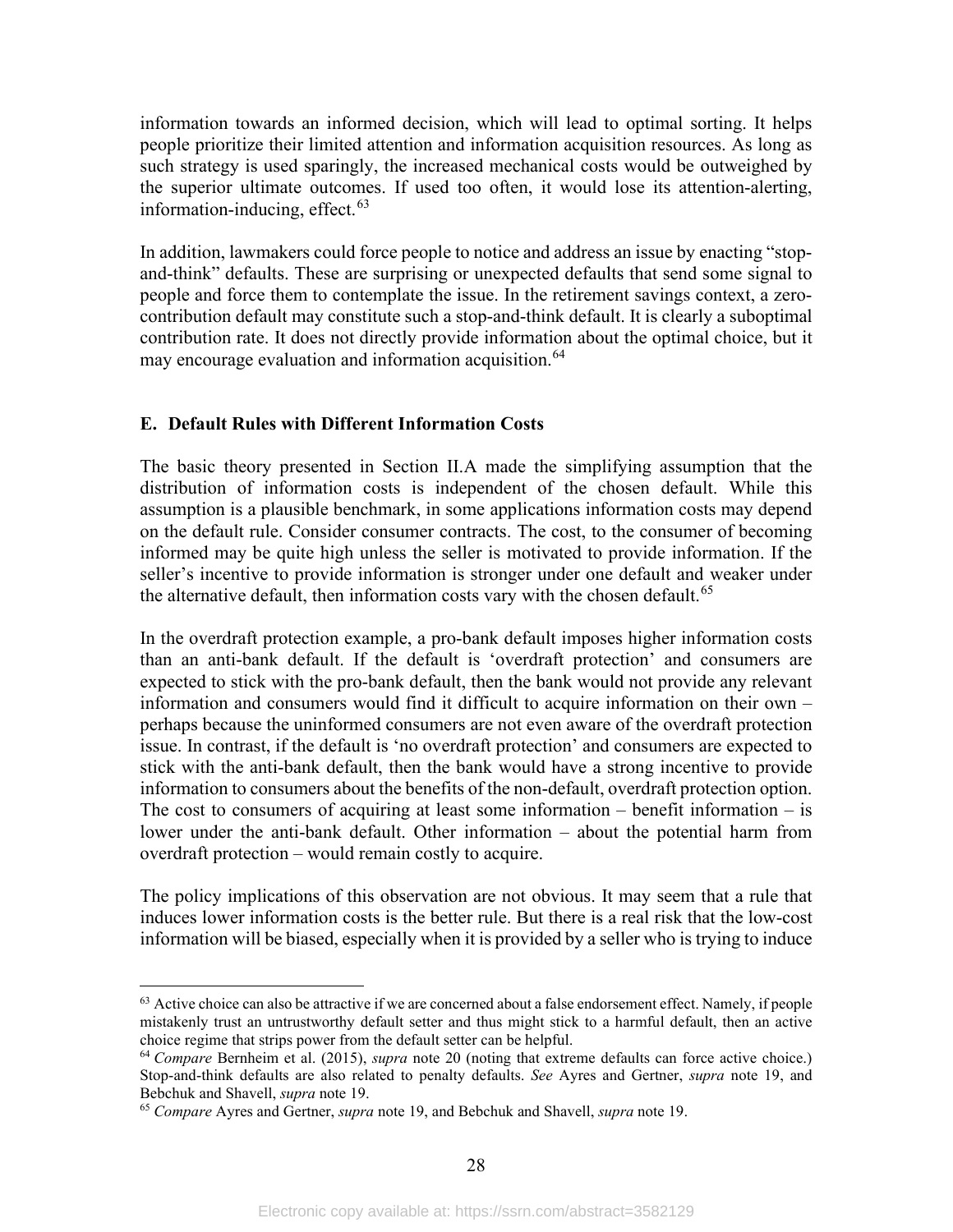opt-out from a default that is less favorable to that seller. Also, as noted above, lower information costs might actually reduce welfare.

## <span id="page-31-0"></span>**F. Personalization**

We have thus far assumed that the policymaker sets a single default rule for all relevant parties. But this need not be the case. When default setters have better information – individualized information – they can increase welfare by setting personalized defaults.<sup>[66](#page-31-1)</sup> An employer will often have detailed personal information about the employees, including age, income, number of dependents, education, and health. The employer can use this information to offer, as a default, personalized contribution rates or retirement funds (with personalized risk characteristics) to different employees. The optimal contribution and investment option for a 25-year-old employee is different from that of the 65-year-old employee. $67$ 

The default setter could affirmatively elicit such personal information from people. For example, an employer could ask (or require) the employees to complete a short survey and based on the survey response set the personalized, default contribution rate.<sup>[68](#page-31-3)</sup> Indeed, this strategy can be viewed as a means of reducing information costs. The policymaker and the individual join forces, combine their information, to arrive at the optimal default.

Personalized rules in general, and personalized default rules in particular, require large amounts of information. At their purest form, they are derived from algorithmic analysis of Big Data. Personalization is thus a solution to information problems that underlie a heterogeneous society. It is a data-driven substitute for the solutions to the information problem that are developed in our model, in which parties either act uninformed or spend resources to acquire and analyze intuitive bits of information.

The possibility of personalization interacts with the preceding discussion about the informational content of defaults (in Subsection 2 above). That discussion assumed that the default setter knows only average values. What happens if the default setter knows individual values? If a benevolent employer knows the type of each individual employee and thus the optimal contribution rate for that employee, then the efficient outcome obtains

<span id="page-31-1"></span><sup>66</sup> *See also supra* Section [0.](#page-20-1) (on The Informational Content of Default), where we discussed how the type of information that the policymaker has – information on expected values of personalized information – affects the inferences that individuals will draw from the chosen default option. Personalization also relates to our Implementation discussion (where we consider the information that policymakers need to implement the information-costs theory). *See supra* Part [0.](#page-44-0)

<span id="page-31-2"></span><sup>67</sup> Some existing retirement defaults are age dependent. *See* Jill Cornfield, *The Good and the Bad in This Easy One-Stop-Shopping Retirement Fund*, CNBC (Oct. 16, 2018, 9:34 AM), [https://www.cnbc.com/2018/10/16/target-date-funds-are-super-simple-but-is-that-all-you-need-to-](https://www.cnbc.com/2018/10/16/target-date-funds-are-super-simple-but-is-that-all-you-need-to-know.html)

[know.html.](https://www.cnbc.com/2018/10/16/target-date-funds-are-super-simple-but-is-that-all-you-need-to-know.html) This is a minimal type of personalization. *See, e.g.*, Ariel Porat & Lior Jacob Strahilevitz, *Personalizing Default Rules and Disclosure with Big Data*, 112 MICH. L. REV. 1147 (2014); Cass R. Sunstein, *Deciding by Default*, 162 U. PA. L. REV. 1, 48–55 (2013).

<span id="page-31-3"></span> $68$  The personalized default can be presented as a recommendation. For example, the employer could tell her employee: "Based on the information that you provided (or based on the information that we have on you), we think that a 7% contribution rate is optimal for you."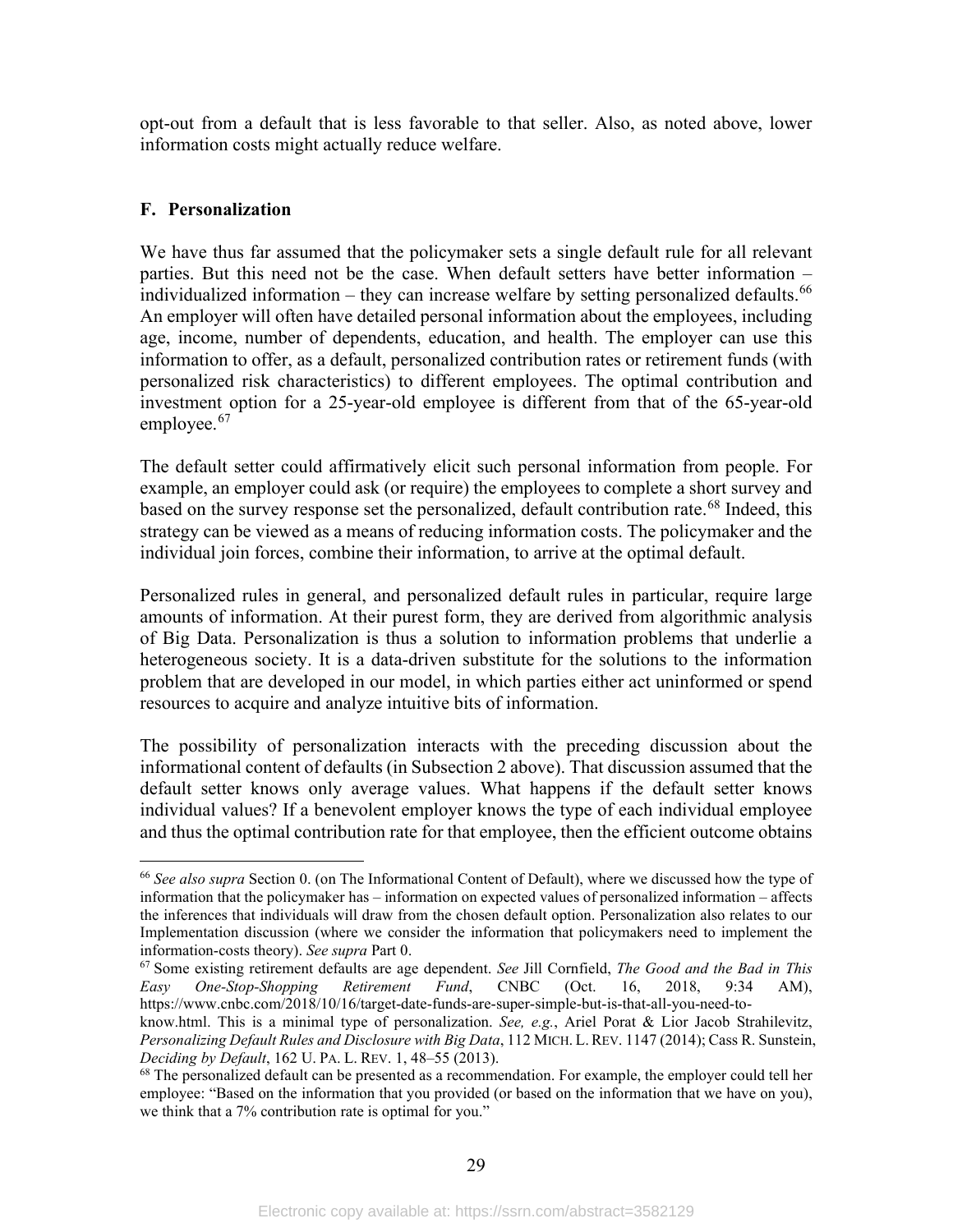without any information acquisition by employees and without any opt out. Things change, of course, if the employer is not benevolent, but rather looks after its own interests – interests that conflict with those of the employees. If employees recognize the conflict of interests, they will not draw inferences from the personalized default option. But if employees mistakenly think that the employer is benevolent, they will not acquire information and will stick to the default – to their detriment.

### **IV. Information Costs versus Mechanical Costs**

<span id="page-32-0"></span>The theory presented in Part II identified the phenomenon of uninformed opt out and began to explore its implications. This phenomenon is the central implication of the distinction between the two types of opt out costs—mechanical and informational. While much of the literature considers the two as interchangeable components in the bin labeled 'transactions costs,' their implications turn out to be different. High mechanical costs prevent opt out, whereas high information costs can have the opposite effect and increase the incidence of opt out. We saw in Part II that this difference has important implications for the design of default rules.

In this Part we begin to examine more broadly the different regulatory implications of the two types of transactions costs. The analysis examines two ways in which these costs could be regulated. First, lawmakers may attempt to engineer the magnitude of these costs, so as to achieve socially optimal outcomes. These efforts, we show, depend on the type of costs involved. Second, firms dealing with consumers may also try to manipulate the costs their counterparties incur when making opt out choices, but this time with the goal of steering people towards the firms' preferred choices. We examine what lawmakers can do to counteract these efforts, and how these measures depend on the type of cost involved.

#### <span id="page-32-1"></span>**A. Cost-Engineering by Lawmakers**

<span id="page-32-2"></span>1. Increasing Mechanical Costs

Increasing mechanical opt-out costs could make opt out more difficult and the default stickier. The motivation for such a policy is a reality where individuals too often agree to opt-out of protective and socially desirable defaults. Making these defaults stickier via mandates that increase mechanical costs (such as requiring more meticulous contract formation routines) can thus be welfare enhancing. Increasing mechanical opt-out costs is especially attractive when firms try to lure consumers to disclaim important protections.<sup>[69](#page-32-3)</sup>

<span id="page-32-3"></span><sup>69</sup> *See, e.g.*, Barr, Mullainathan, and Shafir, *supra* note [4,](#page-4-6) at 8 ("Given the strong market pressures to deviate from the default offer, we would need to require more than a simple opt-out to make the default sticky enough . . . [t]hus, we propose that deviation from the offer would require heightened disclosures and additional legal exposure for lenders in order to make the default sticky.").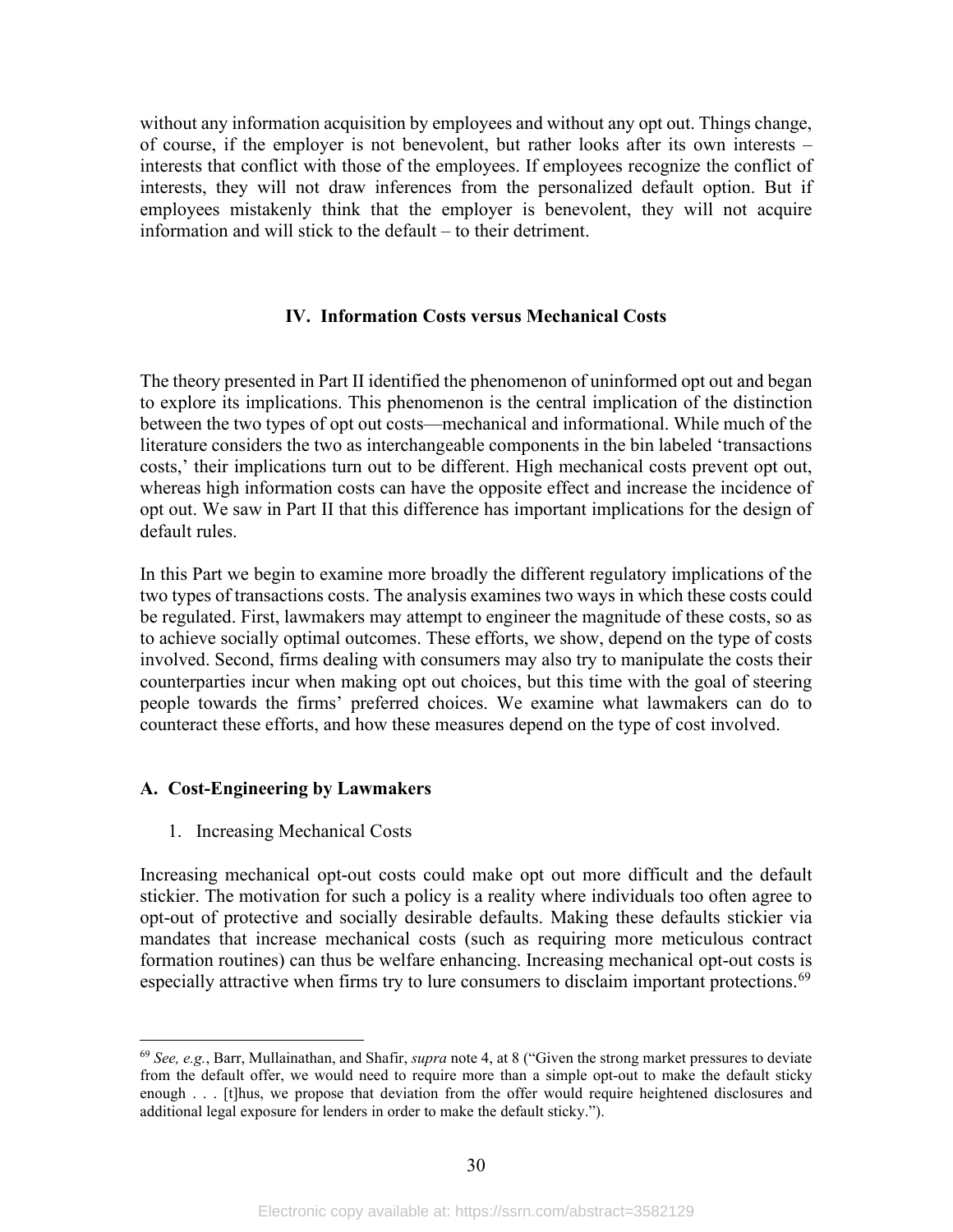Our analysis suggests that mechanical opt-out costs should be increased less often than commonly intuited. We saw that when people have accurate beliefs, high mechanical optout costs reduce welfare, and thus increasing such costs and making defaults stickier makes no sense; it hinders efficient informed and uninformed opt-out. Only when people have inaccurate beliefs that would lead them to poorly-judged opt-outs should lawmakers create mechanical obstacles. This, of course, is not surprising. Indeed, policymakers' motivations for such interventions sometimes rest on the notion that people opt out mistakenly. For example, if people systematically underestimate the value of the default rule and agree to opt out into inferior alternatives (being prompted by firms in these directions), building road bumps against such hurried and harmful opt out would be good. Only people who strongly prefer the alternative outcome—and thus presumably are less likely to be mistaken—would be willing to incur the higher mechanical costs and to opt out. In this context, sludge can be welfare-enhancing.

#### <span id="page-33-0"></span>2. Lowering Information Costs

Our analysis is based on the premise that, more than mechanical opt-out costs, information costs are often the major impediment to efficient opt-out. It might therefore be tempting to think that reducing information costs is across the board desirable, and that any effort either by lawmakers or by counterparties—to deliberately increase information costs is undesirable. Our analysis suggests, surprisingly, that when people have inaccurate beliefs about which default is better for them, lower information costs might reduce welfare. Specifically, when inaccurate beliefs result in an overestimation of the benefit from information, individuals will tend to invest excessively in information acquisition. High information costs limit the effects of this inefficient tendency.

This is not to say that lower information costs are generally, or even commonly, bad. Indeed, it will generally be advisable to reduce information costs. Counterintuitively, even the potential downside of low information costs noted above can be mitigated by lower information costs. Low information costs can be harmful only when parties overestimate the value of information. Such overestimation, and indeed any misperception, will be mitigated when individuals are better informed. Thus, lower information costs reduce the misperception that makes low information costs potentially harmful. This argument is not circular. Information is not all-or-nothing; people can acquire less information or more information. Accordingly, lower information costs can induce acquisition of the first batch of information, and this information will limit any misperception that may otherwise have led to inefficient acquisition of the second batch of information.

## <span id="page-33-1"></span>**B. Fighting Cost-Engineering by Firms**

<span id="page-33-2"></span>1. Negative Opt-out Costs

Firms often manipulate mechanical opt out costs to get consumers to forgo a protective default and opt-out into the firm's preferred non-default option. The firms make it easy to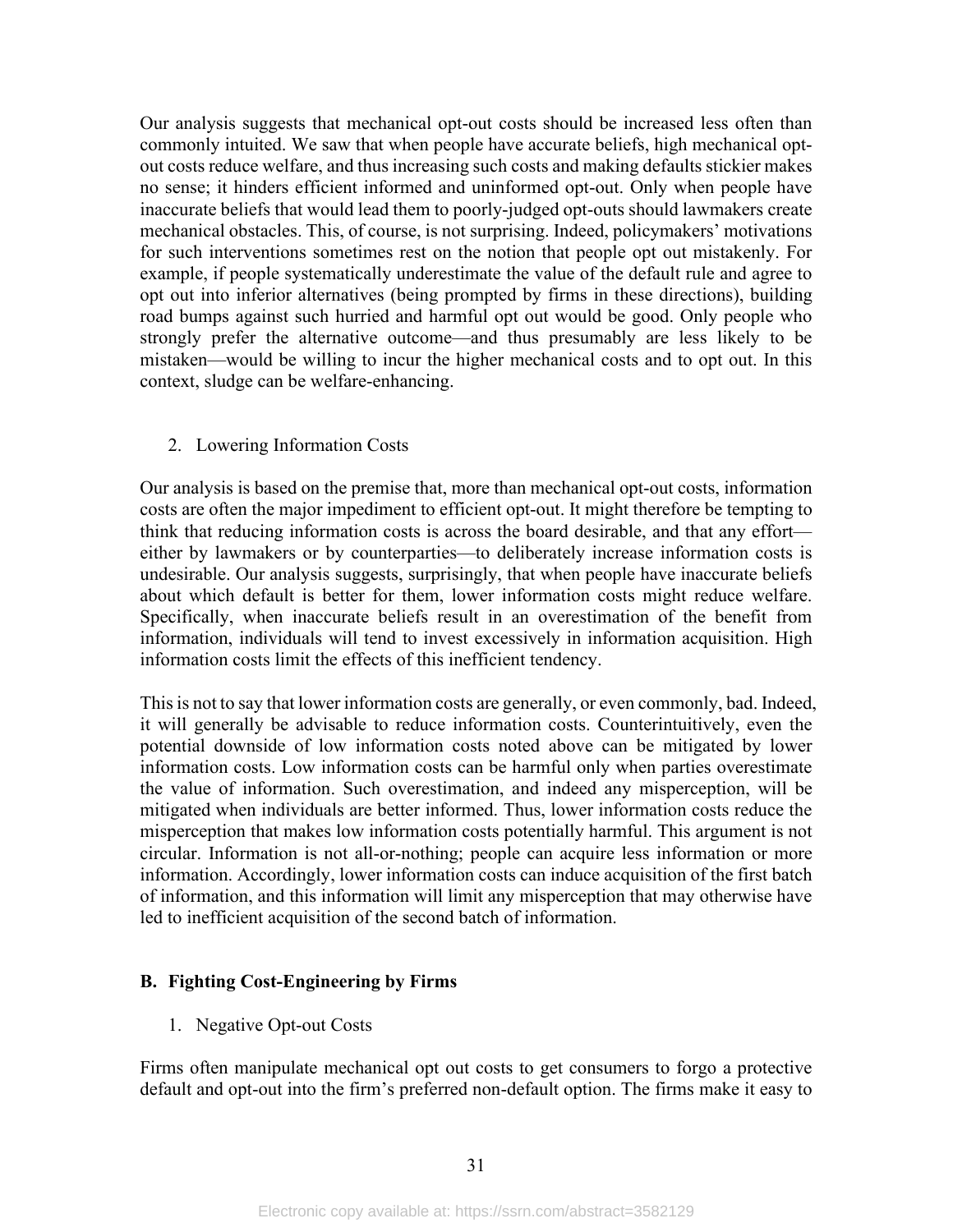opt out and mechanically painstaking to stick with the default. This is attractive to firms that are hoping to profit by selling add-ons and other non-default features that consumers would otherwise decline, or by avoiding socially valuable but costly (to the firm) consumer protections. Rather than allowing the consumer to simply say "no" to the opt-out, firms require a complicated ritual. Note that, in this second scenario, the mechanical costs of opting out of the default are reduced, not increased. The increase is in the mechanical cost of sticking to the default. The result is *negative* opt-out costs.

While policymaker's motivations to inflate mechanical costs could be desirable (when used in the right circumstances), the same cannot be said about firms' motivations. As explained, firms engineer mechanical costs to induce, rather than prevent, opt out. These are situations in which consumers want to stick with the default but firms make it artificially hard to do so. For example, consumers want to buy a standard product but firms prompt them to select the (more profitable) premium version, and nudge them to do so again and again. In some cases, firms give people only two options—"Yes" or "Not Now"—denying people the preferred choice of "No" in the hope that eventually the not-now choosers will surrender or inadvertently say "Yes." These commercially motivated nudges, or rather "sludges" or "dark patterns," increase the mechanical costs of adopting the default. Contrary to our model, where opt out was mechanically costlier than the default, sludges make opt out effortless while the preservation of the default becomes unnecessarily cumbersome. In essence, firms are automatically changing or "unclicking" the policymaker's default. They must elicit consumers' consent to these reversals, and consumers—even uninformed might be unobliging. Even when uninformed, the consumers may regard these changes as carrying negative expected value, resist them and, at some cost, keep the legal default. As these mechanical costs increase, consumers' resistance dissipates.<sup>[70](#page-34-1)</sup>

#### <span id="page-34-0"></span>2. Fighting Costs with More Costs

Whether successful or not, the artificial mechanical costs imposed by such sludges are reason enough for policymakers to intervene. They could do so by strengthening the original default rule against unilateral changes by firms. This strategy results in a tug of war between good nudges and bad sludges: To combat the "bad" mechanical costs of sticking with the default, policymakers could mandate "good" mechanical costs for any opt out. But while justified, the practical value of such policies is questionable. The most typical tools policymakers use to increase mechanical opt-out costs are lengthy disclosures, educational pre-requisites, segregated agreements, clause-by-clause signatures, and periodically renewed agreements.<sup>[71](#page-34-2)</sup> It is sometimes doubtful whether such hurdles succeed

<span id="page-34-3"></span><span id="page-34-1"></span><sup>70</sup> *See* Luguri and Strahilevitz, *supra* not[e 12](#page-6-4) (demonstrating, in experimental setting, the tendency of subjects to accept the seller's induced opt out option).

<span id="page-34-2"></span> $71$  There are many examples where regulators deliberately increase opt-out costs. The GDPR requires more explicit consent to information collection and some European lawmakers have required renewed consent for every incidence of data collection. *See infra* Sec. III.B. *See also* OFFICE OF THE COMPTROLLER OF THE CURRENCY, DEP'T OF THE TREASURY, OVERDRAFT PROTECTION: OPT-IN REQUIREMENTS AND RELATED MARKETING ISSUES (2010) (separate disclosure and segregated assent are now necessary to enroll in overdraft protection); Loi 2016-41, *[supra](https://www.registrenationaldesrefus.fr/#etape-1)* note [11](#page-5-8) (requiring the submission of form and proof of identity in order to opt out of the default). There are also many examples of firms raising, or manufacturing, opt-out costs. *See,*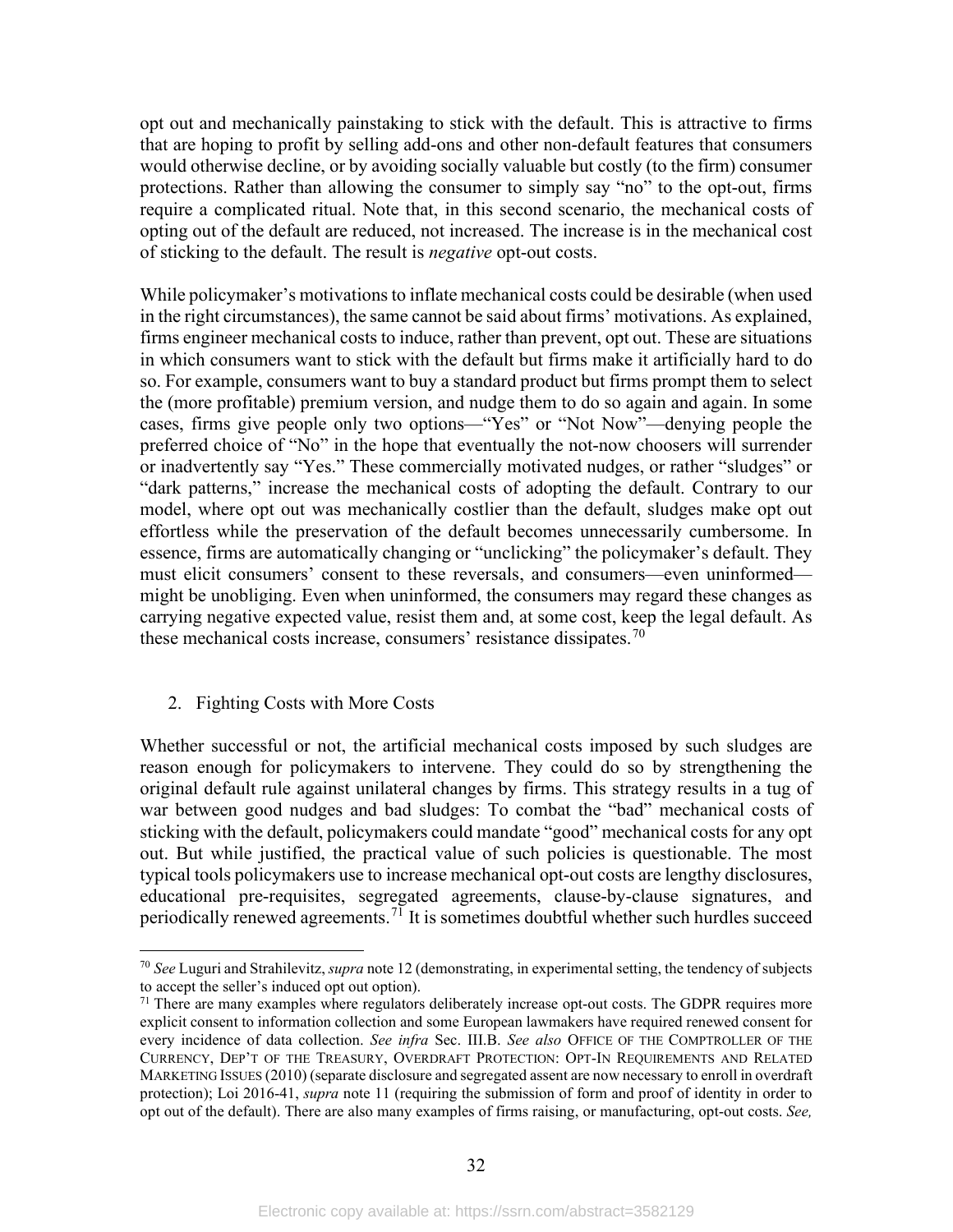in increasing opt-out costs in a manner sufficient to render the defaults stickier, especially in the presence of a firm's sludges.<sup>[72](#page-35-2)</sup>

#### <span id="page-35-0"></span>3. Regulating Firm-Engineered Costs

Rather than fight costs with more costs, lawmakers can regulate the costs, or sludges, that firms try to impose. The problem with this strategy is that it faces a line drawing challenge: how to distinguish sludges from the multitude of other techniques used by firms to influence consumers' choices. All of advertising, in essence, is a campaign to affect people's choices, to ignite behavioral and cognitive mechanisms, and to deluge consumers with invitations to opt in. Our theoretical framework provides a clue on how to design pinpointed intervention. One difference between legal advertising and ought-to-be-illegal sludges tracks the difference between mechanical and information costs. Much advertising operates on the information dimension and does not create mechanical impediments.<sup>[73](#page-35-3)</sup> Because the information it carries could be productive, its regulation is and should be governed by false advertising and anti-deception laws. These laws have the dexterity to prohibit practices that increase, rather than reduce, information costs. Sludges, by contrast, are not informational; they operate within the dimension of mechanical costs. Because the increased mechanical costs they inflict are never productive, they should be prohibited. Indeed, regulating them could be a cornerstone of a new consumer anti-manipulation law.

<span id="page-35-1"></span>*e.g.*, Willis, *supra* note [23,](#page-10-5) at 1165, 1171 (2013) ("When the choice to opt out of a default is not made plain, people may perceive a default as unchangeable"; "[f]irms actively work to increase the power of their defaults using […] transaction barriers"; "firms with automatically renewing subscriptions that consumers can sign up for in minutes online may require spending an hour on hold with costumer service to cancel"; "[f]irms stymie consumers who might attempt to opt out, using fine print…"); Jeff Sovern, *Opting In, Opting Out, or No Options At All: The Fight for Control of Personal Information*, 74WASH. L.REV. 1033, 1083, 1089 (1999) ("[C]ompanies that offer opt-outs have an incentive to increase the transaction costs incurred by consumers who opt out"; "provides subscribers with a lengthy, dull, and difficult-to-read statement of their rights and requires subscribers wishing to opt out to communicate their intent in a separate writing."); Nakashima *supra* note [11](#page-5-8) (an example where Google increased opt-out costs to make its privacy settings stickier); Sumit Agarwal et al., *Do Financial Counseling Mandates Improve Mortgage Choice and performance? Evidence from a Legislative Experiment* 32 (Federal Reserve Bank of Chicago, Working Paper No. 2009-07, 2009) ("Those who were required to attend counseling … tended to not walk away from the original offer following counseling and reapply … which would have required another counseling session").

<span id="page-35-2"></span><sup>72</sup> *Compare* Ian Ayres, *Regulating Opt-Out: An Economic Theory of Altering Rules*, 121 YALE L.J. 2032, 2093 (2012) (arguing that in some cases policymakers should use "impeding altering rules", i.e. with high opt-out costs, to reduce opt-out rates; Ayres notes that such "impeding altering rules" should be used when people overestimate the benefit from opting out.)

<span id="page-35-3"></span> $73$  While a large subset of advertising is informational, we recognize that another large subset of advertising seeks to shape preferences or stir emotions. *See* Kyle Bagwell, *The Economic Analysis of Advertising*, in Mark Armstrong and Robert Porter (eds.), HANDBOOK OF INDUSTRIAL ORGANIZATION, Vol. 3, Ch. 28, pp. 1701-1844 (2007).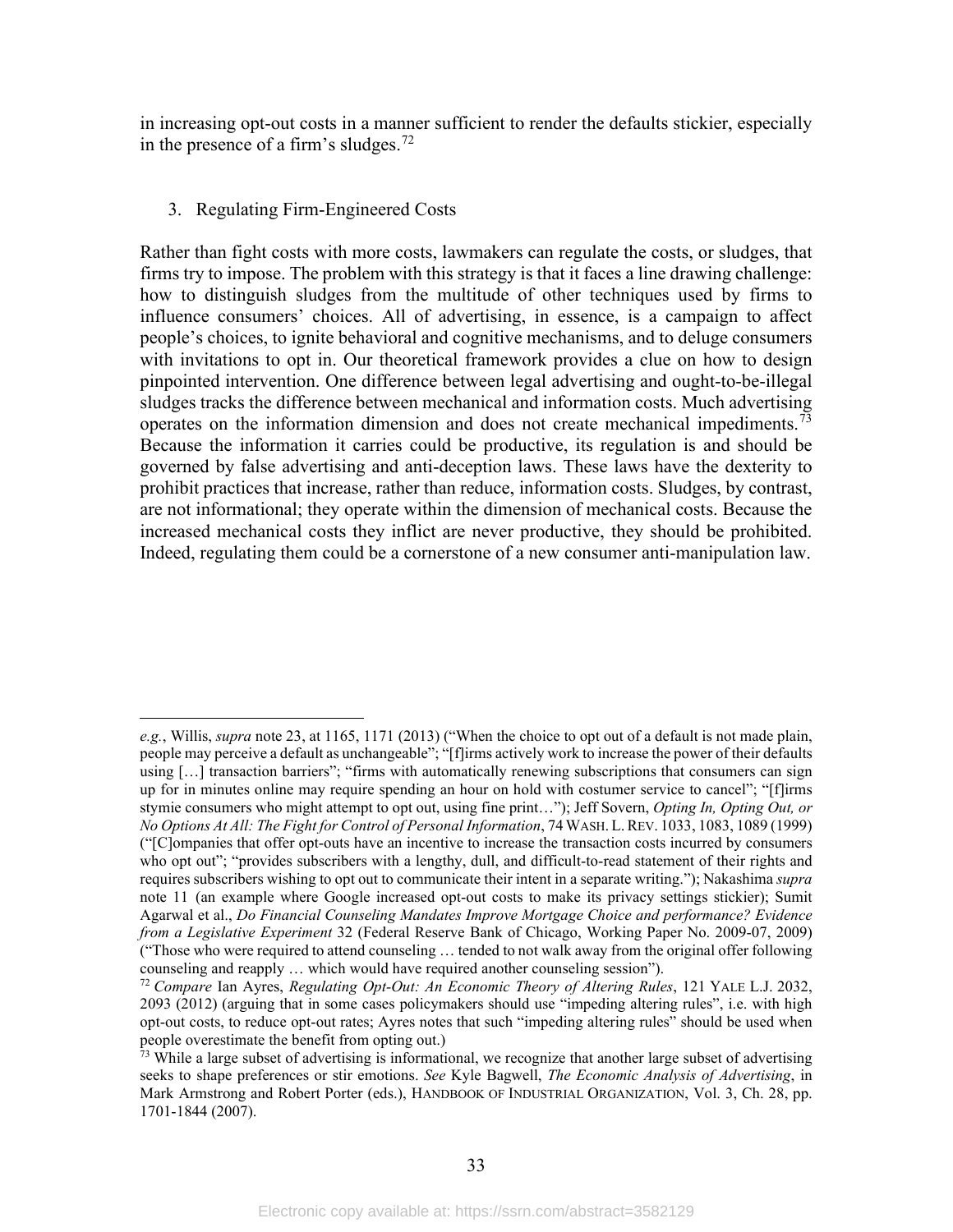## **V. Applications**

As noted in the Introduction, default rules are increasingly being used across diverse policy domains. Lawmakers are increasingly aware that default rules can be readily disclaimed, and are thus working to design stickier defaults. High hopes for better social outcomes have been hanging on this technique. In this Part, we consider, in some detail, several important applications of regulation by default rules, and highlight the different ways in which our information-costs theory informs these applications. Section A considers the regulation of overdraft fees. Section B considers the protection of privacy in digital information. Section C returns to the canonical example of retirement savings. And Section D discusses "green" defaults.

## <span id="page-36-0"></span>**A. Overdraft Protection**

Debit card holders who do not have sufficient funds in their checking account are able to complete debit transactions by borrowing from the bank. To do so, they have to enroll in the bank's overdraft protection plan. Until 2010, the law allowed banks to automatically enroll their checking account customers; overdraft protection was the default. This policy came under scrutiny, because card holders were charged high fees any time they borrowed via overdraft withdrawal, and banks were collecting many billions of dollars, mostly from low-income customers. [74](#page-36-1)

<span id="page-36-4"></span>Recognizing that many people are either able to receive short term credit more cheaply elsewhere, or have learned to regret the costly overdraft fees, in 2010, the Federal Reserve reformed the law. Seeking to reduce the prevalence of overdraft transactions, the Fed reversed the default. The previous overdraft protection default (auto-enrollment unless consumers opt out) was replaced by a no-overdraft default (and express opt-in was required for overdraft protection).<sup>[75](#page-36-2)</sup> The new default was intended to be sticky, requiring more mechanical effort to disclaim it. Separate disclosure and segregated assent were now necessary to make enrollment effective.<sup>[76](#page-36-3)</sup>

The purpose of the new default was to prevent unsophisticated consumers from incurring high overdraft fees, in the hope that only those who truly needed this exceptional measure

<span id="page-36-1"></span><sup>74</sup> *See, e.g.*, Peter Smith, *Report: FDIC Data Shows that Banks Collected \$11.45 Billion in Overdraft Fees in* 2017, CENTER FOR RESPONSIBLE LENDING (Aug. 7, 2018), [https://www.responsiblelending.org/media/report-fdic-data-shows-banks-collected-1145-billion-overdraft](https://www.responsiblelending.org/media/report-fdic-data-shows-banks-collected-1145-billion-overdraft-fees-2017)[fees-2017](https://www.responsiblelending.org/media/report-fdic-data-shows-banks-collected-1145-billion-overdraft-fees-2017) (reporting on regarding only the ten largest banks in the country); Julie Chang, Americans Paid *\$34 Billion in Overdraft Fees Last Year. Here's How to Stop the Charges*, FORBES (April 5, 2018, 9:00 AM), [https://www.forbes.com/sites/learnvest/2018/04/05/americans-paid-34-billion-in-overdraft-fees-last-year](https://www.forbes.com/sites/learnvest/2018/04/05/americans-paid-34-billion-in-overdraft-fees-last-year-heres-how-to-stop-the-charges/#7981b7703ce9)[heres-how-to-stop-the-charges/#7981b7703ce9;](https://www.forbes.com/sites/learnvest/2018/04/05/americans-paid-34-billion-in-overdraft-fees-last-year-heres-how-to-stop-the-charges/#7981b7703ce9) Jackie Wattles, *Americans Paid \$15 Billion in Overdraft Fees Last Year CFPB Says*, CNN (Aug. 4, 2017, 6:29 PM), [https://money.cnn.com/2017/08/04/pf/overdraft](https://money.cnn.com/2017/08/04/pf/overdraft-fees-cfpb/index.html)[fees-cfpb/index.html.](https://money.cnn.com/2017/08/04/pf/overdraft-fees-cfpb/index.html)<br> $^{75}$  12 CFR  $\frac{8}{205.17(c)}$ .

<span id="page-36-2"></span>

<span id="page-36-3"></span> $76$  OFFICE OF THE COMPTROLLER OF THE CURRENCY, DEP'T OF THE TREASURY, OVERDRAFT PROTECTION: OPT-IN REQUIREMENTS AND RELATED MARKETING ISSUES (2010).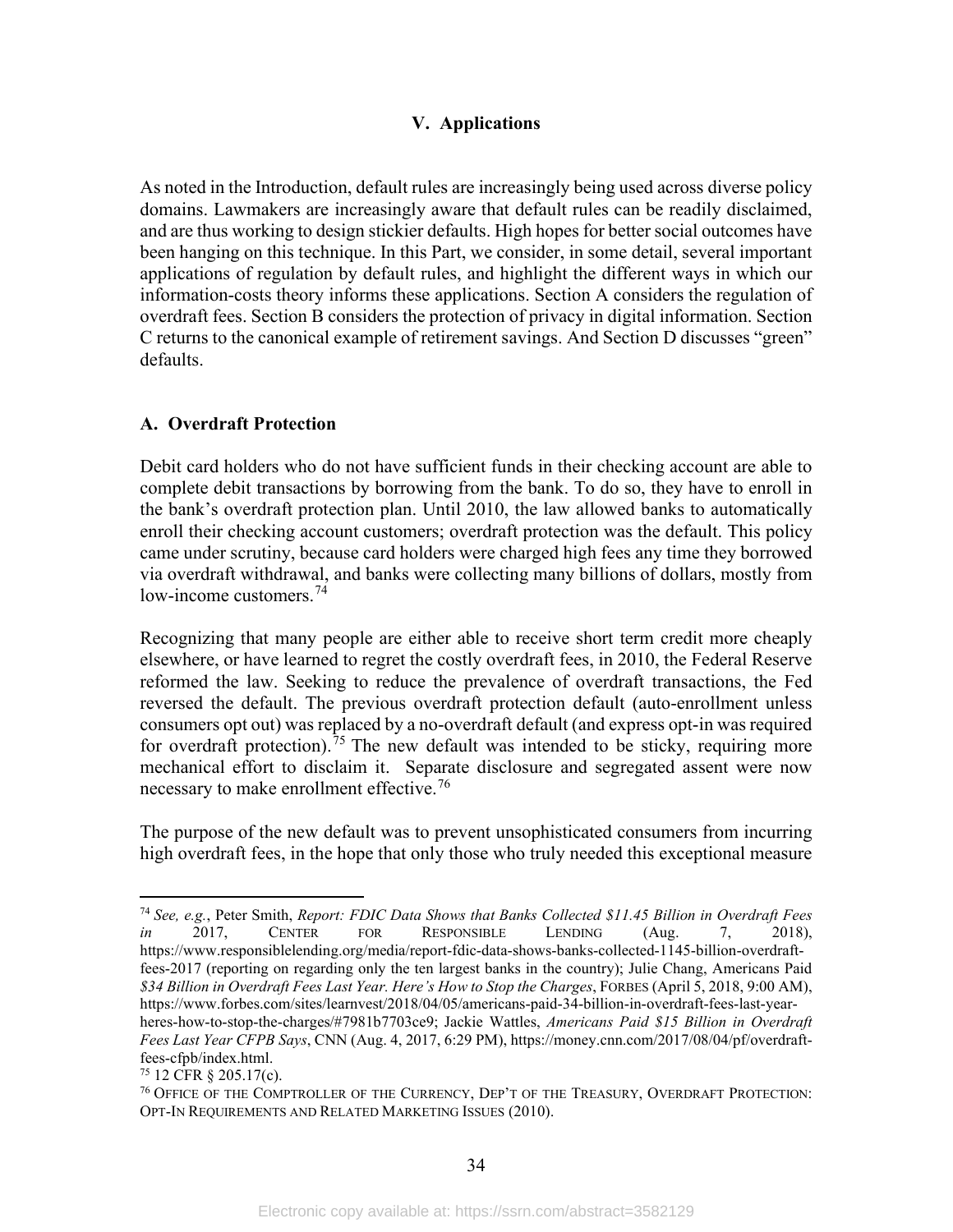would knowingly and sparingly use it. This seemed like a perfect environment to use sticky defaults, which protect vulnerable consumers from high overdraft fees, while allowing those consumers who truly need a different regime to opt out.

Our analysis questions the ability of the new opt-in default to achieve its stated goal. As in our model, it is useful to think of banking customers as consisting of two types: (1) a majority who would overdraft rarely and thus gain a small benefit from overdraft protection; and (2) a minority who would overdraft frequently and suffer a large loss from the multiple, high overdraft fees. Indeed, evidence shows that the high overdraft fees, between \$30-\$35 for each overdraft, were incurred by a minority of consumers. As explained by the Consumer Financial Protection Bureau (CFPB): "In a given year, only 30% of consumers overdraw their checking account. The 8% of consumers who overdraft more than 10 times per year pay 74% of overdraft fees. These consumers are charged \$380 in overdraft fees on average annually."<sup>[77](#page-37-0)</sup>

If consumers are uninformed about their type, how would they assess the expected value of overdraft protection? A consumer with unbiased uninformed beliefs would likely prefer no overdraft protection – the small benefit enjoyed by Type 1s is outweighed by the large loss incurred by Type 2s (even if the chance of being Type 1 is larger).<sup>[78](#page-37-1)</sup> If most consumers were indeed uninformed, but unbiased, then the purpose of the 2010 default switch would

<span id="page-37-0"></span><sup>77</sup> CONSUMER FINANCIAL PROTECTION BUREAU (CFPB), *A Closer Look: Overdraft and the Impact of Opting-In*, January 19, 2017 [\(https://files.consumerfinance.gov/f/documents/201701\\_cfpb\\_Overdraft-and-Impact](https://files.consumerfinance.gov/f/documents/201701_cfpb_Overdraft-and-Impact-of-Opting-In.pdf)[of-Opting-In.pdf\)](https://files.consumerfinance.gov/f/documents/201701_cfpb_Overdraft-and-Impact-of-Opting-In.pdf) (last visited on Nov. 25, 2019). The significant loss that Type 2 consumers incur is evident when the high overdraft fees are compared to the small average charge that triggers this fee. *See* CFPB, *CFPB Finds Small Debit Purchases Lead to Expensive Overdraft Charges*, July 31, 2014 [\(https://www.consumerfinance.gov/about-us/newsroom/cfpb-finds-small-debit-purchases-lead-to-](https://www.consumerfinance.gov/about-us/newsroom/cfpb-finds-small-debit-purchases-lead-to-expensive-overdraft-charges/)

[expensive-overdraft-charges/\)](https://www.consumerfinance.gov/about-us/newsroom/cfpb-finds-small-debit-purchases-lead-to-expensive-overdraft-charges/) (last visited Nov. 25, 2019) ("The study found that the majority of debit card overdraft fees are incurred on transactions of \$24 or less.")

<span id="page-37-1"></span> $78$  There is some evidence that overdrafting, when the cost (fee or interest rate) is so high, is harmful to consumers. *See* Paul Adams et al., *Time to Act: A Field Experiment on Overdraft Alerts* (Financial Conduct Authority Occasional Paper 40, 2018) (finding that overdraft alerts reduce overdrafting by 21-25%, suggesting that many consumers, when they are made aware of the overdraft decision, choose not to overdraft). Moreover, the cost of "unarranged overdrafts" in the UK are smaller than overdraft fees in the US, suggesting that the effect in the US would be larger than the 21-25% figures. *Compare* Rupert Jones, *Overdrafts: Can You Cut the Cost of Yours?*, GUARDIAN (May 5, 2018), <https://www.theguardian.com/money/2018/may/05/cut-cost-overdraft-uk-banks> (describing UK overdraft fees as around seven pounds) with Chang, *supra* note [74,](#page-36-4) (2018) (describing the average US overdraft fee as around thirty dollars). *See also* OFFICE OF FAIR TRADING, *Personal Current Accounts in the UK: An OFT Market Study*, at 62 (2008) ("evidence from several recent market investigations suggests that some of these incidental charges could have been avoided if consumers had been aware of their balance."); Alasdair Smith et al., *Retail Banking Market Investigation*, COMPETITION AND MARKETS AUTHORITY, at 536 (2016) ("This suggests that a significant proportion of customer detriment experience by overdraft users . . . may arise from lack of awareness and engagement with their [personal current accounts]."); Andrea Caflisch et al., *Sending out an SMS: The impact of automatically enrolling consumers into overdraft alerts*, (Financial Conduct Authority, Occasional Paper 36, 2018) (finding that "[a]utomatic enrolment into unpaid item alerts reduces charges by 21-24%" and that "[a]utomatic enrolment into unarranged overdraft alerts reduces charges by 25%"); Stefan Hunt et al., *Message Received? The Impact of Annual Summaries, Text Alerts and Mobile Apps on Consumer Banking Behavior* (Financial Conduct Authority, Occasional Paper 10, 2015) ("signing up to text alerts or mobile banking apps reduces the amount of unarranged overdraft charges incurred by 5% to 8%, and signing up to both services has an additional effect, resulting in a total reduction of 24%.").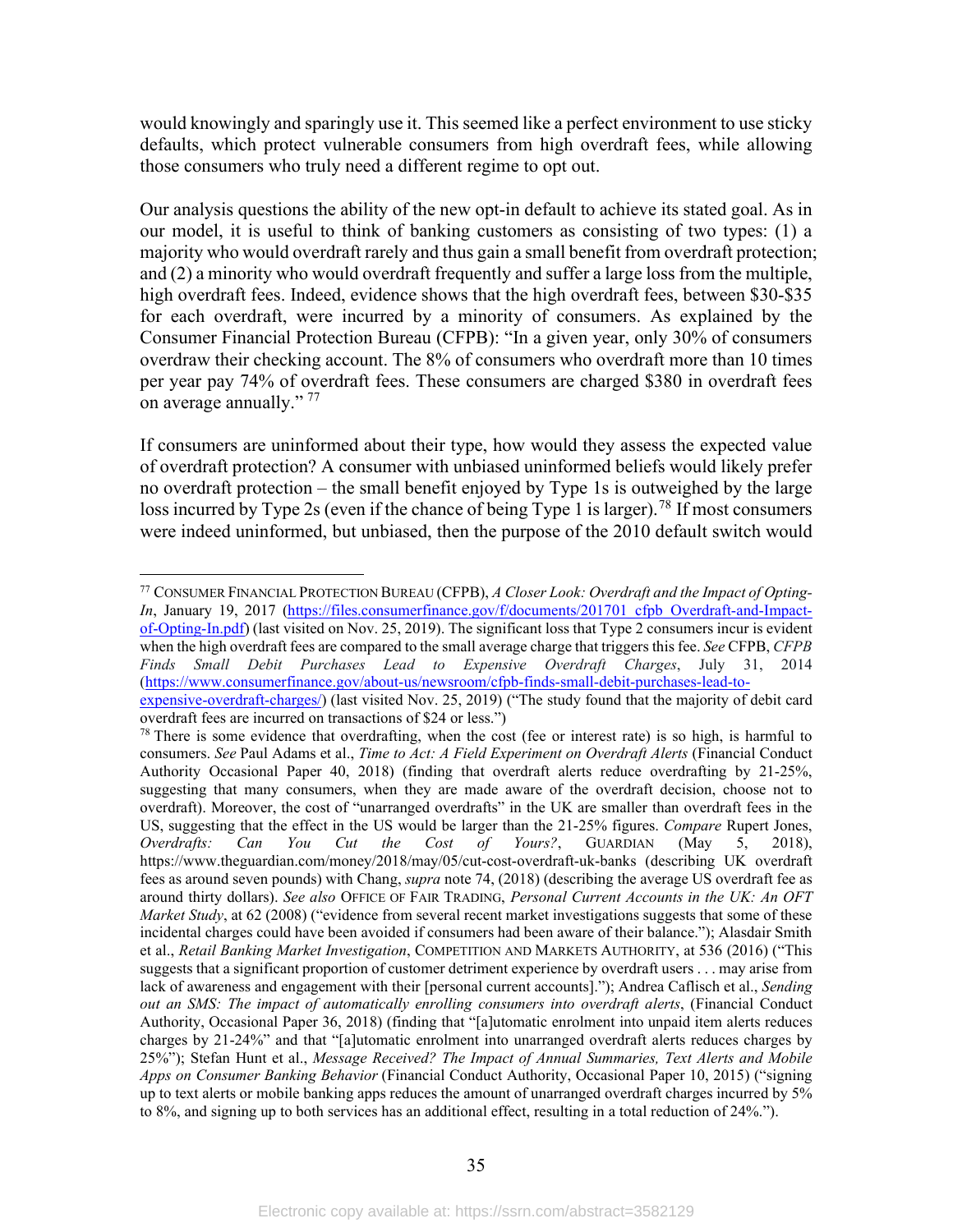have been to save the costs of uninformed opt-out. Or, if these costs were high, to save consumers from a harmful arrangement – overdraft protection – imposed by banks.

This account is challenged by evidence about the aftermath of the 2010 reform. With unbiased beliefs, we would have expected minimal opt-out from the post-2010, nooverdraft-protection default. And yet many consumers opted out. In particular, 45% of the frequent overdrafters opted out.<sup>[79](#page-38-0)</sup> Why? It is possible that some of these consumers were engaging in informed opted out, having learned from past experience that overdraft protection is beneficial, despite the high fees. But it is also possible, indeed likely, that the observed opt-out was largely uninformed and, moreover, based on false, uninformed beliefs – that overdraft protection is a good deal.

These inaccurate beliefs were sustained by banks' marketing efforts. The "overdraft protection" label itself suggests a benefit, and the arrangement is promoted as a "free" perk that allows the customer "to enjoy peace of mind"—namely, the option to make debit purchases even with a zero balance. [80](#page-38-1) Banks highlight the upside (avoiding declined transactions), not the downside (high fees). And uninformed consumers, including those who would ultimately incur multiple overdraft fees, opt out of the no-overdraft default, often to their detriment. The new default is not as sticky as the Fed hoped.

We bring this example because a more general lesson can be learned from it. It is difficult to change outcomes for consumers without addressing the uninformed opt-out phenomenon, especially when it is fueled by inaccurate beliefs. Most attempts by regulators to make a default sticky focus on the wrong method: making the mechanical costs of opt-out higher. In the overdraft regulation, this increased cost amounted to an additional disclosure-and-signature. These attempts fail because even with costlier mechanics, opt-out remains easy; especially when the firm on the other side is motivated to make it so.

Lawmakers could, instead, try to affect people's uninformed beliefs, so that uninformed consumers would learn to prefer the socially targeted outcome. But lawmakers could educate people only on so many issues, and, besides, their attempts to influence uninformed beliefs would need to overcome the industry's own marketing campaigns. Lawmakers could also try to lower people's information costs to help them acquire information about their individual type, or force firms to disclose such type-specific information.<sup>[81](#page-38-2)</sup> Here, too, we might worry that the corrective policy would disproportionately affect the more educated consumers and might not prevent the irrational uninformed opt-out by others.

<span id="page-38-0"></span> $79$  For frequent overdrafters, the group that policymakers were most concerned about, the opt-out rate is 45%. (The overall opt-out rate is 16%, and for new accounts it is 22%.) *See* CFPB, *CFPB Study of Overdraft Programs*, at 29-30 (June 2013), https://files.consumerfinance.gov/f/201306\_cfpb\_whitepaper\_overdraft-<br>practices.pdf (last visited on Nov. 25, 2019).

<span id="page-38-2"></span><span id="page-38-1"></span><sup>&</sup>lt;sup>80</sup> See Willis (2013), *supra* note [23,](#page-10-5) at 1191-92 ("In their communications with consumers, banks refer to opting out of the policy default as 'opting in' to a bank's "overdraft service'. Thus, opting out of the default is framed as gaining a service rather than losing an endowed reference position"; "In their marketing, banks explicitly invoked loss aversion to encourage opting out with copy such as 'Don't lose your ATM and Debit Card Overdraft Protection' and 'STAY PROTECTED with [] ATM and Debit Card Overdraft Coverage.'"). <sup>81</sup> *See, e.g.*, BAR-GILL, *supra* note [45.](#page-23-6)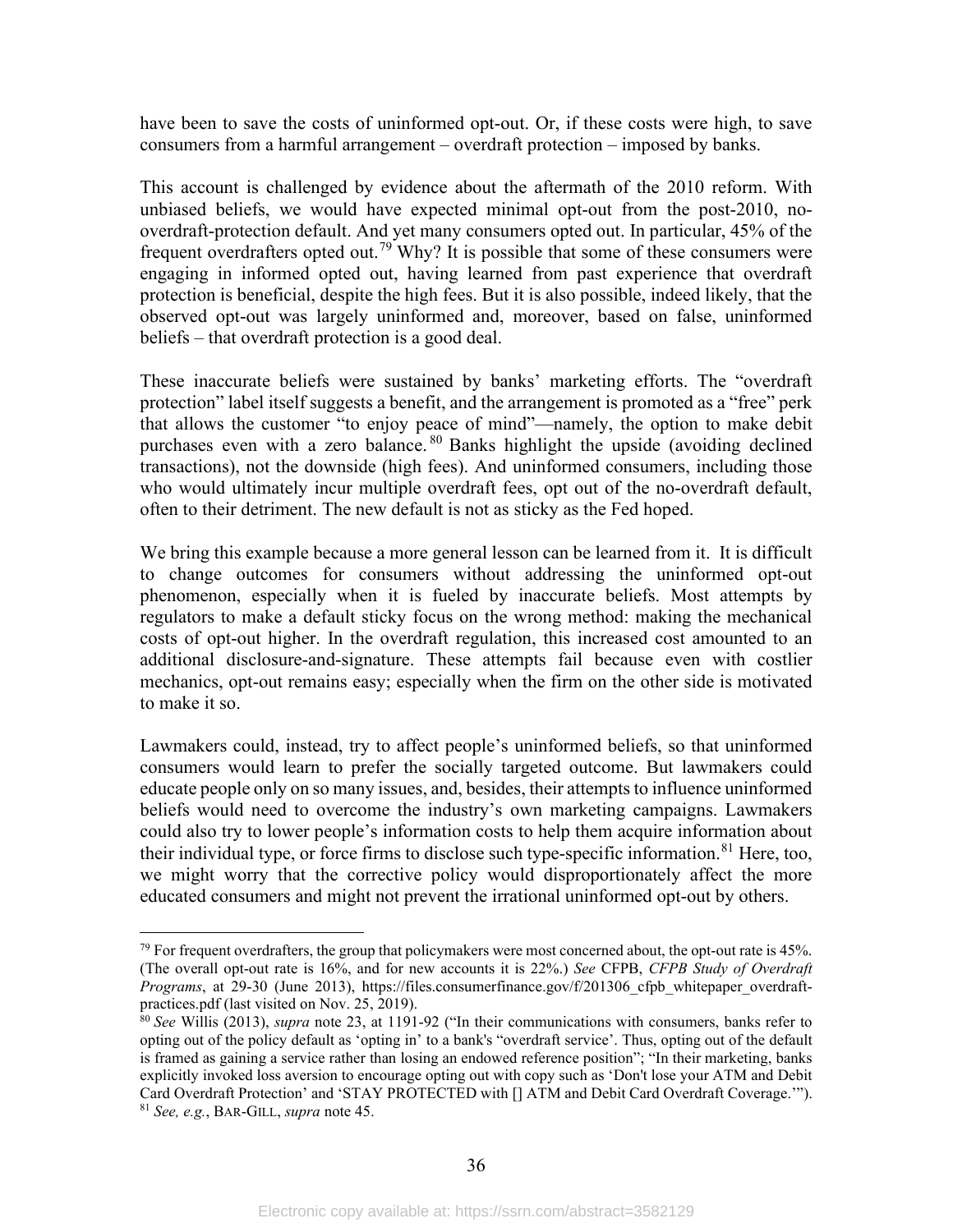## <span id="page-39-0"></span>**B. Privacy**

The basic default rule in many jurisdictions does not allow firms and digital platforms to collect, use, and share the large quantities of personal information that many companies rely on. People must consent to any opt-out from that default, and such consent is often solicited through unread fine print. For example, under federal wiretap laws, Google may not scan the text of its users' email messages, unless the users agree.  $82$  And all users unknowingly "agree." Similarly, the EU's General Data Protection Regulation (GDPR) and California's Consumer Privacy Act establish a default that prohibits collection of some categories of personal information. And, again, most users opt out of this default without an informed understanding of the implications of such opt out. How to design and police such consent-based information collection has been the subject of much debate in privacy law and of ongoing legal reform. While a possible regulatory approach would be to outlaw the collection or sharing of some personal data, the far more common technique is to redesign the default rules and the process of opt-out.

For long, the legal default of no-information-collection has been routinely subject to uninformed opt-out. Firms interested in collecting personal information could easily guide consumers to opt out.<sup>[83](#page-39-2)</sup> The mechanics of such opt-outs have been designed by firms to be so easy and cheap that opt-out is achieved smoothly. This was uninformed opt-out at the extreme. In our model, we regarded uninformed opt-out as a deliberate choice based on imperfect information. In the privacy context, opt-out was uninformed in the sense that people were not even aware that they are opting out. In this context, beliefs about the relative (expected) payoffs of the high-privacy vs. low-privacy options became less relevant. Alternatively, people believed that the payoff difference between high- vs. lowprivacy does not merit the attention to firms' opting-out practices.

Then things began to change. Facebook's lax data-sharing practices were revealed after the Cambridge Analytica fiasco. This, together with a series of massive data security breaches,

<span id="page-39-2"></span><span id="page-39-1"></span><sup>82</sup> 25 U.S.C. 2511. 83 *See* Willis (2014), *supra* note [71](#page-34-3) ("While a Don't-Track-Me setting would require firms to spend significant resources on maneuvering consumers out of the default, firms determined to do so could be successful"); Allyson W. Haynes, *Online Privacy Policies: Contracting Away Control over Personal Information*, 111 PENN ST. L. REV. 587, 617 (2007) ("[P]rivacy policies are often presented in terms of browsewrap. Users are deemed to have agreed to them simply by being on the website or by disclosing information."); Mark A. Lemley, *Terms of Use*, 91 MINN. L. REV. 459, 460 (2006) ("[A]n increasing number of courts have enforced "browsewrap" licenses, in which the user does not see the contract at all but in which the license terms provide that using a Web site constitutes an agreement"); Paul M. Schwartz, *Privacy Inalienability and the Regulation of Spyware*, 20 BERKELEY TECH. L.J. 1269, 1274 (2005) ("[M]any dataprocessing institutions are likely to be good at obtaining consent on their terms regardless of whether the default requires consumers to authorize or preclude information-sharing."); Daniel J. Solove, *Introduction: Privacy Self-Management and the Consent Dilemma*, 126 HARV. L. REV. 1880, 1898–99 (2013) ("[O]rganizations will have the sophistication and motivation to find ways to generate high opt-in rates … a requirement of affirmative consent for most new uses of data will likely lead to more buttons to click and more forms to sign, but not to more meaningful privacy protection.").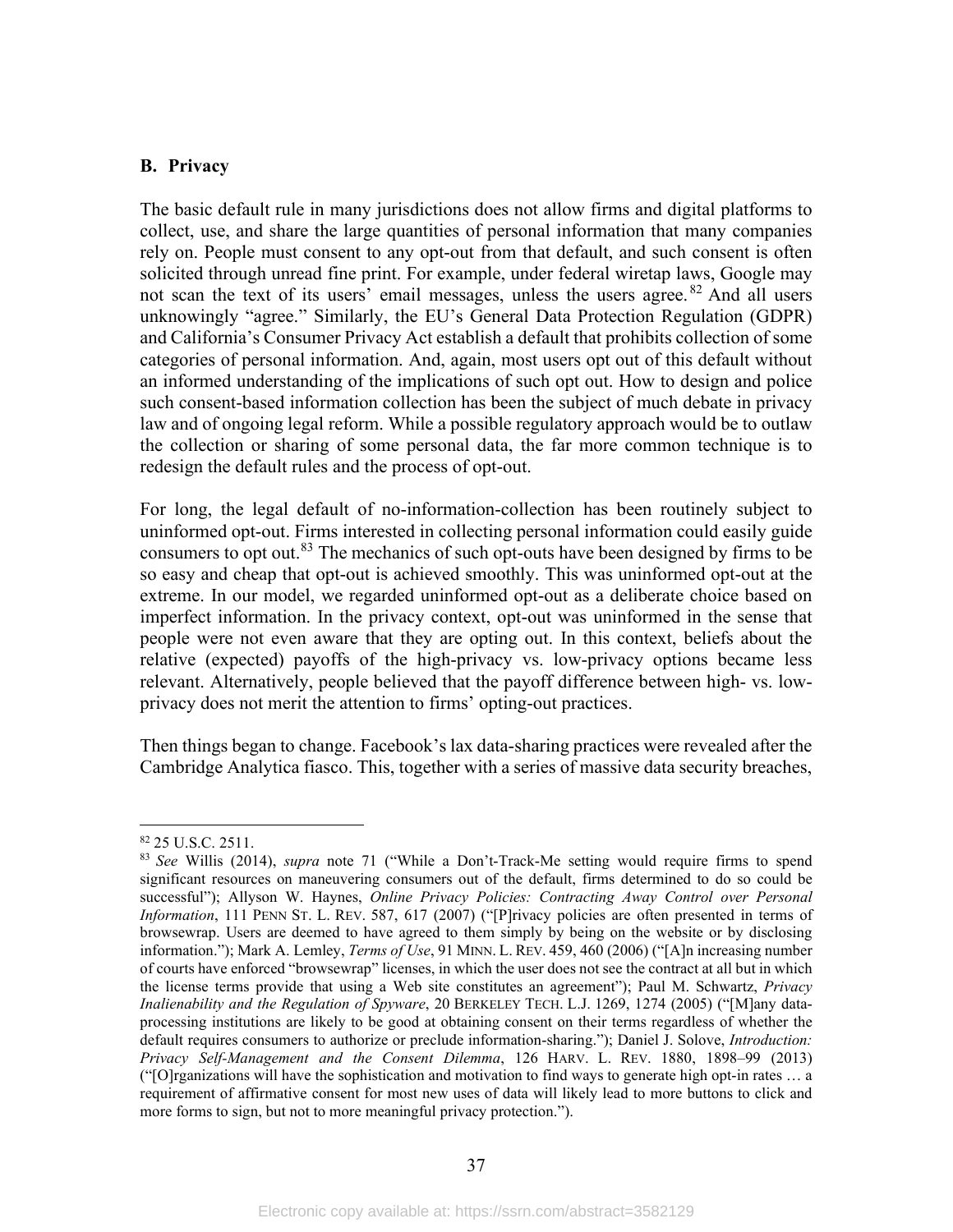elevated the salience of data collection and its potential harms.<sup>[84](#page-40-0)</sup> The enactment of the European data regulations—the GDPR—further heightened the public's awareness.<sup>[85](#page-40-1)</sup> People's beliefs have shifted to some degree, with more people noticing that a choice is being made, forming more deliberate beliefs about the default and non-default options, and perhaps increasingly believing that the no-information-collection regime is superior. By and large, these are is still uninformed beliefs, because people need more information to know how they are personally impacted.

Recent legal reforms have begun to address the process of opt-out. Lawmakers have taken actions to increase mechanical opt-out costs, and also to reduce information costs. Mechanical costs were increased by requiring more explicit consent to information collection, in the hope of making it more difficult for firms to induce opt-out. [86](#page-40-2) In some

<span id="page-40-0"></span><sup>84</sup> *See, e.g.*, Julie Beck, *People are Changing the Way They Use Social Media*, THE ATLANTIC (June 7, 2018), [https://www.theatlantic.com/technology/archive/2018/06/did-cambridge-analytica-actually-change-](https://www.theatlantic.com/technology/archive/2018/06/did-cambridge-analytica-actually-change-facebook-users-behavior/562154/)

[facebook-users-behavior/562154/](https://www.theatlantic.com/technology/archive/2018/06/did-cambridge-analytica-actually-change-facebook-users-behavior/562154/) (suggesting that breaches like Cambridge Analytica led users to share less detailed information online); Andrew Perrin, *Americans are Changing Their Relationship with Facebook*, PEW RESEARCH CENTER (Sept. 5, 2018), [https://www.pewresearch.org/fact-tank/2018/09/05/americans-are](https://www.pewresearch.org/fact-tank/2018/09/05/americans-are-changing-their-relationship-with-facebook/)[changing-their-relationship-with-facebook/](https://www.pewresearch.org/fact-tank/2018/09/05/americans-are-changing-their-relationship-with-facebook/) (finding, in a survey months after the Cambridge Analytica story broke, that 54% of Facebook users had adjusted their privacy settings in the past year); *see also* Kim Hart & Ina Fried, *Exclusive Poll: Facebook Favorability Plunges*, AXIOS (Mar. 26, 2018), [https://www.axios.com/exclusive-poll-facebook-favorability-plunges-1522057235-b1fa31db-e646-4413](https://www.axios.com/exclusive-poll-facebook-favorability-plunges-1522057235-b1fa31db-e646-4413-a273-95d3387da4f2.html) [a273-95d3387da4f2.html](https://www.axios.com/exclusive-poll-facebook-favorability-plunges-1522057235-b1fa31db-e646-4413-a273-95d3387da4f2.html) (showing that Facebook's favorability had fallen 28 points in the wake of the revelations regarding Cambridge Analytica).

<span id="page-40-1"></span><sup>85</sup> *See, e.g.*, European Commission Press Release IP/19/2956, Data Protection Regulation One Year on: 73% of Europeans Have Heard of At Least One of Their Rights (June 13, 2019).

<span id="page-40-2"></span><sup>86</sup> *See* GDPR, recital 32 ("Consent should be given by a clear affirmative act establishing a freely given, specific, informed and unambiguous indication of the data subject's agreement to the processing of personal data relating to him or her, such as by a written statement, including by electronic means, or an oral statement … Silence, pre-ticked boxes or inactivity should not therefore constitute consent ... When the processing has multiple purposes, consent should be given for all of them."). GDPR creates a range of optout costs depending on the type of information collected. There are two main types of consent (which can be further varied by each EU member state): "explicit" consent (as defined in article 9), which applies to sensitive information (health, sexual orientation, politics, etc.); and "unambiguous" (implied) consent (as defined in articles 4 and 7), which applies to all other information. Explicit consent imposes higher opt-out costs, because the user must be given notice of the purpose and type of information collected and the user must explicitly assent to them. Unambiguous consent imposes lower opt-out costs (e.g., using a site multiple times after agreeing to cookies clears the hurdle, or agreeing by submitting an email address, etc.). *See Explicit vs. Unambiguous Consent*, DATA STREAMS.IO (Oct. 11, 2017), [https://www.datastreams.io/explicit-vs-unambiguous-consent-whats-the-difference/.](https://urldefense.proofpoint.com/v2/url?u=https-3A__www.datastreams.io_explicit-2Dvs-2Dunambiguous-2Dconsent-2Dwhats-2Dthe-2Ddifference_&d=DwMFaQ&c=WO-RGvefibhHBZq3fL85hQ&r=0vbbZE5sE1SsG1uAeXVYmD6ciFhjTOreFYNb266mvGM&m=2y-63b5AZHi1K-H4UCLNJkHJ1SqHeU1uuoCSY7ILIXY&s=6Q67pjx6yPqIqMZJGDnjT7JnKW0gCvTdYIsnk70NLxY&e=)

<sup>[</sup>On January 21<sup>st</sup>, 2019, by force of the GDPR, the French National Data Protection Commission imposed a fine of 50 million euros on Google LLC, due to several breaches, one of them being the unlawful acquisition of consent to the processing of personal data for personalized advertisement. *See* NATIONAL DATA PROTECTION COMMISSION, *The CNIL's Restricted Committee Imposes a Financial Penalty of 50 Million Euros Against Google LLC* (Jan. 21, 2019), [https://www.cnil.fr/en/cnils-restricted-committee-imposes](https://www.cnil.fr/en/cnils-restricted-committee-imposes-financial-penalty-50-million-euros-against-google-llc)[financial-penalty-50-million-euros-against-google-llc.](https://www.cnil.fr/en/cnils-restricted-committee-imposes-financial-penalty-50-million-euros-against-google-llc)]

The new California Consumer Privacy Act, recognizing the reality of wholesale opt-out by Privacy Policy, makes it easier for consumers to opt back into the no collection default by requiring that firms add a "Do Not Sell My Personal Information" link to their websites. *See* OFFICE OF THE ATT'Y GENERAL, CAL. DEP'T OF JUST., CALIFORNIA CONSUMER PRIVACY ACT (CCPA) FACT SHEET (2019).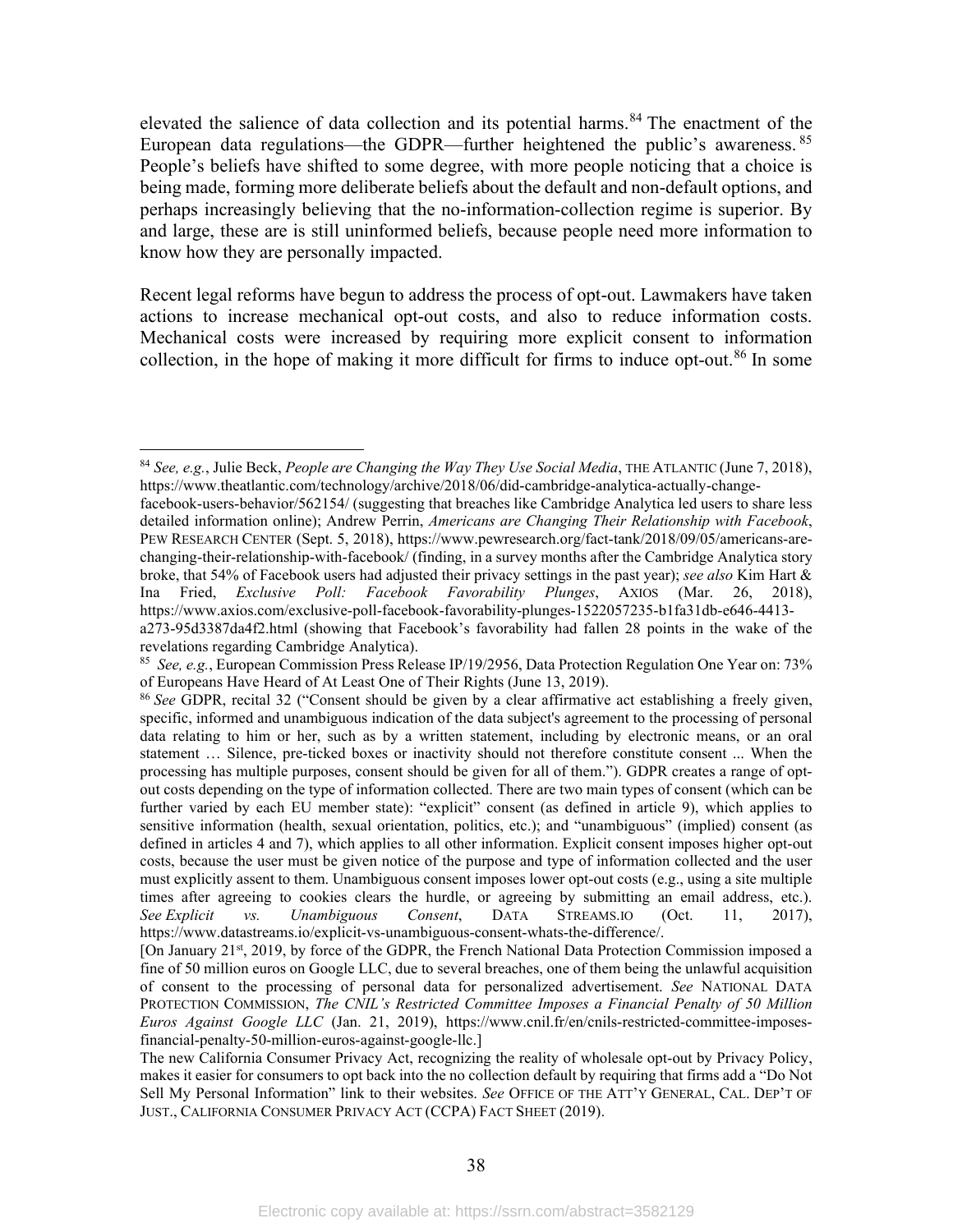cases, lawmakers have required renewed consent for every incidence of data collection.<sup>[87](#page-41-0)</sup> Information costs were reduced through mandates requiring explanations in simple language and easy-to-use privacy tools, so that people interested in making an informed choice could do so. [88](#page-41-1)

Our analysis sheds light on these reforms. Again, it is useful to think of users as consisting of two types. High-harm types are more sensitive to data privacy concerns than low-harm types. Some consumers acquire information and, if they discover that they are high-harm types, make informed decisions to preserve the legal default (which is often not easy, when opt-out costs are negative and a choice to maintain the default entails deliberate and careful rejection of repeat invitations to opt out). But how do the uninformed consumers behave? It is possible that the public anger towards some data platforms persuaded a fraction of the consumer body to change its uninformed behavior and to stick with, rather than opt out of, the privacy-protective default. This could be interpreted as a shift towards more accurate uninformed beliefs (or, rather, to less accurate uninformed beliefs, if the privacy costs are relatively small). Many, however, continue to take the path of least resistance charted by firms and opt out of the privacy-protective default. They incur slightly higher mechanical costs, which create some "annoyance,"[89](#page-41-2) but not enough annoyance to make the default sticky. (Indeed, sticking with the default, when firms repeatedly invite opt-out can be more annoying.)

Without a better empirical sense which default maximizes expected welfare, it is hard to interpret which outcome is desirable. Uninformed opt-out may be privately optimal if private harms from data collection are small and private benefits large. If that is the case, those who stick with the default while uninformed are over-reacting to the public outcry. But it is also possible that uninformed opt-out is welfare-reducing, and users agreeing to it are misjudging the harms that surrendering their data would ultimately cause.<sup>[90](#page-41-3)</sup>

Unlike the overdraft regulation, which only required additional mechanical rituals to opt out, privacy laws are trying to reduce uninformed opt-out by also targeting information

<span id="page-41-0"></span><sup>87</sup> *See, e.g.*, Commission Nationale de l'Informatique et des Libertés, Délibération no. 2019-03 (July 4, 2019) (providing the French government's guidelines for compliance with the GDPR and requiring renewed consent after 13 months).

<span id="page-41-1"></span><sup>88</sup> *See* GDPR, ch. II, art. 7, § 2 (" . . . the request for consent shall be presented in a manner which is clearly distinguishable from the other matters, in an intelligible and easily accessible form, using clear and plain language."). Following the enactment of the GDPR, the California State Legislature passed a similar bill to enhance privacy protection, that includes mandates aimed at facilitating consumers' understanding of contractual terms regarding the collection and usage of information by firms. *See* California Consumer Privacy Act of 2018, CAL. CIV. CODE § 1798.100 (effective January 1, 2020).

<span id="page-41-2"></span><sup>89</sup> *See, e.g.*, Jack Schofield, *What Should I Do About All The GDPR Pop-ups on Websites?*, GUARDIAN (July 5, 2018, 11:01 AM), https://www.theguardian.com/technology/askjack/2018/jul/05/what-should-i-do-aboutall-the-gdpr-pop-ups-on-websites.

<span id="page-41-3"></span><sup>&</sup>lt;sup>90</sup> The Stigler Center Report advocates for "consumertarian defaults" and high opt-out costs or opt-out procedures that would require firms to convince, rather than trick, consumers to opt out. It is hard to believe that firms will provide individualized, type information. Rather firms will try to influence uninformed beliefs. If accurate uninformed beliefs support the consumertarian default, there is a real concern that firms will promote inaccurate beliefs and induce inefficient, uninformed opt-out. If accurate uninformed beliefs do not support the consumertarian default, then is the default really consumertarian?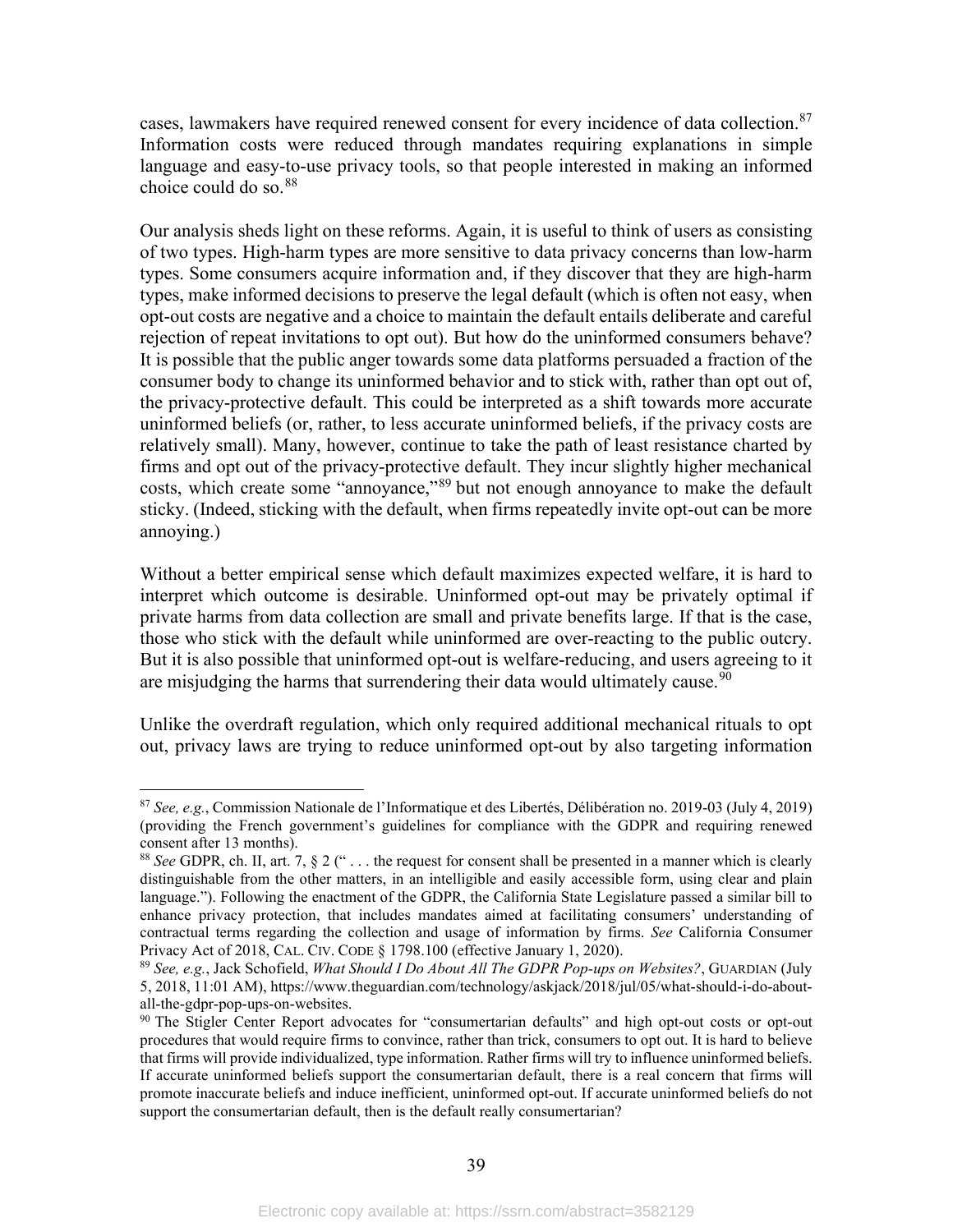costs. If lawmakers succeed in reducing information costs, some uninformed action will be replaced with informed choice. Ideally, people will self-select according to their type. It is possible, however, as our model showed, that some of the uninformed resistance to data sharing would subside and as a result there will be *more* opt-out.

## <span id="page-42-0"></span>**C. Retirement Savings**

The retirement savings defaults have featured as a canonical example for the power of default rules to change behavior. A large empirical literature demonstrated that the autoenrollment defaults stick,  $91$  and this evidence inspired a search for theoretical explanations. The behavioral economics literature viewed the evidence as consistent with decisionmakers' cognitive limitations. Based on that evidence and the behavioral interpretation, commentators called for using default rules as a solution to many social problems.<sup>[92](#page-42-2)</sup>

Our information-costs theory sheds new light on emerging evidence of opt-out behavior in the retirement savings context. We offer a different framework to understand the empirically observed stickiness. If the mechanical costs of opt-out are low, what explains this stickiness? Why do we not observe uninformed opt-out from some defaults? This area of contracting differs from many others by the role that the informed party—here, the employer—plays. First, unlike many other contexts, the employer does not have a strong interest in the content of the default and does not actively propel employees towards, or away from, a specific arrangement. The firm-induced uninformed opt-out that takes place in the overdraft and privacy contexts does not happen here. Second, retirement contribution defaults may be sticky if employees attribute an informational signal to the default presented to them—an endorsement effect. Many employees trust that their employer is looking after their best interests and adjust their uninformed beliefs based on the default that the employer chooses. While much of the literature regards this endorsement effect as a socially desirable information inference, recent work notes the potential conflicts of interests between employers and employees and suggests that the employer's default could bias employees' uninformed beliefs and lead to inefficient decisions to stick with the default.<sup>[93](#page-42-3)</sup>

Retirement savings defaults are somewhat sticky.<sup>[94](#page-42-4)</sup> But even in this archetypal example of sticky defaults, there is mounting evidence of wholesale opt out—even in this context some defaults are quite slippery, especially over time. The traditional zero contribution rate (or no enrollment) default may have stuck for the short term, but over time it was relatively slippery – approximately 60% of employees opted out. <sup>[95](#page-42-5)</sup> A similar percentage of

<span id="page-42-1"></span><sup>91</sup> *See, e.g.*, Beshears et al., *supra* note [10.](#page-5-7)

<span id="page-42-2"></span><sup>92</sup> *See* sources cited *supra* note[s 3-](#page-4-5)[4.](#page-4-6)

<span id="page-42-3"></span><sup>93</sup> *See* Ryan Bubb & Patrick L. Warren, *An Equilibrium Theory of Retirement Plan Design*, AM. ECON. J.: ECON. POL'Y (forthcoming).

<span id="page-42-4"></span><sup>94</sup> Brigitte C. Madrian & Dennis F. Shea, *The Power of Suggestion: Inertia in 401(k) Participation and Savings Behavior*, 116 Q. J. ECON. 1149 (2001).

<span id="page-42-5"></span><sup>95</sup> *See, e.g.*, William E. Nessmith, Stephen P. Utkus, & Jean A. Young, *Measuring the Effectiveness of Automatic Enrollment*, 31 Vanguard Center for Retirement Research, 1, 10 (2007) (showing that voluntary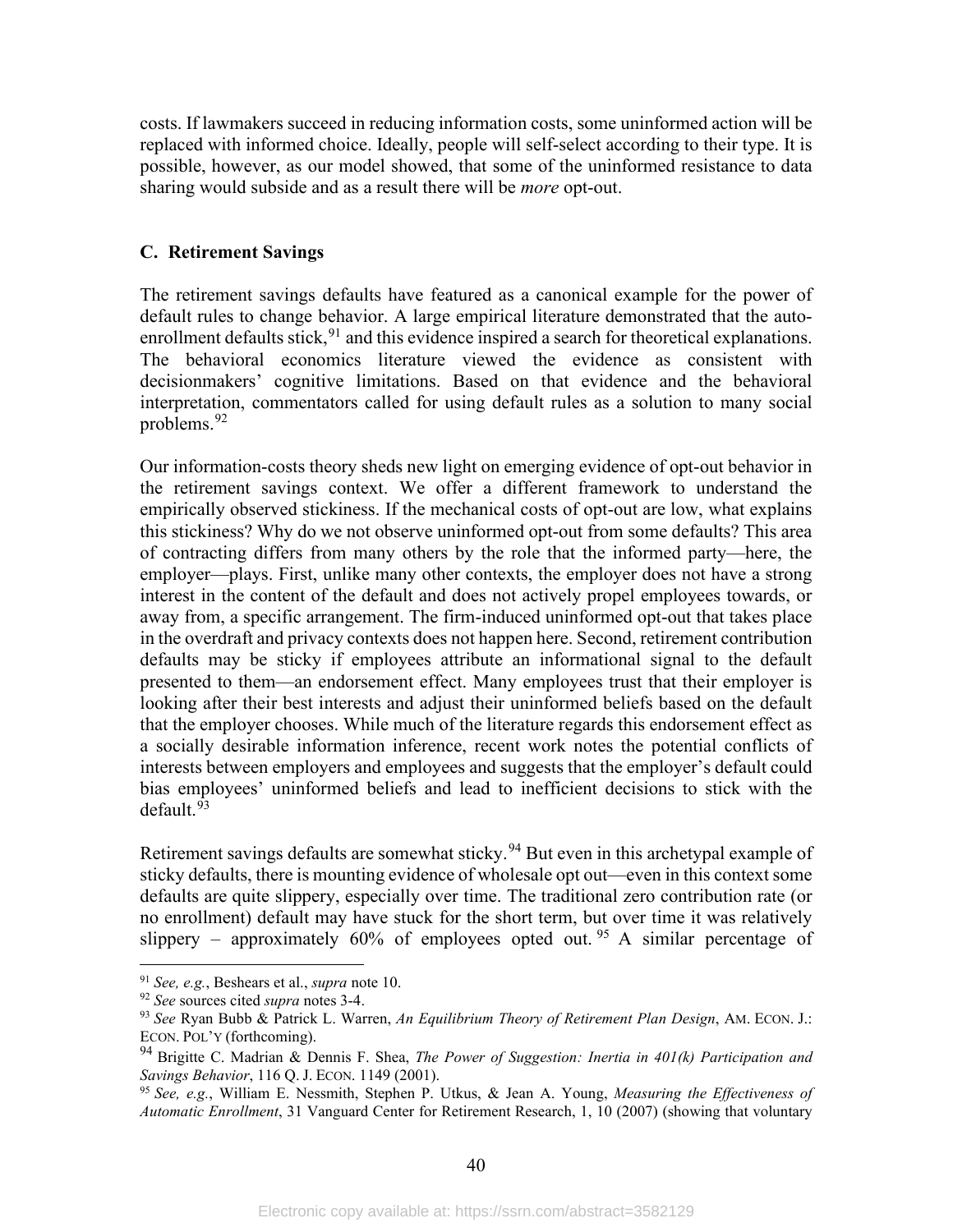employees opted out, over time, from the common 3% contribution rate default.<sup>[96](#page-43-1)</sup> Perhaps these were stop-and-think defaults encouraging some employees to acquire information. For most employees, however, the opt out was likely uninformed (or largely uninformed). Employees just had a sense that 0% or 3% is too low and opted for something higher.

But even if retirement-savings defaults are not as sticky as commonly believed, they have still proven more resilient to uninformed opt-out, as compared to many other defaults. This relative stickiness has inspired support for default rules as a consumer protection technique in many other contexts. Such uncritical borrowing from the retirement-savings contexts is perilous. In other contexts, the informational structure is significantly different. It is not clear whether the lawmaker's default contains the same informational content as the employer's default; lawmakers may be looking out for other groups and can be motivated by political pressure and popular sentiment.<sup>[97](#page-43-2)</sup> The endorsement effect may thus be weaker. And in consumer markets, even if the lawmaker's default is pro-consumer and should benefit from an endorsement effect, sellers try hard to shift uninformed beliefs away from the default and towards the seller's preferred option.<sup>[98](#page-43-3)</sup> Overall, the stickiness observed in the retirement savings context is probably not representative.

## <span id="page-43-0"></span>**D. "Green" Defaults**

Default rules have been extensively used to encourage environmentally-friendly ("green") outcomes, such as purchasing electricity from clean, renewable sources, using energyefficient light bulbs, enduring a lower temperature on the office thermostat, and utilizing double-sided printing. [99](#page-43-4) While there are some success stories, a recent meta-analysis

enrollment increased from 32% to 59% over the course of the first three years of employment); Vanguard, How America Saves (2019), p. 35 (the participation rate in voluntary enrollment, i.e., zero default, plans was 60%).

<span id="page-43-1"></span><sup>96</sup> *See, e.g.,* Nessmith et al, *id*., p. 11 ("after 30 months, 57% of the employees hired under automatic enrollment [] have a rate higher than the default." [about half of the automatic enrollment plans featured automatic annual increases in the contribution rate; we are assuming that the "rate higher than the default" finding means higher than the annually-adjusted default]). On the predominant contribution rate default of 3%, *see id*. at 6 ("The median contribution rate in automatic enrollment designs is 2.9%."); Vanguard, *id*., at 40 (noting the predominant 3% default).

<span id="page-43-2"></span> $97$  This is not to say that the lawmaker's default can never have an informational effect. In the organ donations context, it has been argued that the lawmaker's default contains information about social norms. *See, e.g.*, Shai Davidai, Thomas Gilovich, & Lee D. Ross, *The Meaning of Default Options for Potential Organ Donors*, 109 PROCEEDINGS OF THE NATIONAL ACADEMY OF SCIENCES (PNAS) 15201 (2012); *see generally*  Kenworthey Bilz & Janice Nadler, *Law Moral Attitudes, and Behavioral Change*, *in* THE OXFORD HANDBOOK OF BEHAVIORAL ECONOMICS AND THE LAW 241 (Eyal Zamir & Doron Teichman eds., 2014).

<span id="page-43-3"></span><sup>98</sup> *See* Michael S. Barr, Sendhil Mullainathan, & Eldar Shafir, *The Case for Behaviorally Informed Regulation*, 25 NEW PERSPECTIVES ON REG. 41 (2009) (contrasting the employment and consumer context and arguing that market forces make defaults slippery, without emphasizing the information effects).

<span id="page-43-4"></span><sup>99</sup> *See* Zachary Brown et al., *Testing the Effect of Defaults on the Thermostat Settings of OECD Employees*, 39 ENERGY ECON. 128 (2013) (green thermostat); Isaac Dinner et al., *Partitioning Default Effects: Why People Choose Not to Choose*, 17 J. EXPERIMENTAL PSYCHOL. 332 (2011) (green lightbulbs); Felix Ebeling & Sebastian Lotz, *Domestic Uptake of Green Energy Promoted by Opt-Out Tariffs*, 5 NATURE CLIMATE CHANGE 868 (2015) (green electricity); Johan Egebark & Mathias Ekström, *Can Indifference Make the World Greener?*, 76 J. ENVTL. ECON. AND MGMT. 1 (2016) (green printing); Simon Hedlin & Cass R. Sunstein, *Does Active Choosing Promote Green Energy Use? Experimental Evidence*, 43 ECOLOGY LQ 107 (2016)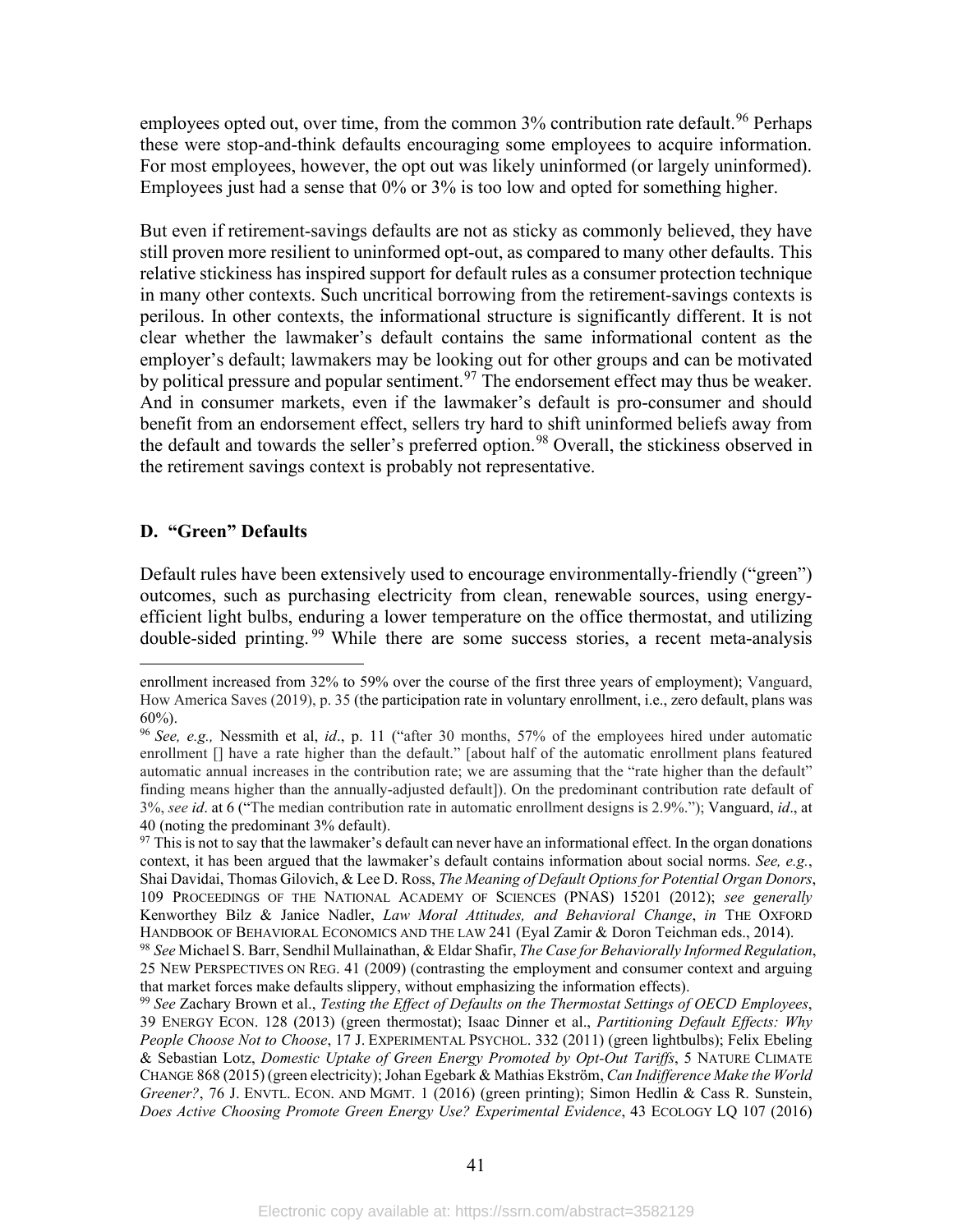suggests a relatively small effect of defaults in the environmental context.<sup>[100](#page-44-1)</sup> The information-cost theory sheds light on these green defaults and helps predict when default rules are more or less likely to affect outcomes.

Two studies are particularly instructive, and particularly susceptible to an informationcosts analysis. In a field experiment conducted by Araña and León (2013), subjects were attendees of different academic conference and conventions across disciplines.<sup>[101](#page-44-2)</sup> These subjects were asked whether they would like to pay to offset the carbon emissions caused by their travel to the conference. For some subjects the default option was to pay the carbon offset and they had to actively decline to avoid payment. Other subjects faced the opposite default, and had to actively choose the carbon offset payment. The effect of the default choice was significant, at least when the carbon offset payment was relatively modest. For example, when the carbon offset payment was 10 EUR, a switch to the green default increased the participation rate (in the carbon offset program) from  $62\%$  to  $81\%$ .<sup>[102](#page-44-3)</sup> The results of this study are most informative, when compared to a very similar study by Löfgren et al. (2012). The only difference was that, in Löfgren et al. (2012), subjects were attendees of a single academic conference – on environmental economics.<sup>[103](#page-44-4)</sup> In this study, the default choice had no statistically significant effect. (The participation rate, for a 10 EUR carbon offset payment, was approximately 50%.)

The information-cost theory can help reconcile these studies. The theory tells us that an informed party is less likely to be affected by the chosen default. If I know the environmental costs of travel to the conference, then I would participate in the carbon offset program, or not, depending on how much I care about the environment. The default would not have a large effect. In contrast, if I am uninformed and thus unsure about the environmental cost of travel, the default would have a stronger effect: I might glean information from the default (an endorsement effect). Or, I might simply stick to the default, because my weaker "average" preferences – for or against the carbon offset – are insufficient to overcome the opt-out cost. If the goal is to promote an environmental goal using a green default, the strategy is more likely to succeed when the decision makers are uninformed.

<span id="page-44-0"></span><sup>(</sup>green electricity); Daniel Pichert & Konstantinos V. Katsikopoulos, *Green Defaults: Information Presentation and Pro-Environmental Behaviour*, 28 J. ENVTL. PSYCHOL. 63 (2008) (green electricity).

<span id="page-44-1"></span><sup>100</sup> Jon M. Jachimowicz et al., *When and Why Defaults Influence Decisions: A Meta-Analysis of Default Effects*, 3 BEHAVIORAL PUBLIC POLICY 159, 162 (2019).

<span id="page-44-2"></span><sup>101</sup> Jorge E. Araña & Carmelo J. León, *Can Defaults Save the Climate? Evidence From a Field Experiment on Carbon Offsetting Programs*, 54 ENVTL. AND RESOURCE ECON. 613, 616–17 (2013).

<span id="page-44-3"></span><sup>102</sup> *Id*., at 619.

<span id="page-44-4"></span><sup>103</sup> Åsa Löfgren et al., *Are Experienced People Affected by a Pre-Set Default Option—Results From a Field Experiment*, 63 J. ENVTL. ECON. AND MGMT. 66, 66 (2012).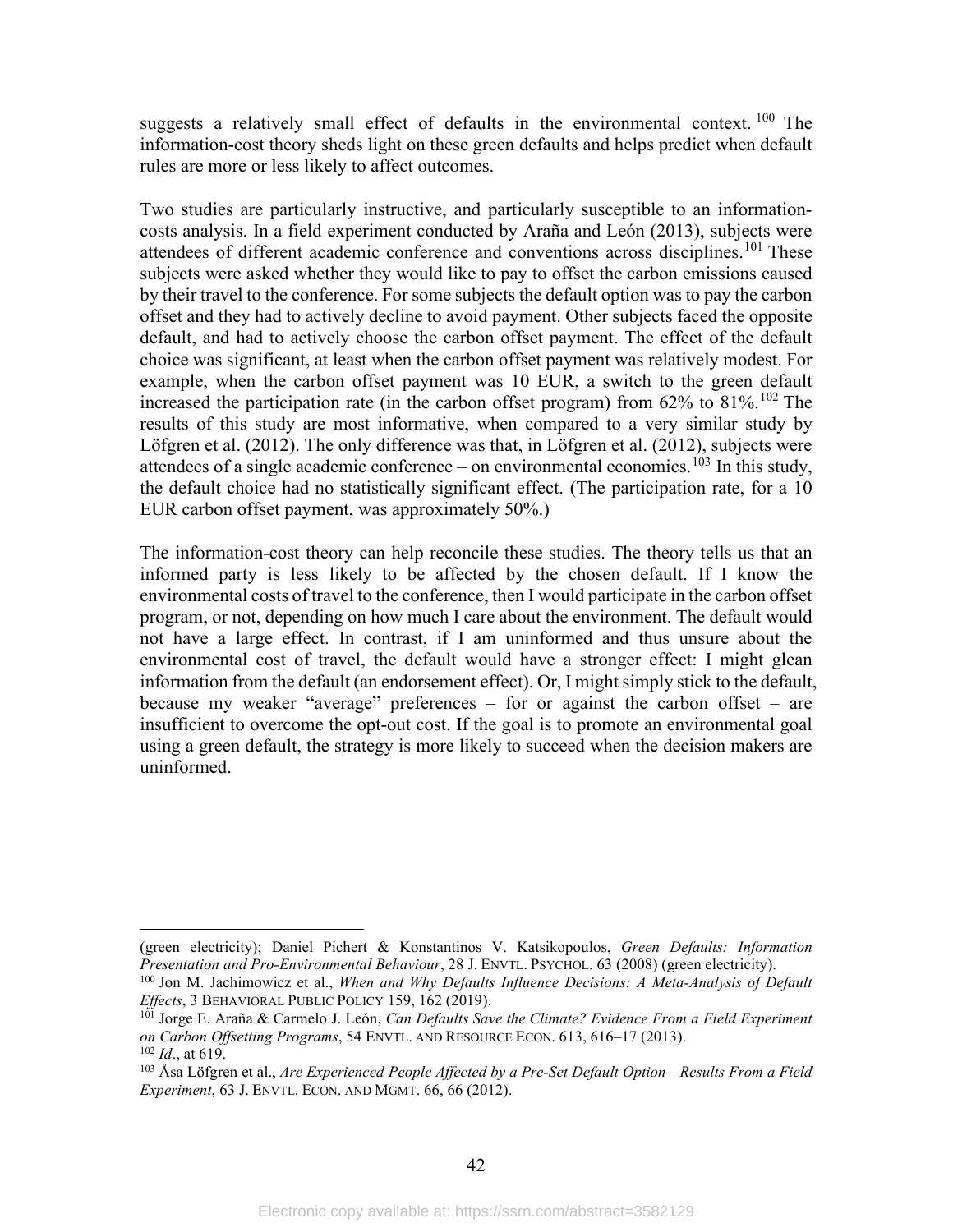## **VI. Conclusion**

This Article develops a new information-costs theory of default rules, and uses this theory to help policymakers choose the best default option, but also to evaluate the limits of regulation-by-default. The prescriptions derived from the information-costs theory rely on various assumptions, and we cannot end without discussing the realism of these assumptions and the applicability of the theory.

The theory assumes that people have less than full information about the value of the default rules, and thus behave on the basis of their uninformed expectations regarding the average values of the default and non-default options. This raises two related questions. First, is it realistic to assume that people make decisions based on average values? And second, do lawmakers have the information necessary to effectively use our informationcosts theory?

We recognize that people often lack information about average payoffs under each potential default. Indeed, the assumption that people know average values should not be taken literally. All we need to assume is that, before any information is acquired, people form some estimate about the net benefit – the average value – of the default vs. non-default options. This estimate need not be accurate and, indeed, our analysis allows for inaccurate beliefs.

A separate assumption underlying our analysis applies to information that lawmakers have. In order to set the optimal default, lawmakers need various types of information, primarily regarding the preferences of groups of people, but also regarding the information costs that people have. Consider first the case where information costs are clearly low enough that most people will choose to become informed. This is the scenario assumed by most traditional accounts of default choice. In this scenario, lawmakers have to set the default that most people would prefer – a majoritarian default. For this, they have to know which option is favored by a majority of people.

By contrast, in the case where information costs are sufficiently high, lawmakers have to set a default with the highest expected value. For this, they need information about expected values (the same information that uninformed people have). This becomes more complicated when individuals hold inaccurate uninformed beliefs, because lawmakers now have to identify the default with the highest *perceived* expected value, namely, they need to have some sense of the direction and magnitude of people's misperceptions. Things become significantly easier, if people derive information from the content of the default. Then, lawmakers face a lesser informational burden, as they may choose the option with the highest expected value, knowing that many people will use the chosen default to correct their misperception.

The hard case, in terms of informational demands on the policymaker, is the case where information costs are intermediate. Here, information will be acquired under one default rule, but not another; or by some individuals, but not others. To assess whether people will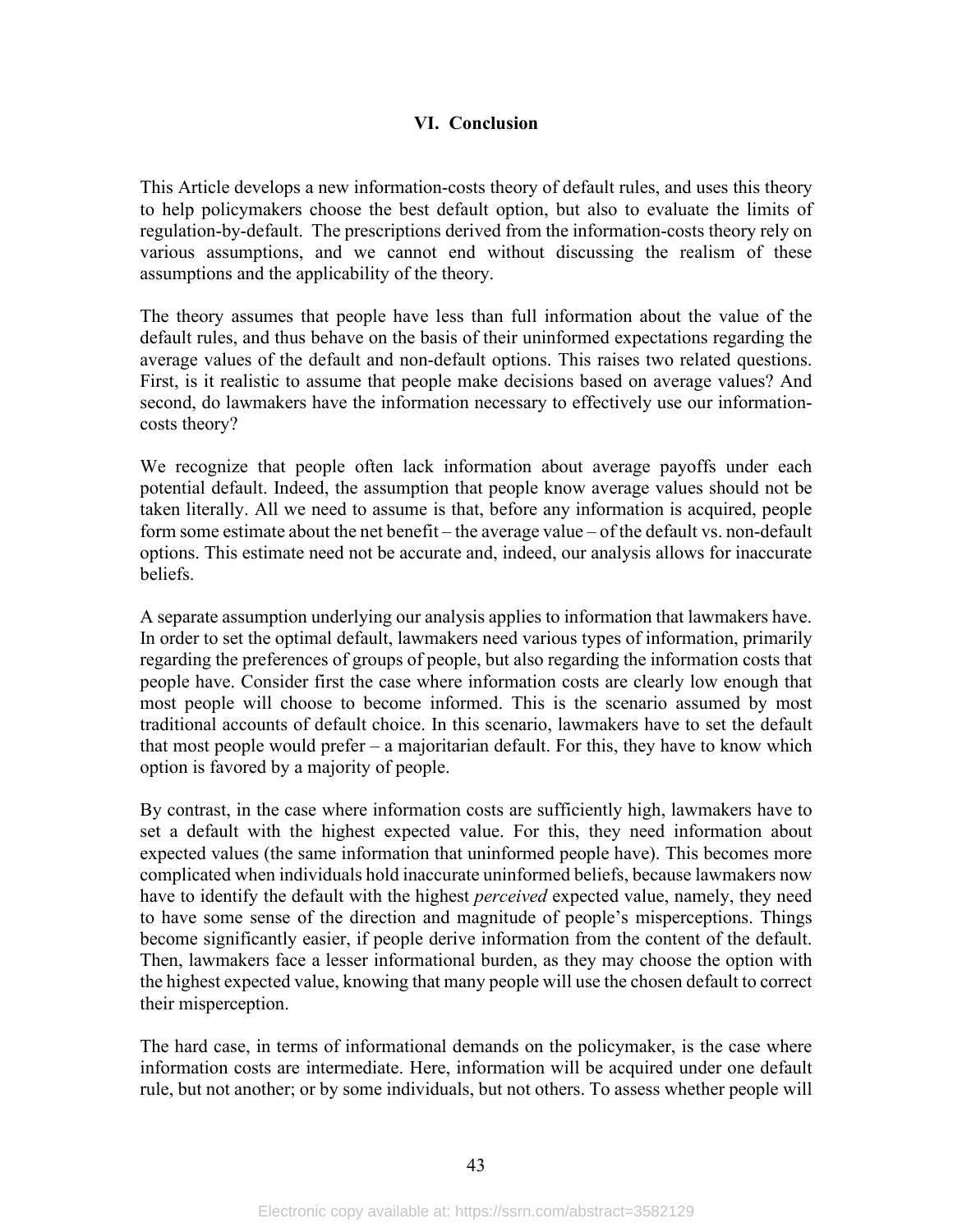acquire information given a specific default rule, the policymaker needs to know the value of information,  $I_{Low}$  or  $I_{High}$  in our example. To calculate the value of information, the policymaker needs the same information that an uninformed individual has. (Recall, the uninformed individual calculates the value of information and thus decides whether to become informed.) And, when individuals hold inaccurate uninformed beliefs, the policymaker needs to know the *perceived* value of information. The policymaker also needs to know the distribution of information costs in the population. Or, at least, she needs to know for how many people the cost of becoming informed is smaller than the value of information and for how many the cost of becoming informed is larger than the value of information.

Finally, if people draw inferences from the content of the chosen default (endorsement effect), then policymakers need to know whether or not they are trusted. If people trust the policymaker, then the policymaker can use the choice of default to inform people. And, as we have seen, this allows the policymaker to achieve higher welfare levels, correcting misperceptions rather than accommodating them.

In some cases, lawmakers will have the kind of information that our model requires them to know in order to design optimal defaults. In other cases, they won't. More generally, there are valuable insights from the model that could inform regulatory design without the need to rely on complex information. Our key insight—that uninformed opt-out makes defaults less sticky than otherwise assumed—should help lawmakers avoid regulatory failures. We showed that lawmakers rush to endorse regulation-by-default, in the hope that good outcomes would ensue when these new defaults stick. The most important information that lawmakers need to have is that these hopes are over-optimistic. We therefore urge lawmakers to exercise more caution before relying on the stickiness of defaults.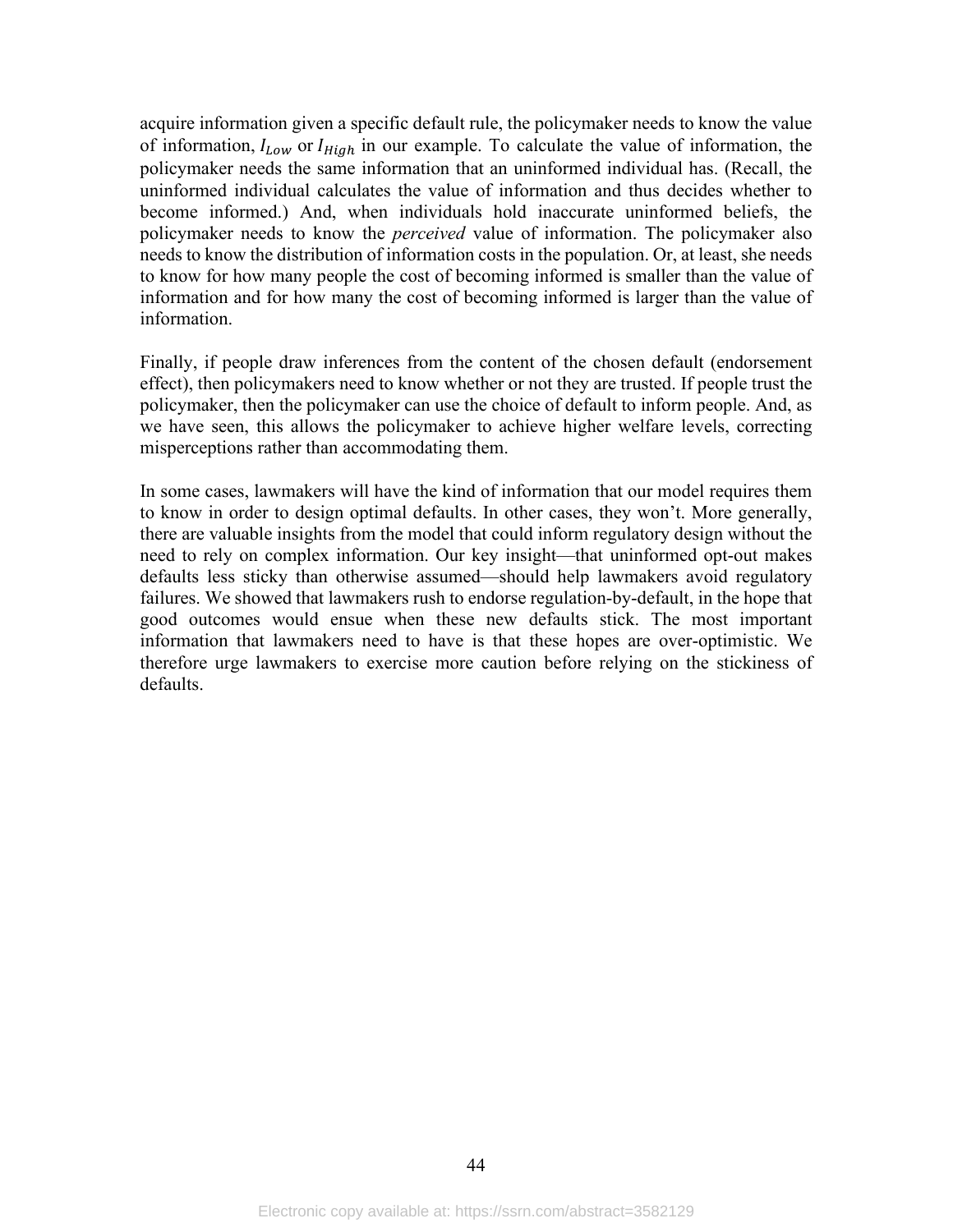#### **Appendix**

<span id="page-47-0"></span>[Note to the Editor: This Appendix can be published in print with the main text or as an online Appendix. Or it can be removed altogether. We leave it up to you.]

The Appendix generalizes and extends the numerical example of Part II, using a formal model. In Section A, we present our framework of analysis. In Section B, we analyze outcomes and welfare with Low default. In Section C, we analyze outcomes and welfare with High default. In Section D, we compare the two defaults and provide guidance to policymakers about optimal default design. We initially assume that uninformed individuals hold accurate beliefs about the relevant parameters and can accurately assess the expected values of the different options. The implications of inaccurate beliefs are explored in Section E.

#### **A. Framework**

Consider a binary choice between two options that we will call Low and High. We normalize the net benefit from Low to zero. The benefits and costs generated by High differ across individuals. Specifically, a share  $\alpha \in [0,1]$  of individuals enjoy a net benefit  $B > 0$ , whereas the remaining  $1 - \alpha$  incur a net cost of  $C > 0$ . We call individuals who prefer Low type 1, and call individuals who prefer High type 2.

We consider two possible default rules: Low default (or L default), which corresponds to Low, and High default (or H default), which corresponds to High. Parties can opt out of either default at a cost *k*. (We will analyze choices and welfare for different opt-out cost levels, *k*. A more general model would assume that *k* is distributed across contracting pairs according to  $F(\cdot)$  and derive expected welfare levels based on this distribution. Since our focus is on information costs and not on opt-out costs, this more general framework is not needed for our purposes.)

Initially, individuals do not know whether they are type 1 or type 2. Individuals can invest *x* and learn their type. The investment *x* varies among individuals, according to the cumulative distribution function  $G(·)$  and the density function  $g(·)$ . (The distribution of information costs, x, is the same for both types.) There is a threshold  $\hat{x}$  (derived below), such that individuals with  $x < \hat{x}$  invest and learn their type, while individuals with  $x \geq \hat{x}$ remain uninformed. (This framework covers scenarios where some individuals initially know their type; in such scenarios the probability function would have a mass point at  $x =$ 0.) <sup>104</sup> We assume that uninformed individuals hold accurate beliefs about the share  $\alpha$  and

<span id="page-47-1"></span><sup>&</sup>lt;sup>104</sup> Of the  $G(\hat{x})$  individuals who learn their type,  $\alpha G(\hat{x})$  learn that they are type 2 and  $(1 - \alpha)G(\hat{x})$  learn that they are type 1. A share  $1 - G(\hat{x})$  of individuals remain uninformed about their type and believe that with a probability  $\alpha$  they are type 2 and with probability  $1 - \alpha$  they are type 1. This group of uninformed individuals can be further divided into the  $\alpha(1 - G(\hat{x}))$  type 1s and the  $(1 - \alpha)(1 - G(\hat{x}))$  type 2s. To summarize: There are four groups of individuals – Group 1, with a measure of  $\alpha G(\hat{x})$  who know that they are type 2; Group 2 with measure  $(1 - \alpha)G(\hat{x})$  who know that they are type 1; Group 3 with measure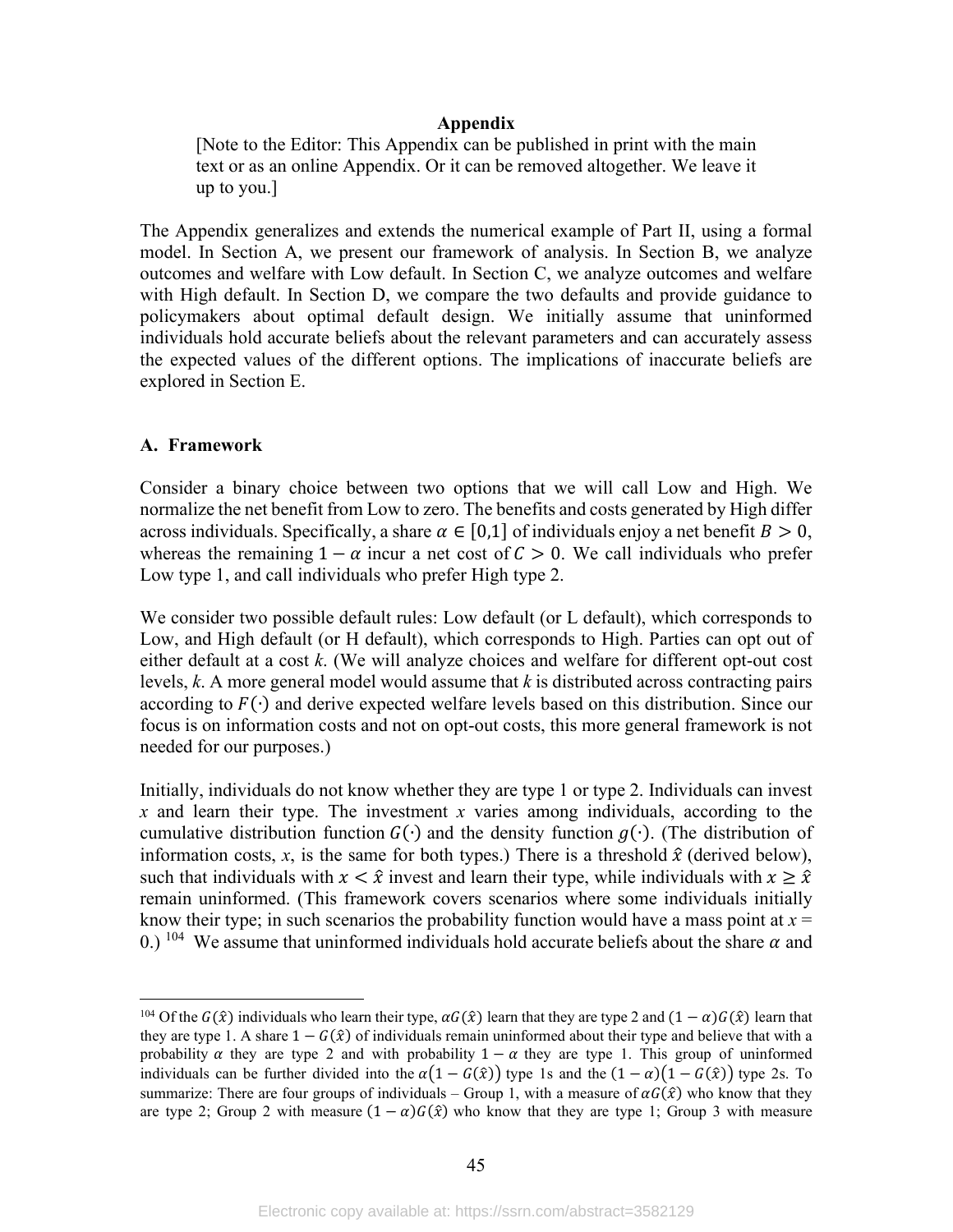about the parameters *B* and *C*. The implications of inaccurate beliefs are explored in Section E below.

The first question is whether an individual decides to become informed. Depending on this decision, we then have either informed or uninformed opt-out. Informed opt-out occurs, when (i) individuals who invest  $x$  and learn that they are type 2 decide to opt out of Low default (when  $k < B$ ); or (ii) individuals who invest x and learn that they are type 1 decide to opt out of High default (when  $k < C$ ). Uninformed opt-out occurs, when (i) the expected value of High is larger, i.e.,  $\alpha B - (1 - \alpha)C > 0$ , and uninformed individuals decide to opt-out of Low default (when  $k < \alpha B - (1 - \alpha)C$ ); or (ii) the expected value of Low is higher, i.e.,  $\alpha B - (1 - \alpha)C < 0$ , and uninformed individuals decide to opt-out of High default (when  $k < (1 - \alpha)C - \alpha B$ ). In our analysis, we assume, without loss of generality, that  $\alpha B - (1 - \alpha)C \geq 0.105$  $\alpha B - (1 - \alpha)C \geq 0.105$ 

#### **B. Low Default**

We study the two decisions faced by an individual: whether to become informed and whether to opt out. Consider an individual with  $(k, x)$ . We map the information acquisition and opt-out decisions for different levels of opt-out costs, *k*, but then focus on the low optout cost scenario.

*High opt-out costs*. When  $k \geq B$ , the individual will not become informed, regardless of *x*. In this range, the mechanical opt-out costs prevent even informed opt-out, and thus there is no point in becoming informed. (And if there is no informed opt-out, there will be no uninformed opt-out:  $k \geq B$  implies  $k > \alpha B - (1 - \alpha)C$ .) To summarize: When  $k \geq B$ , the opt-out rate is zero. In terms of welfare, for any  $k \geq B$ ,  $W = 0$ .

*Intermediate opt-out costs.* When  $k \in (\alpha B - (1 - \alpha)C, B)$ , the mechanical opt-out costs are low enough to permit informed opt-out, but not uninformed opt-out. Specifically, an informed individual who learns that she is type 2 will opt out from Low default. If the individual becomes informed, her expected payoff is:  $\alpha(B - k) + (1 - \alpha) \cdot 0 - x =$  $\alpha(B - k) - x$ . If the individual remains uninformed, she will stick with Low default and earn a payoff of zero. Therefore, individuals will become informed iff  $\alpha (B - k) - x > 0$ , or  $x < \alpha(B - k)$ . To summarize, when  $k \in (\alpha B - (1 - \alpha)C, B)$ , a share  $G(\alpha(B - k))$  of individuals will become informed and opt out with probability  $\alpha$ ; and a share 1 −  $G(\alpha(B - k))$  will remain uninformed and stick with the Low default. For a given k, the opt-out rate is:  $\alpha G(\alpha(B - k))$ . In terms of welfare, for any  $k \in (\alpha B - (1 - \alpha)C, B)$ ,  $W =$  $\int_0^{\alpha(B-k)} (\alpha(B-k)-x)g(x)dx.$ 

 $\alpha(1 - G(\hat{x}))$  who are type 2 but are uninformed about their type; and Group 4 with measure  $(1 - \alpha)(1 - G(\hat{x}))$  who are type 1 but are uninformed about their type.

<span id="page-48-0"></span><sup>&</sup>lt;sup>105</sup> The case where  $\alpha B - (1 - \alpha)C < 0$ , is captured by normalizing the High payoffs to be zero and redefining  $\tilde{C} = B$  as the cost born by a share  $\alpha$  under Low, and  $\tilde{B} = C$  as the benefit enjoyed by a share  $1-\alpha$ under Low. The expected payoff in Low would then be:  $(1 - \alpha)\tilde{B} - \alpha\tilde{C} \ge 0$ . We can further redefine:  $\tilde{\alpha} =$  $1 - \alpha$ , and get  $\tilde{\alpha}\tilde{\beta} - (1 - \tilde{\alpha})\tilde{\beta} \ge 0$ .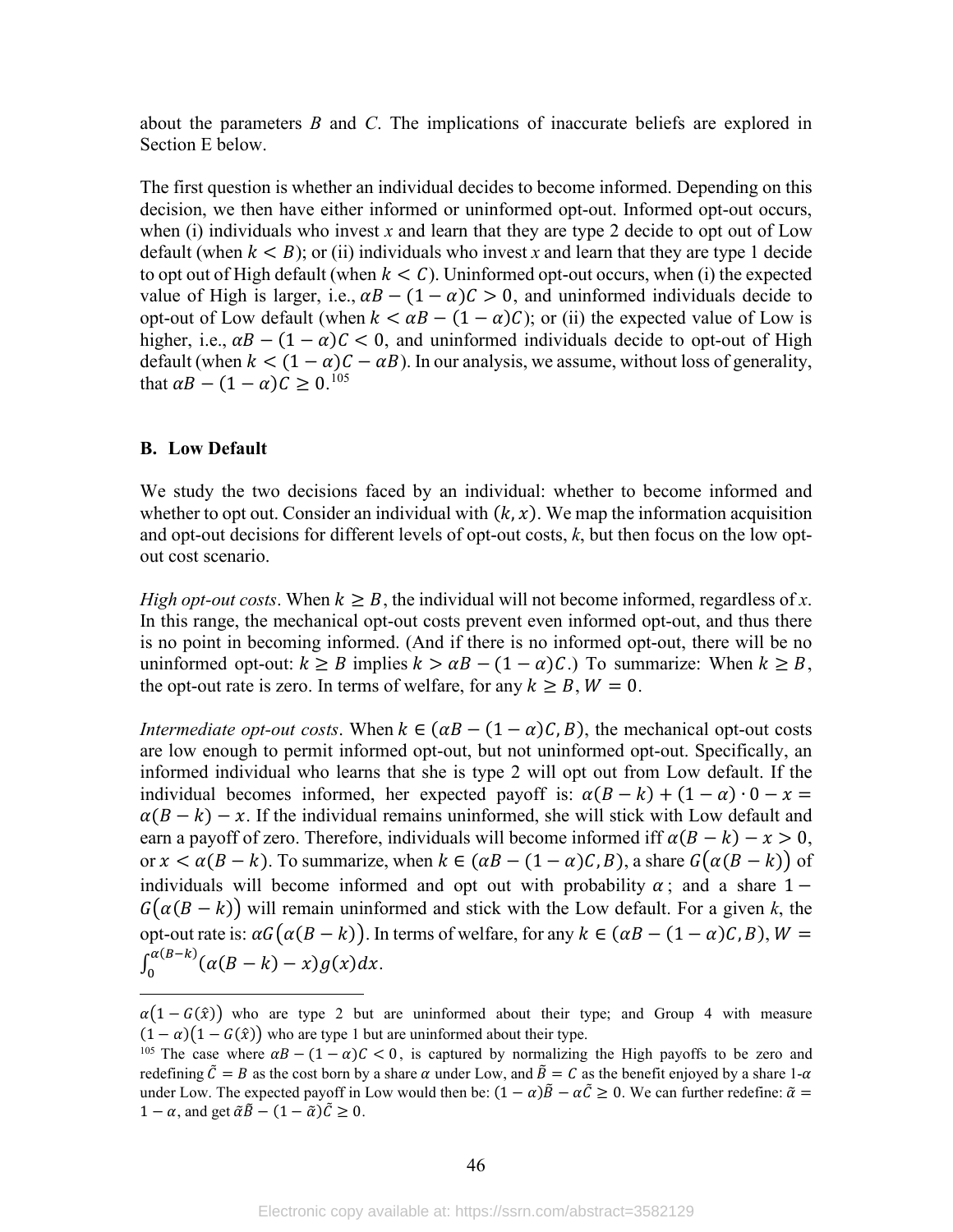*Low opt-out costs.* When  $k < \alpha B - (1 - \alpha)C$ , the mechanical opt-out costs are low enough to permit both informed and uninformed opt-out. As with intermediate opt-out costs, an informed individual who learns that she is type 2 will opt out from Low default. If the individual becomes informed, her expected payoff is:  $\alpha(B - k) - x$ . If the individual remains uninformed, then she will opt-out from Low default and earn an expected payoff of  $\alpha B - (1 - \alpha)C - k$ . Therefore, individuals will become informed iff  $\alpha (B - k) - x >$  $\alpha B - (1 - \alpha)C - k$ , or  $x < (1 - \alpha)(C + k)$ . To summarize, when  $k < \alpha B - (1 - \alpha)C$ , a share  $G((1 - \alpha)(C + k))$  will become informed and opt out with probability  $\alpha$ ; and a share  $1 - G((1 - \alpha)(C + k))$  will remain uninformed and opt out. For a given k, the optout rate is:  $\alpha G((1 - \alpha)(C + k)) + 1 - G((1 - \alpha)(C + k))$ . In terms of welfare, for any  $k \leq \alpha B - (1 - \alpha)C$ :

$$
W = \int_{0}^{(1-\alpha)(C+k)} (\alpha(B-k) - x)g(x)dx + (1 - G((1-\alpha)(C+k))) (\alpha B - (1-\alpha)C - k)
$$

*Special Case: Perfect Information*. We note that the perfect information case, where all individuals know their type without any need to invest in information acquisition, is a special case that is embedded in the preceding analysis. Specifically, with perfect information, we have  $G(0) = 1$ . When opt-out costs are either intermediate or low, this implies an opt-out rate of  $\alpha$ , and a welfare level of  $W = \alpha (B - k)$ . When opt-out costs are high, the opt-out rate is zero and welfare is zero, even with perfect information.

These results are summarized in the following lemma.

#### *Lemma 1 (Low Default):*

- *(a)* For any  $k \geq B$ : The opt-out rate is zero and welfare is zero, with both perfect and *imperfect information.*
- *(b)* For any  $k \in (\alpha B (1 \alpha)C, B)$ : With perfect information, the opt-out rate is  $\alpha$ *and welfare is*  $W = \alpha(B - k)$ ; with imperfect information the opt-out rate is  $\alpha G(\alpha (B - k)) < \alpha$  and welfare is  $W = \int_0^{\alpha (B - k)} (\alpha (B - k) - x) g(x) dx$ .
- *(c)* For any  $k \leq \alpha B (1 \alpha)C$ : With perfect information, the opt-out rate is  $\alpha$  and *welfare is*  $W = \alpha(B - k)$ ; with imperfect information the opt-out rate is  $\alpha G((1 - \alpha)(C + k)) + 1 - G((1 - \alpha)(C + k)) > \alpha$  and welfare is  $(1-\alpha)(C+k)$

$$
W = \int\limits_{0}^{R} (\alpha(B-k) - x)g(x)dx + (1 - G((1-\alpha)(C+k))) (\alpha B - (1-\alpha)C - k)
$$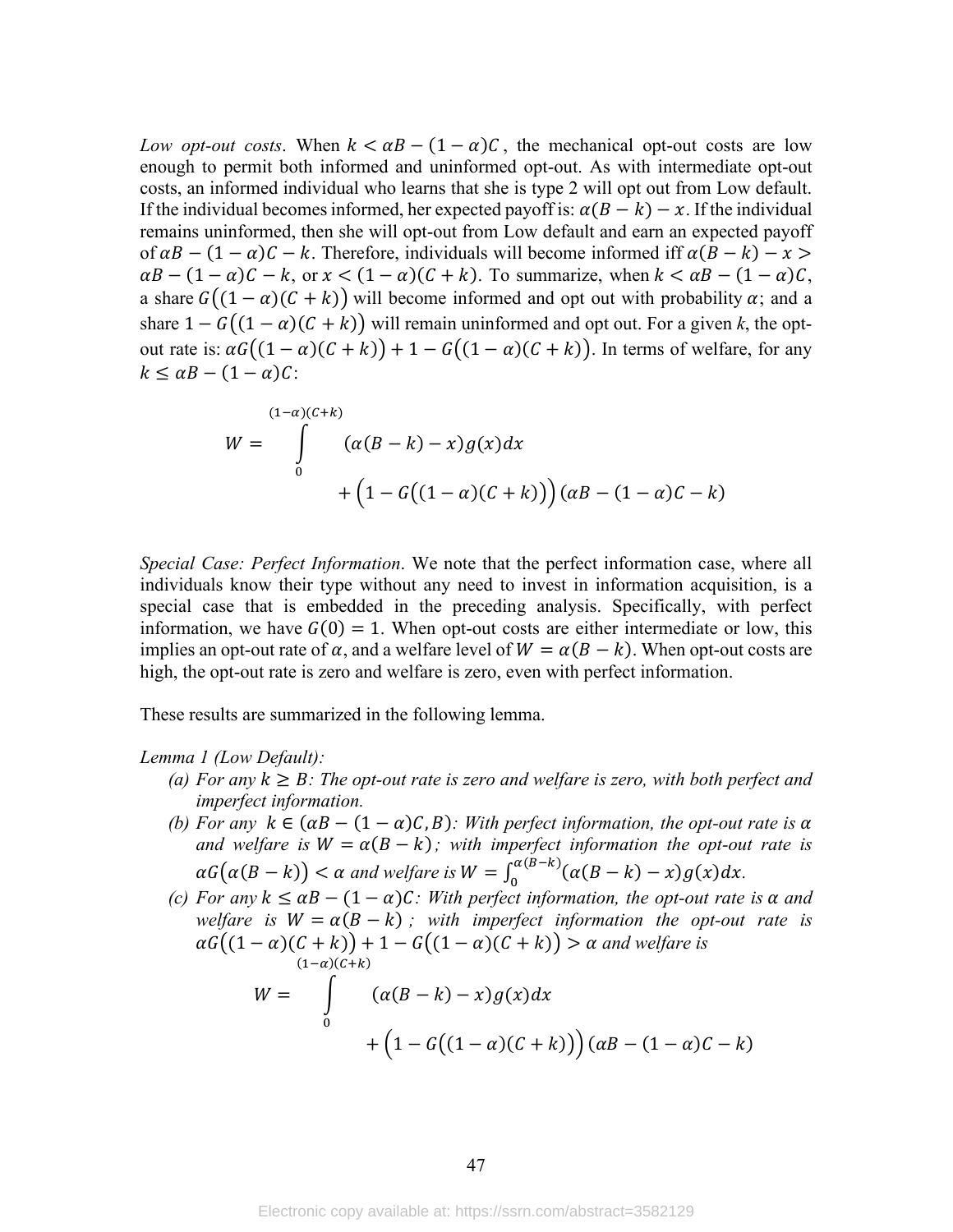*The role of information costs*. Ours is an information-costs theory. We thus focus on the role that information costs play in the analysis, specifically how the magnitude of information costs affects opt-out rates and welfare. We begin with the intermediate and high opt-out costs scenarios. In these scenarios (where  $F(\alpha B - (1 - \alpha)C) = 0$ ), any optout will be informed. Therefore, a reduction in information costs, specifically when  $G(x)$ is higher for all *x* (notion of first-order stochastic dominance), increases the opt-out rate and also increases welfare. This scenario captures the intuitive belief that high information costs create sticky defaults. And if we think of unsophisticated individuals as having high information costs, then we get the standard result that unsophisticated individuals always stick with the default, whereas sophisticated individuals opt-out when the default is not optimal for them.

The more interesting scenario is the low opt-out costs scenario. In this scenario (where  $F(\alpha B - (1 - \alpha)\mathcal{C}) = 1$ , we get both informed and uninformed opt-out. Specifically, individuals with high information costs will remain uninformed and opt out; and individuals with low information costs will opt-out only if they learn that the default is not optimal for them. A reduction in information costs, specifically when  $G(x)$  is higher for all *x* (notion of first-order stochastic dominance), reduces the opt-out rate and increases welfare. We get the counterintuitive result that lower information costs increase stickiness. When information costs are high, few individuals become informed and, because opt-out costs are low (and  $\alpha B - (1 - \alpha)C > 0$ ) all the uninformed individuals opt out. When information costs are low, many individuals become informed and only a share  $\alpha$  of them opt out.

Formally, for any  $k \le \alpha B - (1 - \alpha)C$ , the opt-out rate is:  $\alpha G((1 - \alpha)(C + k)) + 1 G((1 - \alpha)(C + k)) = 1 - (1 - \alpha)G((1 - \alpha)(C + k))$ . With lower information costs (i.e., when  $G(x)$  is higher for all x [notion of first-order stochastic dominance]), the optout rate is lower and thus the default is more sticky. And, of course, lower information costs increase social welfare. Therefore, sticky defaults are associated with higher welfare. These results are summarized in the following proposition.

#### **Proposition 1 (The Role of Information Costs):**

- (a) When  $F(\alpha B (1 \alpha)C) = 0$ , lower information costs reduce stickiness and **increase welfare.**
- **(b)** When  $F(\alpha B (1 \alpha)C) = 1$ , lower information costs increase both **stickiness and welfare.**

#### **C. High Default**

With High default, there are only two possible ranges of opt-out costs. When  $k \geq C$ , there will be no informed opt-out, and thus no one will acquire information. With such high optout costs, the opt-out rate is zero, and  $W = \alpha B - (1 - \alpha)C$ .

When  $k < C$ , informed opt-out is possible. Specifically, an informed individual who learns that she is type 1 will opt out from High default. If the individual becomes informed, her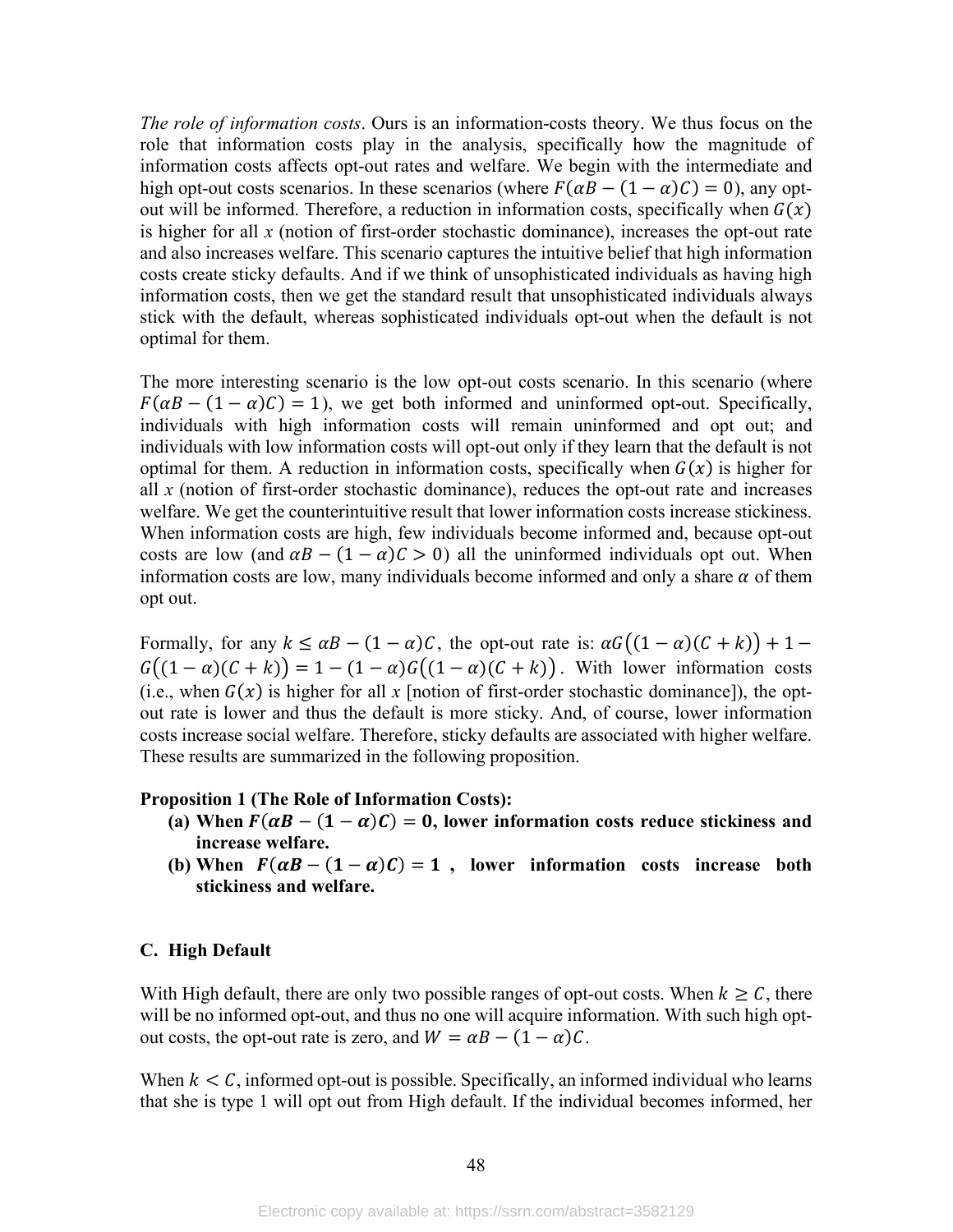expected payoff is:  $\alpha B + (1 - \alpha) \cdot (-k) - x = \alpha B - (1 - \alpha) \cdot k - x$ . With High default, there will be no uninformed opt-out, regardless of *k* (since  $\alpha B - (1 - \alpha)C > 0$ ). An individual who remains uninformed will stick with High default and earn a payoff of  $\alpha B$  –  $(1 - \alpha)C$ . Therefore, individuals will become informed iff  $\alpha B - (1 - \alpha) \cdot k - x > \alpha B (1 - \alpha)\mathcal{C}$ , or  $x < (1 - \alpha) \cdot (\mathcal{C} - \mathcal{K})$ . To summarize, when  $\mathcal{K} < \mathcal{C}$ , a share  $G((1 - \alpha) \cdot$  $(C - k)$  of individuals will become informed and opt out with probability  $1 - \alpha$ ; and a share  $1 - G((1 - \alpha) \cdot (C - k))$  will remain uninformed and stick with the High default. For a given *k*, the opt-out rate is:  $(1 - \alpha) \cdot G((1 - \alpha) \cdot (C - k))$ . In terms of welfare, for any  $k < C$ ,  $W = \int_0^{(1-\alpha)\cdot(C-k)} (\alpha B - (1-\alpha)\cdot k - x) g(x) dx + (1 - G((1-\alpha)\cdot(C (k)$ ))( $\alpha B - (1 - \alpha)C$ ).

*Special Case: Perfect Information.* With perfect information, i.e., with  $G(0) = 1$ , when  $k < C$ , the opt-out rate is  $1 - \alpha$ , and the welfare level is:  $W = \alpha B - (1 - \alpha) \cdot k$ . When  $k \geq C$ , the opt-out rate is zero and welfare equals  $W = \alpha B - (1 - \alpha)C$ .

These results are summarized in the following lemma.

*Lemma 2 (High Default):*

- *(a) For any*  $k \geq C$ *: The opt-out rate is zero and welfare is*  $W = \alpha B (1 \alpha)C$ *, with both perfect and imperfect information.*
- *(b)* For any  $k \leq C$ : With perfect information, the opt-out rate is  $1 \alpha$  and welfare is  $W = \alpha B - (1 - \alpha) \cdot k$ ; with imperfect information the opt-out rate is  $(1 - \alpha) \cdot$  $G((1 - \alpha) \cdot (C - k))$  and welfare is  $W = \qquad (\alpha B - (1 - \alpha) \cdot k - x) g(x) d$  $(1-\alpha)$ • $(c-k)$ 0  $+(1-G((1-\alpha) \cdot (C-k)))(\alpha B-(1-\alpha)C)$

*The role of information costs*. With High default, there is no possibility of uninformed opt-out; only informed opt-out is possible. Therefore, we obtain the standard result that lower information costs reduce stickiness and increase welfare.

#### **D. Comparison: Low Default v. High Default**

We can now compare the two defaults. We focus on the low opt-out costs scenario, to allow for both informed and uninformed opt-out. Specifically, we assume that  $k \leq min(\alpha B - \alpha)$  $(1 - \alpha)C$ , C). First, consider incentives for information acquisition. With Low default, information will be acquired when  $x < (1 - \alpha)(C + k)$ . With High default, information will be acquired when  $x < (1 - \alpha) \cdot (C - k)$ . We can state the following result.

*Lemma 3 (Low Default v. High Default: Information Acquisition): Low default induces more information acquisition.*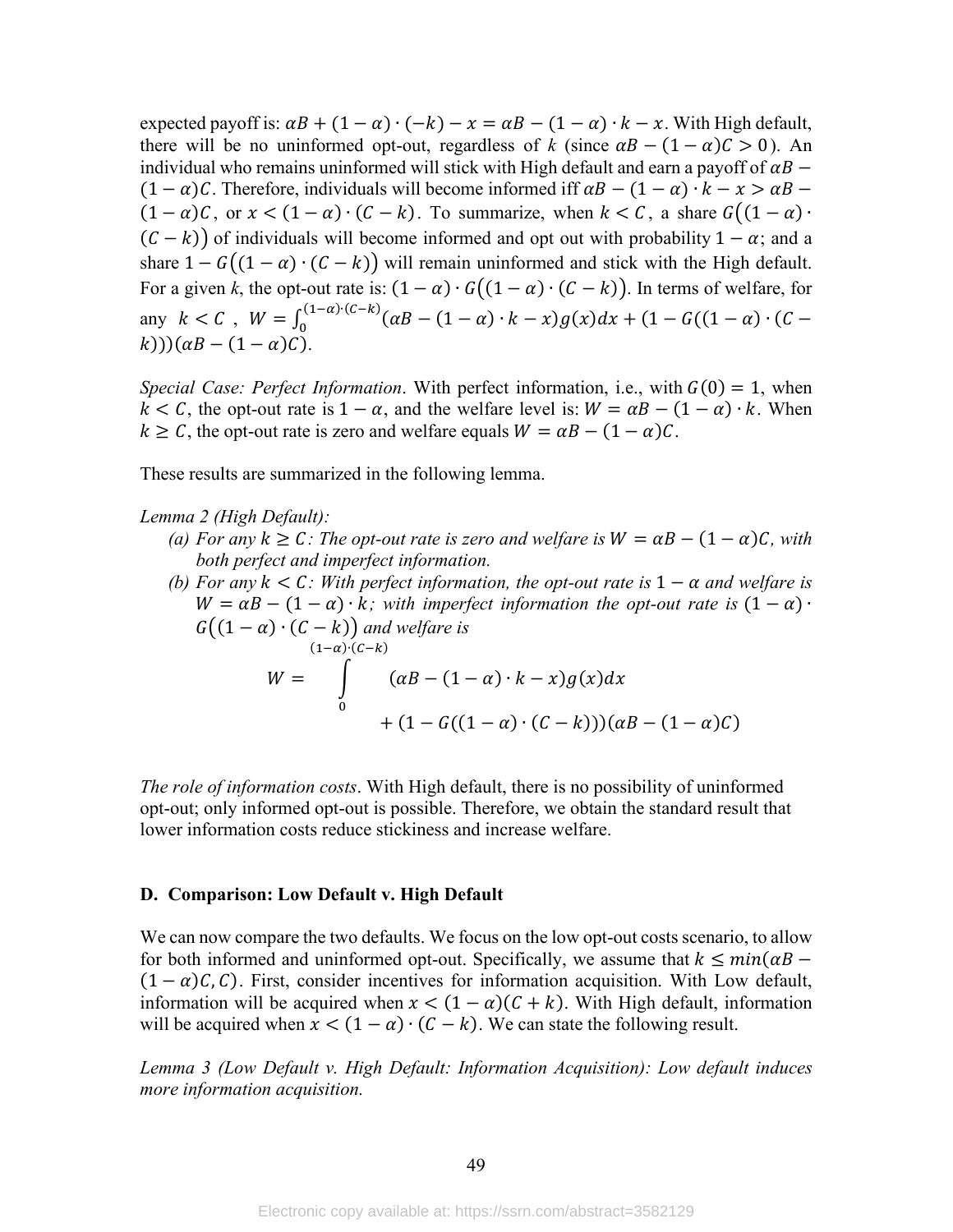We note, however, that when information is costly to acquire, more information is not necessarily better.

We next compare the stickiness of the two defaults. With Low default, the opt-out rate is:  $1 - (1 - \alpha)G((1 - \alpha)(C + k))$ . With High default, the opt-out rate is:  $(1 - \alpha)$ .  $G((1 - \alpha) \cdot (C - k))$ . We see that either rule can be stickier. But more can be said. Let  $\Delta(k) = 1 - (1 - \alpha) \big[ G((1 - \alpha)(C + k)) + G((1 - \alpha) \cdot (C - k)) \big]$  denote the difference between the two opt-out rates. When information costs are lower,  $\Delta(k)$  is lower. When information costs are very low, i.e., when  $G((1 - \alpha)(C + k)) + G((1 - \alpha) \cdot (C - k)) =$ 2, the opt-out rate is higher with Low default if  $\alpha > \frac{1}{2}$  $\frac{1}{2}$ ; and higher with High default if  $\alpha$  < 1  $\frac{1}{2}$ . When information costs are very high, i.e., when  $G((1 - \alpha)(C + k)) + G((1 - \alpha) \cdot$  $(C - k)$  = 0, the opt our rate is higher with Low default. These and other results are summarized in the following lemma.

*Lemma 4 (Low Default v. High Default: Opt-out Rates):*

- (a) When information costs are lower,  $\Delta(k)$  is lower. When information costs are high, *the opt-out rate is higher with Low default. When information costs are low, the opt-out rate is higher with Low default if*  $\alpha > \frac{1}{2}$  $\frac{1}{2}$ , and higher with High default if  $\alpha < \frac{1}{2}$  $\frac{1}{2}$ .
- *(b)* When the share of type 1 individuals is higher, i.e., when  $1 \alpha$  is larger,  $\Delta(k)$  is *lower. When*  $1 - \alpha$  *is small, the opt-out rate is higher with Low default. When*  $1$  *is large, the opt-out rate is higher with Low default if information costs are high, and higher with High default if information costs are low.*
- *(c)* When the cost that High imposes on type 1 individuals, C, is larger,  $\Delta(k)$  is lower.

Finally, we turn to welfare levels. With Low default, welfare is:

$$
W = \int_{0}^{(1-\alpha)(C+k)} (\alpha(B-k) - x)g(x)dx
$$

$$
+ (1 - G((1-\alpha)(C+k))) (\alpha B - (1-\alpha)C - k)
$$

With High default, welfare is:

$$
W = \int_{0}^{(1-\alpha)\cdot (C-k)} (\alpha B - (1-\alpha)\cdot k - x)g(x)dx + (1 - G((1-\alpha)\cdot (C-k)))(\alpha B - (1-\alpha)C)
$$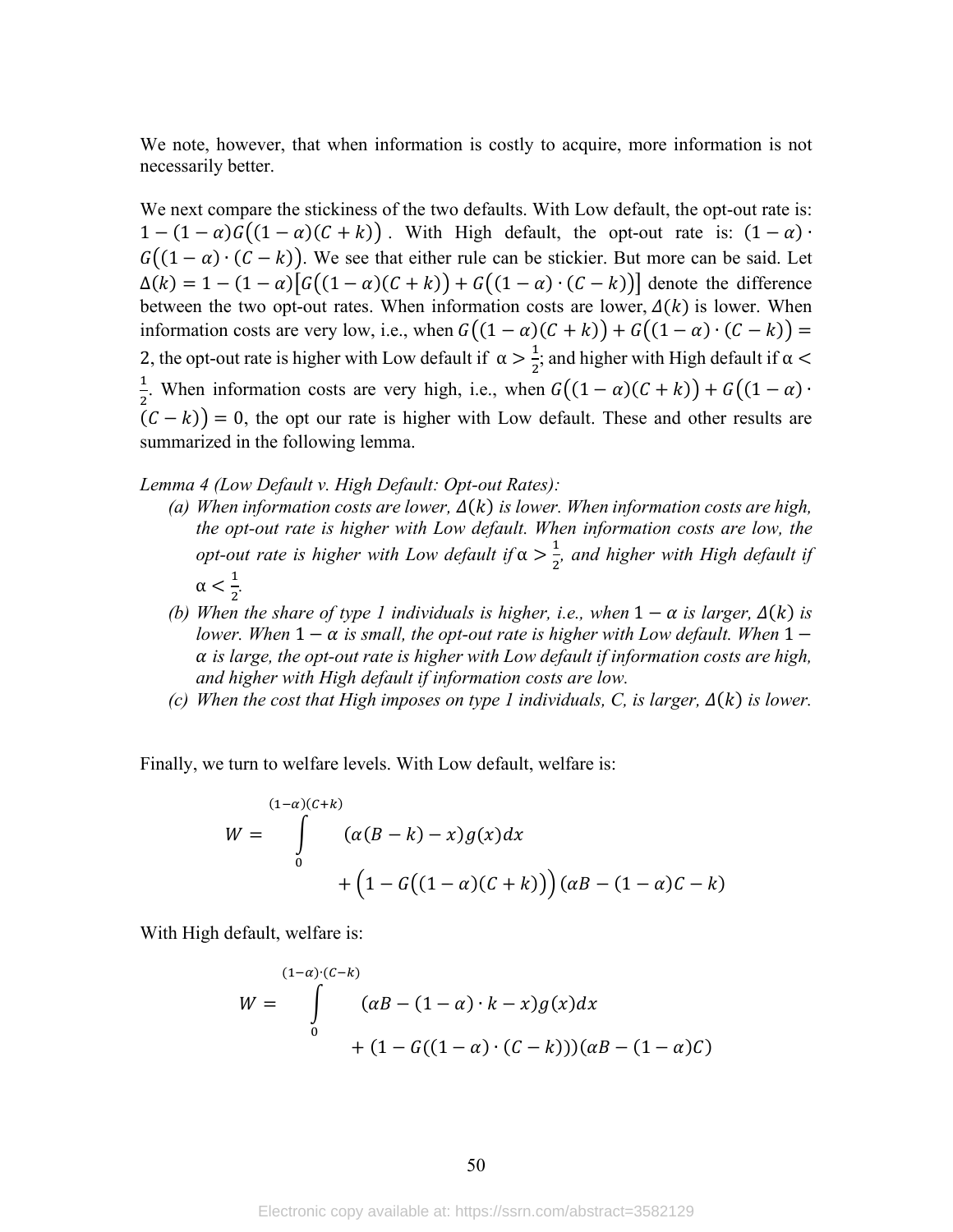When information costs are high (i.e., above  $(1 - \alpha)(C + k)$ ), the welfare comparison is determined by the difference:  $[\alpha B - (1 - \alpha)C - k] - [\alpha B - (1 - \alpha)C] = -k$ . Namely, welfare is higher with High default. When information costs are high, individuals do not acquire information. With High default, the uninformed individuals stick with the default (since  $\alpha B - (1 - \alpha)C > 0$ ). With Low default, the uninformed individuals engage in costly (uninformed opt-out). Therefore, High default is more efficient. Stickiness – which, here, correlates with less need for costly uninformed opt-out – goes hand-in-hand with welfare outcomes. High default is both sticky and efficient.

When information costs are low (i.e., below  $(1 - \alpha)(C - k)$ , the welfare comparison is determined by the difference:  $[\alpha(B - k) - x] - [\alpha B - (1 - \alpha) \cdot k - x] = (1 - 2\alpha) \cdot k$ . Therefore, welfare is higher with Low default when  $\alpha < \frac{1}{2}$  $\frac{1}{2}$ , and welfare is higher with High default when  $\alpha > \frac{1}{2}$  $\frac{1}{2}$ . When information costs are sufficiently low to ensure informed optout, the majoritarian principle determines the optimal default. The default that requires the least opt-out is more efficient. For this reason, stickiness – which, here, correlates with less need for costly informed opt-out – goes hand in hand with welfare outcomes: When  $\alpha < \frac{1}{2}$  $\frac{1}{2}$ , Low default is stickier and generates more welfare; and when  $\alpha > \frac{1}{2}$  $\frac{1}{2}$ , High default is stickier and generates more welfare.

When information costs are intermediate, such that information is acquired with Low default, but not with High default ( $x \in ((1 - \alpha) \cdot (C - k), (1 - \alpha) \cdot (C + k))$ , the welfare comparison is determined by the difference:  $[\alpha(B - k) - x] - [\alpha B - (1 - \alpha)C] =$  $(1 - \alpha)C - \alpha k - x$ . Therefore, when  $x < (1 - \alpha)C - \alpha k$ , Low default is more efficient; and when  $x > (1 - \alpha)C - \alpha k$ , High default is more efficient. At the lower end of the intermediate information cost range, the benefit from information acquisition (and informed opt-out) exceeds its cost and Low default is better. At the high end of the range, the cost of information outweighs its benefit and High default is better. Here, the opt-out rate with Low default is  $\alpha$ , and with High default it is zero. The stickier default is more efficient, when information costs are higher; and the less sticky default is more efficient when information costs are lower.

These results are summarized in the following proposition.

#### **Proposition 2 (Low Default v. High Default: Welfare Levels):**

- **(a) With high information costs, High default is more efficient, and stickier.**
- (b) With low information costs, when  $\alpha < \frac{1}{2}$ , Low default is more efficient, and stickier; and when  $\alpha > \frac{1}{2}$ , High default is more efficient, and stickier.
- **(c) With intermediate information costs, at the low end of this range Low default is more efficient, and less sticky; at the high end of this range High default is more efficient, and stickier.**

The results in parts (a) and (b) of Proposition 2 are not surprising. Part (a) states that, when parties remain uninformed, policymakers should prefer the default rule that maximizes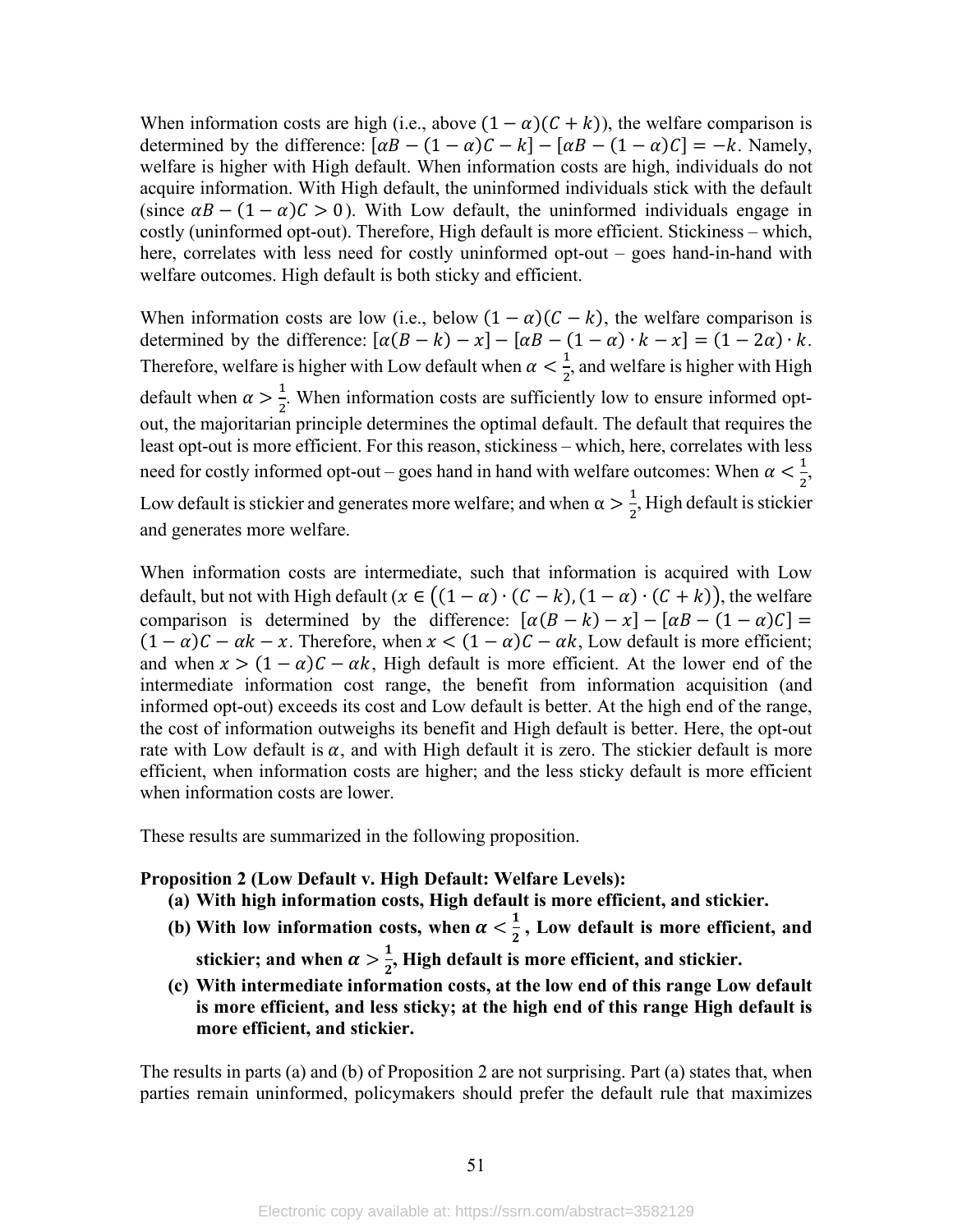expected value and thus tracks the preferences of the uninformed majority – to avoid costly uninformed opt-out. And Part (b) instructs the policymaker to follow the preferences of the informed majority and thus avoid costly informed opt-out, when parties are informed. In both Parts(a) and (b), stickiness goes hand-in-hand with efficiency, since stickiness implies fewer costly opt-outs – informed or uninformed. Part (c) focuses on the differences in the incentives to acquire information under the two default rules. When information acquisition is costly (at the high end of the intermediate information costs range), High default, which keeps individuals uninformed and avoids (uninformed) opt-out, is more efficient, and stickier. The link between stickiness and efficiency is maintained. But when information is less costly (at the low end of the intermediate information costs range), Low default is the better rule – by inducing information acquisition, and informed opt-out, Low default generates better matching between individuals and outcomes. Here, the slippery rule is more efficient.

#### **E. Inaccurate Beliefs**

The preceding analysis assumed that individuals, while (possibly) uninformed about their type, accurately assess the relative expected payoffs of the two outcomes, Low and High. Specifically, since the Low payoff was normalized to zero, the assumption was that the parties know the expected value of High:  $\pi = \alpha B - (1 - \alpha)C$ . We now introduce the possibility of inaccurate beliefs and allow parties to hold beliefs  $\hat{\pi} \neq \pi$  about the expected value of High. And since  $\pi > 0$  (High is better on average), we will focus on inaccurate beliefs – about  $\alpha$ , *B* or *C* – that result in  $\hat{\pi}$  < 0 (Low is perceived to be better on average). As we will see, the object of the inaccurate beliefs –  $\alpha$ , *B* or *C* – affects the analysis, so we need to separately denote the perceived values of the three parameters:  $\hat{\alpha}$ ,  $\hat{\beta}$  and  $\hat{\beta}$ . (Inaccurate beliefs about *k* and *x* are also possible.)

We focus on the low opt-out costs scenario  $(k < |\hat{\pi}|)$ , where the mechanical opt-out costs are low enough to permit both informed and uninformed opt-out. For informed parties, the analysis does not change. An informed individual who learns that she is type 2 will opt out from Low default and stick with High default. The inaccurate beliefs affect the decisions and behavior of uninformed parties. These parties who opted out of Low default and stuck with High default in the accurate beliefs analysis, now stick with Low default and opt out of High default.

*Low default*. An informed individual who learns that she is type 2 will opt out from Low default. The expected payoff of an individual who becomes informed is:  $\alpha(B - k) - x$ , and the perceived payoff is:  $\hat{\alpha}(\hat{B} - k) - x$ . An uninformed individual sticks with Low and earns a payoff of zero. Therefore, individuals will become informed iff  $\hat{\alpha}(\hat{B} - k) - x > 0$ , or  $x < \hat{\alpha}(\hat{B} - k)$ . A share  $G(\hat{\alpha}(\hat{B} - k))$  will become informed and opt out with probability  $\alpha$ ; and a share  $1 - G\left(\hat{\alpha}(\hat{B} - k)\right)$  will remain uninformed and stick with the Low default (opt-out rate of zero). These results are summarized in the following lemma.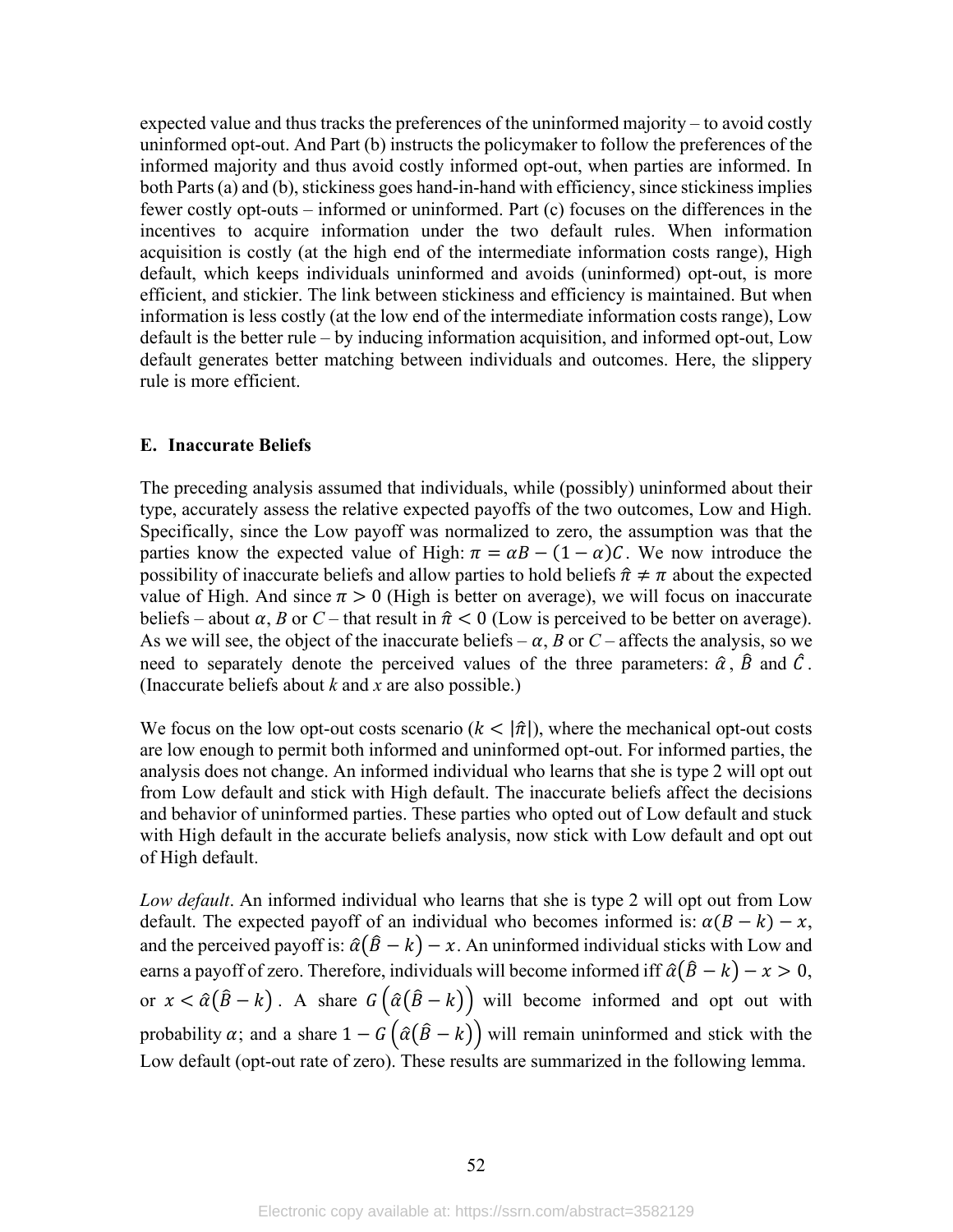Lemma 1a (Low Default; Low Opt-out Costs; Inaccurate Beliefs): When  $\hat{\pi}$  < 0, for any  $k \leq |\hat{\pi}|$ : With perfect information, the opt-out rate is  $\alpha$  and welfare is  $W = \alpha(B - k)$ ; with imperfect information the opt-out rate is  $\alpha G(\hat{a}(B-k))$  and welfare is

$$
W = \int\limits_{0}^{\widehat{\alpha}(B-k)} (\alpha(B-k) - x) g(x) dx
$$

Importantly, and counterintuitively, with inaccurate beliefs a policy aimed at reducing information costs might reduce efficiency. Specifically, when information costs are reduced from  $\hat{\alpha}(\hat{B}-k) + \varepsilon$  to  $\hat{\alpha}(\hat{B}-k) - \varepsilon$ , welfare changes from zero to  $\alpha(B-k)$  – x. When  $\alpha(B - k) < \hat{\alpha}(\hat{B} - k)$  and  $x \in (\alpha(B - k), \hat{\alpha}(\hat{B} - k))$ , the lower information costs reduce welfare. (The identified, perverse effect of lowering information costs requires  $\hat{\alpha} > \alpha$  or  $\hat{\beta} > B$ . Our analysis focuses on inaccurate beliefs that imply  $\hat{\pi} = \hat{\alpha}\hat{\beta}$  $(1 - \hat{\alpha})\hat{C} < 0$ , instead of the accurate  $\pi = \alpha B - (1 - \alpha)C > 0$ . Within this constraint, it is still possible to get the perverse effect, if  $\hat{C} > C$ .) We summarize this result in the following corollary.

#### Corollary 1: With inaccurate beliefs, lower information costs might decrease welfare.

*High default.* An informed individual who learns that she is type 1 will opt out from High default. The expected payoff of an individual who becomes informed is:  $\alpha B - (1 - \alpha)$ .  $k - x$ , and the perceived payoff is:  $\hat{\alpha}\hat{B} - (1 - \hat{\alpha}) \cdot k - x$ . An individual who remains uninformed will opt out to Low and earn a payoff of  $-k$ . Therefore, individuals will become informed iff  $\hat{\alpha}\hat{B} - (1 - \hat{\alpha}) \cdot k - x > -k$ , or  $x < \hat{\alpha}(\hat{B} + k)$ . A share  $G(\hat{\alpha}(\hat{B} + k))$ k) of individuals will become informed and opt out with probability  $1 - \alpha$ ; and a share  $1 - G(\hat{\alpha}(\hat{B} + k))$  will remain uninformed and opt out with probability 100%. These results are summarized in the following lemma.

Lemma 2a (High Default; Low Opt-out Costs; Inaccurate Beliefs): When  $\hat{\pi}$  < 0, for any  $k \leq |\hat{\pi}|$ : With perfect information, the opt-out rate is  $1 - \alpha$  and welfare is  $W = \alpha B - \alpha$  $(1 - \alpha) \cdot k$ ; with imperfect information the opt-out rate is  $(1 - \alpha) \cdot G\left(\hat{\alpha}(\hat{B} + k)\right) + 1 -$ <br> $G\left(\hat{\alpha}(\hat{B} + k)\right) = 1 - \alpha G\left(\hat{\alpha}(\hat{B} + k)\right)$  and welfare is  $W = \int_{0}^{\hat{\alpha}(B+k)} (\alpha B - (1-\alpha) \cdot k - x) g(x) dx - (1 - G(\hat{\alpha}(\hat{B} + k))) \cdot k$ 

As with Low default, here too lower information costs might reduce efficiency. Specifically, when information costs are reduced from  $\hat{\alpha}(\hat{B} + k) + \varepsilon$  to  $\hat{\alpha}(\hat{B} + k) - \varepsilon$ ,